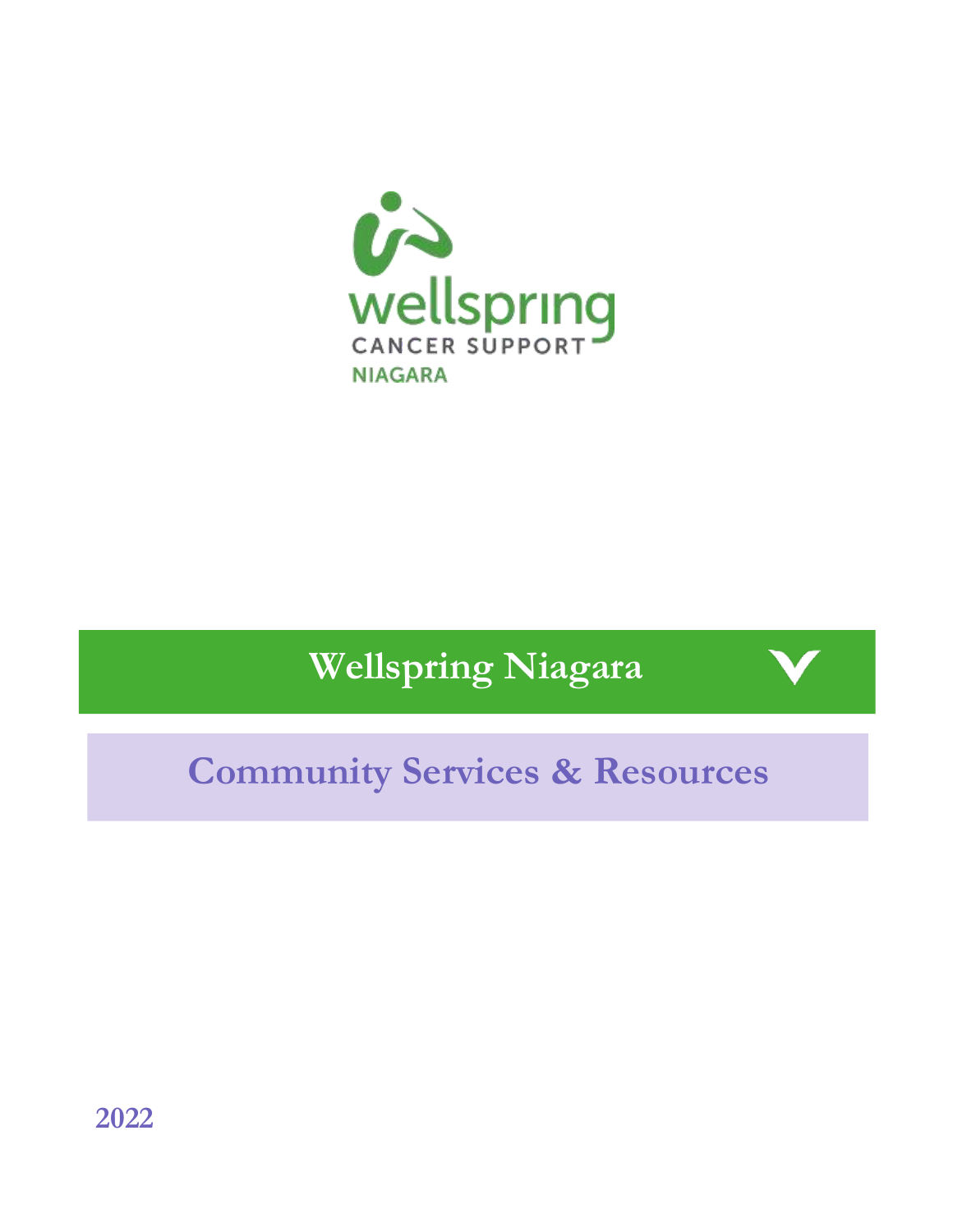# **TABLE OF CONTENTS**

| <b>Substance Abuse &amp; Problem Gambling Programs and Supports45</b> |
|-----------------------------------------------------------------------|
|                                                                       |
|                                                                       |
|                                                                       |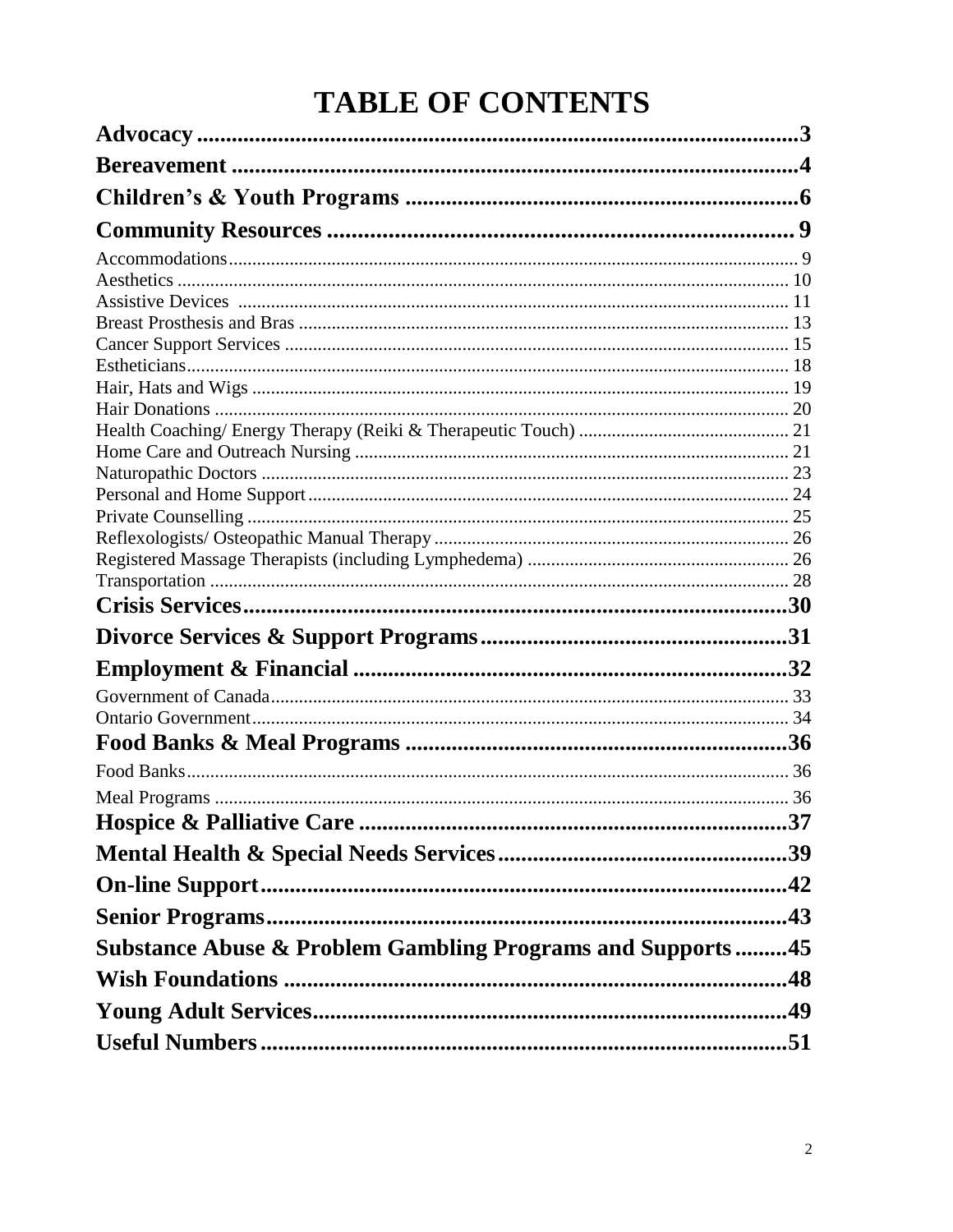# <span id="page-2-0"></span>**Advocacy**

## **Legal Aid Ontario**

[www.legalaid.on.ca](http://www.legalaid.on.ca/) Provides legal assistance for low income families. Services include: *Toll-free telephone access Duty Council Criminal and Family Law Mediation Immigration and Refugee Law Community and Specialty Clinics Lawyer Representation*

Niagara North Community Legal Services 8 Church Street, P.O. Box 1266, St. Catharines, ON **(905) 682-6635 Toll-free 1-800-668-8258**

Justice Niagara located at: 15 Burger Street, Suite 100, Welland, ON **(905) 735-1559 Toll-free 1-877-801-5956 for satellite offices**

### **Pro-Health Navigators**

[www.prohealthnavigatorscanada.com](http://www.prohealthnavigatorscanada.com/) [info@prohealthnavigatorscanada.com](mailto:info@prohealthnavigatorscanada.com) 24/7 service Health Care professionals helping you to navigate the system **(905) 562-6883**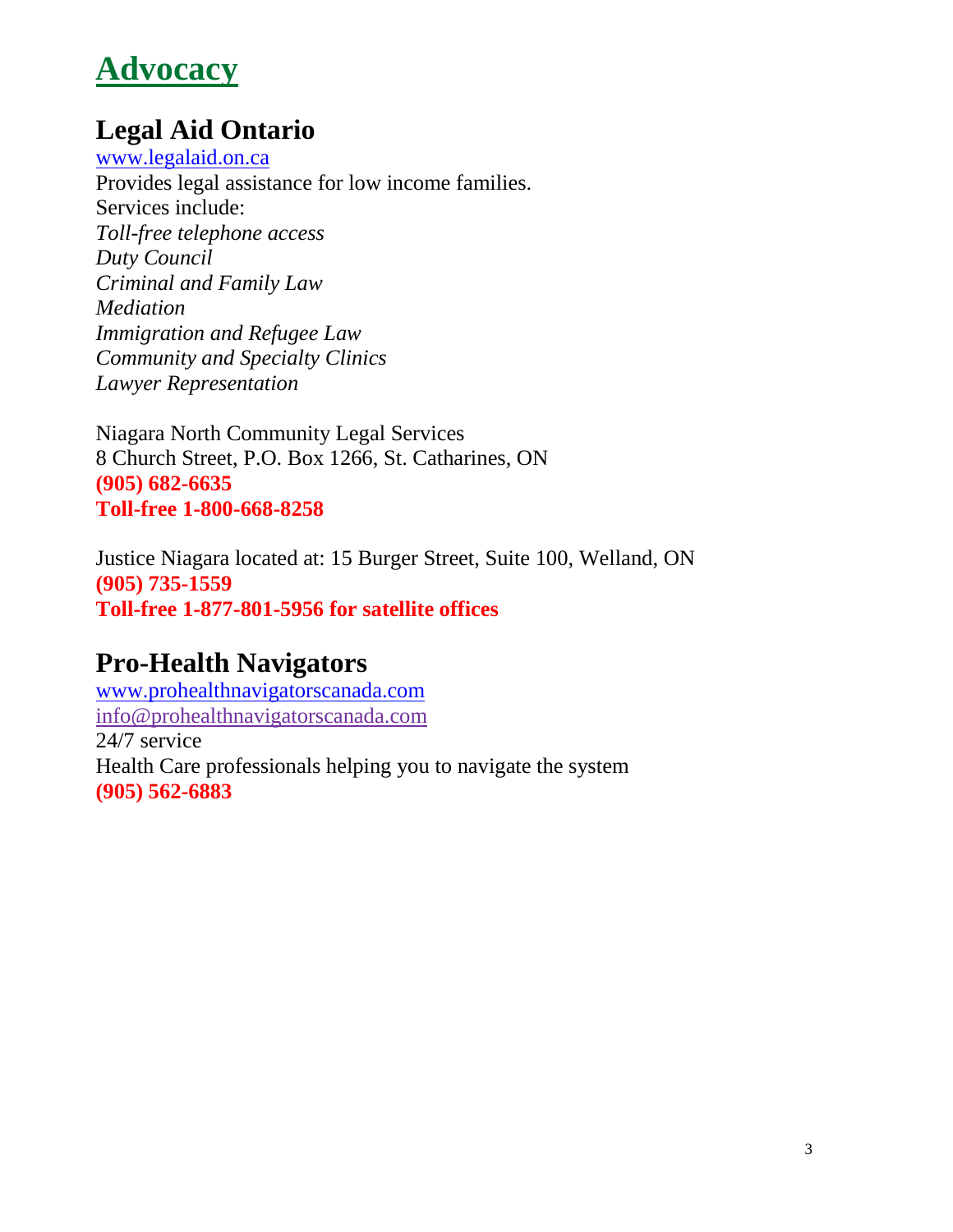# <span id="page-3-0"></span>**Bereavement**

## **Bereaved Families of Ontario (BFO)**

[www.bfoscr.com/](https://www.bfoscr.com/) Support for grieving children and parents Unit 2B – 300 Fennel Avenue East, Hamilton, ON **(905) 318-0070**

### **Bereavement Ontario Network**

[www.bereavementontarionetwork.ca](http://www.bereavementontarionetwork.ca/) [info@bereavementontarionetwork.ca](mailto:info@bereavementontarionetwork.ca)

A network of individuals, groups, and organizations, which through the exchange of resources and energy, is dedicated to helping the bereaved and dying. **(519) 290-0219**

## **Compassionate Friends of Niagara**

[www.tcfcanada.net](http://www.tcfcanada.net/)

[Niagara@TCFCanada.net](mailto:Niagara@TCFCanada.net)

An international, non-profit, non-denominational, self-help organization offering friendship, understanding, grief education and hope for the future to families who have experienced the death of a child at any age, from any cause.

**(905) 937-3844 Toll-free (Canada Only) 1-866-823-0141**

## **Grief Network of Niagara**

[www.griefnetworkniagara.com](http://www.griefnetworkniagara.com/)

[www.griefnetworkniagara@outlook.com](http://www.griefnetworkniagara@outlook.com)

Provides a compilation of Bereavement, Hospice, Palliative and Community Services in the Niagara Region.

## **Grief Share**

[www.griefshare.org](http://www.griefshare.org/)

13 week bereavement support group sessions are held twice a year (Sept-Dec and Jan-Apr) Director of Support & Recovery Ministries. **Please check online for a support group near you.**

## **Hospice Niagara Support Groups (St. Catharines)**

<https://www.hospiceniagara.ca/grief-support-for-adults>

Provides facilitated peer group support for adults, adolescents and children. Also holds a grief walk, every week, year round.

**(905) 984-8766 ext. 233**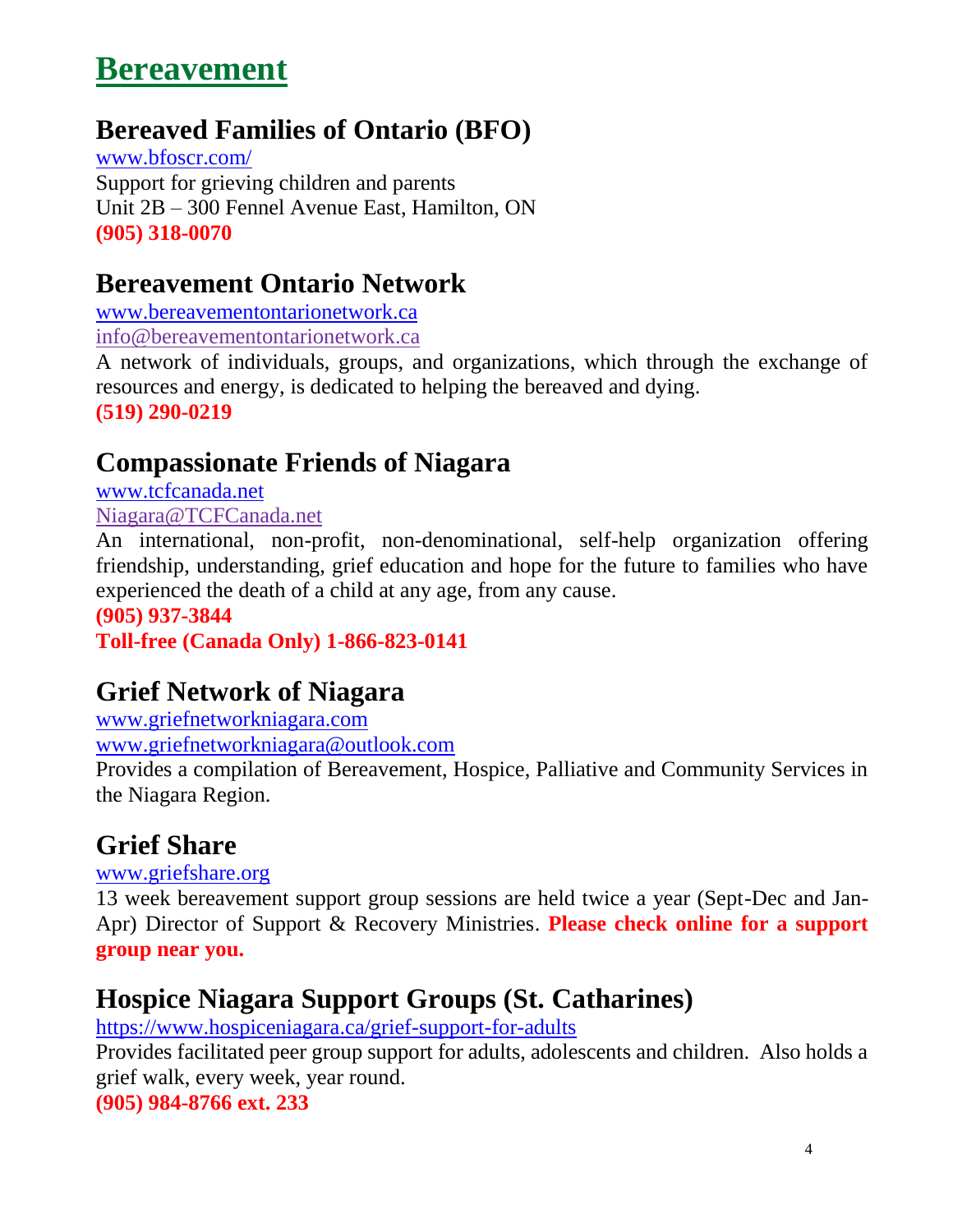## <span id="page-4-0"></span>**Loving Outreach (St. Catharines)**

[www.lovingo](http://www.loving/)utreach.org [lovingoutreach@becon.org](mailto:lovingoutreach@becon.org) A support group for people who are living with the loss of a loved one through suicide. Meetings: 2nd Monday of each month at 7:30pm at Silver Spire United Church (Hearth Room) 366 St. Paul Street, St. Catharines, ON **(905) 934-2176**

## **McNally House Hospice**

#### [www.mcnallyhousehospice.com](file:///C:/Users/szigattik/AppData/Roaming/Microsoft/Word/www.mcnallyhousehospice.com)

McNally House has an approach to palliative care that reflects the hospice philosophy, through our comprehensive and compassionate programs for residents and their families. Such care seeks to maximize the individual's quality of life; the emphasis is on living rather than dying.

148 Central Avenue,Grimsby, ON **(905) 309-4013**

## **Morse & Son Funeral Home**

#### [www.morseandson.com](http://www.morseandson.com/)

Offers a variety of support groups free to the community. One on one appointments for clients of the funeral home.

**(905) 356-3550**

## **MyGrief.ca**

[www.mygrief.ca](http://www.mygrief.ca/) Canadian Virtual Hospice Confidential and free, MyGrief.ca helps you to understand and move through your grief.

### **Tallman's Funeral Home**

[www.tallmanfuneralhomes.ca](http://www.tallmanfuneralhomes.ca/) [resilient979@gmail.com](mailto:resilient979@gmail.com) An 8 week support group that is held twice a year in spring and fall. 3277 King Street, Vineland, ON **(905) 562-5454**

## **Wellspring Niagara Cancer Support Centre**

[www.wellspringniagara.ca](http://www.wellspringniagara.ca/) Please see the online program schedule for more information **(905) 684-7619**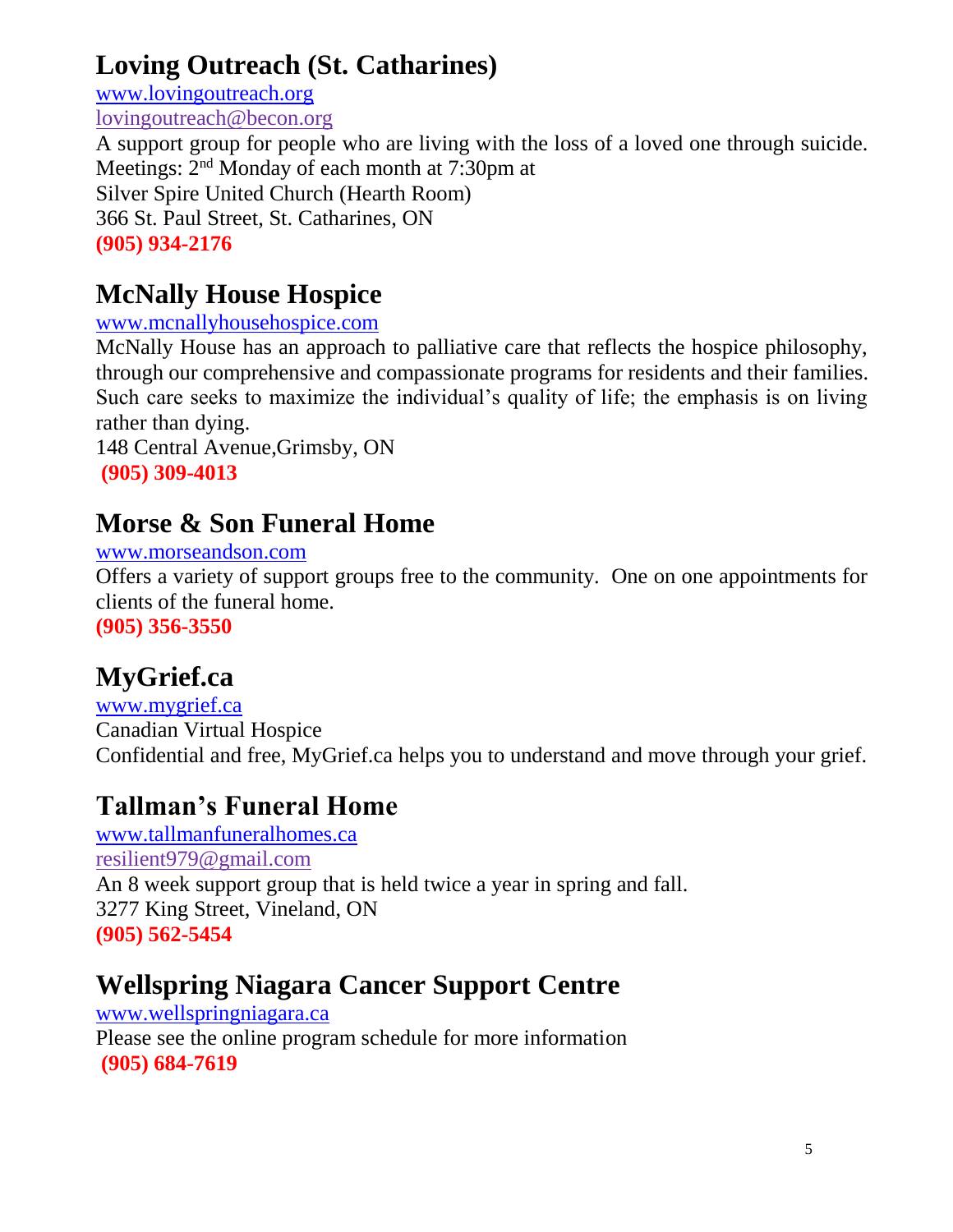# **[Children & Youth Programs](#page-4-0)**

## **Camp Keaton (via Dr. Bob Kemp Hospice)**

#### [http://kemphospice.org/camp-erin](https://kemphospice.org/services/camp-keaton/)

Camp Erin is a free weekend bereavement camp for children and teens ages 6 through 17 who are grieving the death of someone close to them. Campers participate in fun, traditional camp activities combined with grief education and emotional support, led by expert bereavement professionals and trained volunteers. **(905) 387-2448**

### **Camp Trillium**

Camp Trillium (officially The Trillium Childhood Cancer Support Centre) offers yearround recreational experiences to bring children with cancer and their families together. We work to provide an environment that normalizes relationships and experiences, helping them in the healing process and enhancing their quality of life.

940 Queensdale Ave East, Hamilton, ON

**(905) 527-1992 1-888-999-CAMP**

## **Childhood Cancer Canada (CCC)**

#### [www.childhoodcancer.ca](http://www.childhoodcancer.ca/)

Develops and leads many support programs, including the emPowerPack, Amazing Adventures, Scholarship programs, Sibling Support and Benevolent Fund and several programs that provide information and resources to families at critical stages in their cancer journey.

**1-800-363-1062**

### **Darling Home for Kids**

#### [www.darlinghomeforkids.ca](http://www.darlinghomeforkids.ca/)

The Darling Home for Kids provides high quality respite and palliative care services for children who are medically fragile and technology dependent, many of whom suffer from progressive illness. Our vision is to be an oasis of comfort and joy for the children and families we serve. Comfort in knowing that our special children receive wonderful care in a beautiful, warm environment. Comfort in knowing that their parents are able to take a break from the hard work of being parents of special kids and that there is a continuum of care from respite through to palliation and end of life care, when needed. 5657 15th Side Road, Milton, ON **(905) 878-7673**

**1-877-406-7673**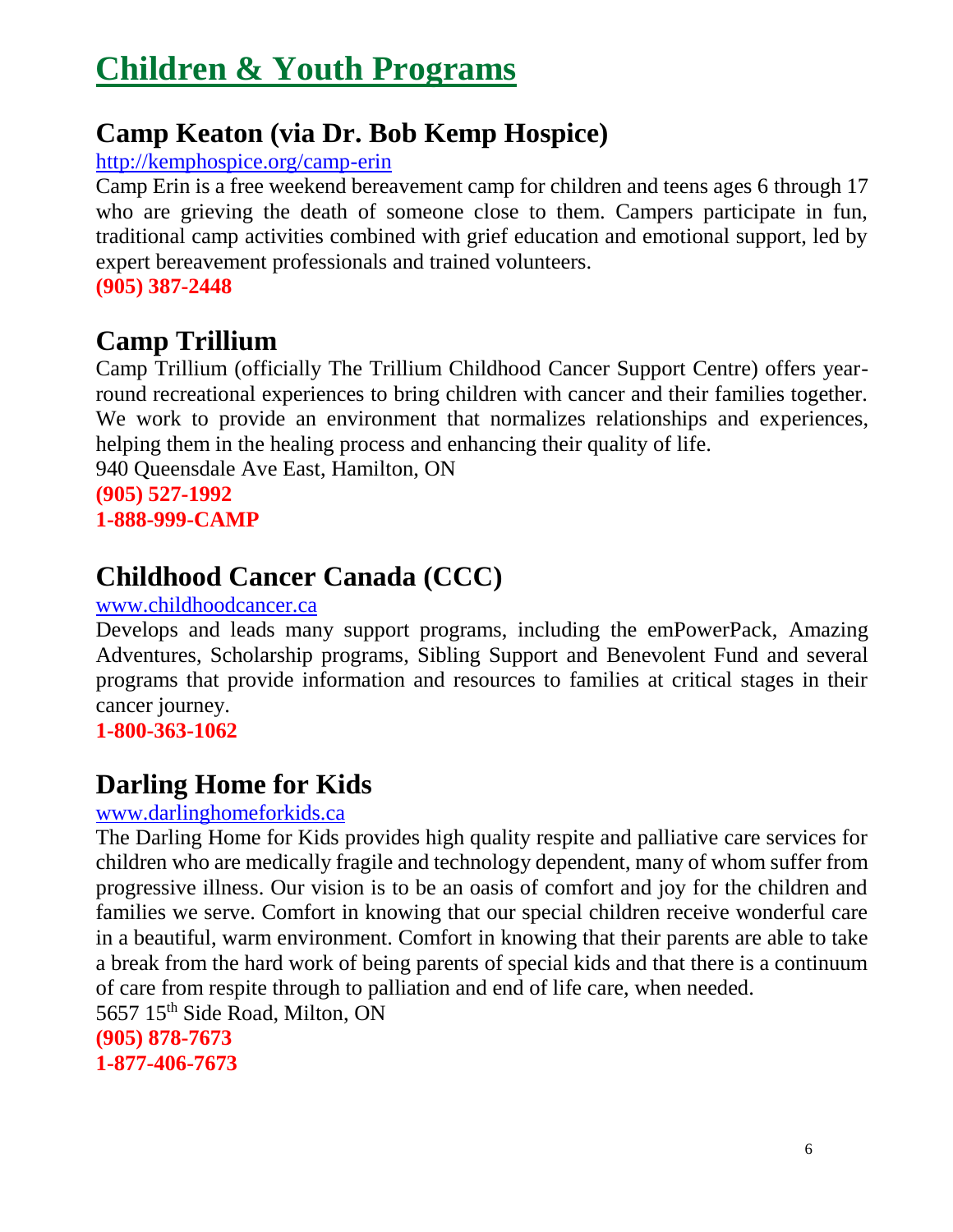## **Elizabeth Christie, M.A. -** Playful Solutions

[www.playfulsolutions.ca/](http://www.playfulsolutions.ca/) lizchristie85@gmail.com Children's mental health clinician, Behavioural Therapist In-home Child & Family Clinical Therapy **(905) 992-9283**

## **Hospice Niagara Support Groups (St. Catharines)**

<https://www.hospiceniagara.ca/grief-support-for-children-youth>

The Children, Preteen and Parent/Guardian Support Group is a six-week peer support program for children  $(6 - 9$  years), preteens (10 to 13 years) and their parent/guardian in the Niagara Region whose loved one has died. This group is broken into groups and will include a couple of activities where all groups will come together:

*Children (ages 6 to 10)*

*Pre-teens (ages 11 to 13)*

*Parents and/or Guardians of the Children.* The primary focus of this group will be on how to best help your children to grieve. It is strongly recommended that parents and/or guardians attend.

The program provides an opportunity for children to remember, validate and commemorate the death of their loved one with others their own age. The program is six weeks in length.

**(905) 984-8766 ext. 233**

## **Major Progressions Music Therapy**

[www.majorprogressions.ca](http://www.majorprogressions.ca/)

[majorprogressions@outlook.com](mailto:majorprogressions@outlook.com)

We provide the Niagara Region with **music [therapy](http://majorprogressions.ca/services/) services** and music education for individuals of all ages and abilities. Through fostering a therapeutic relationship and implementing our musical interventions we encourage our clients to access and integrate all components of their holistic selves, improving quality of life and meeting healthcare goals. Through the use of singing/vocalization, song-writing, music listening, movement, song discussion, instrument playing and improvisation we seek to improve the mental and physical well-being of our clients. We offer open and closed group therapy sessions, one on one sessions, and co-therapy*.*

Mallory Warkentin, MMT, MTA© Music Therapy Coordinator **(905) 932-2233**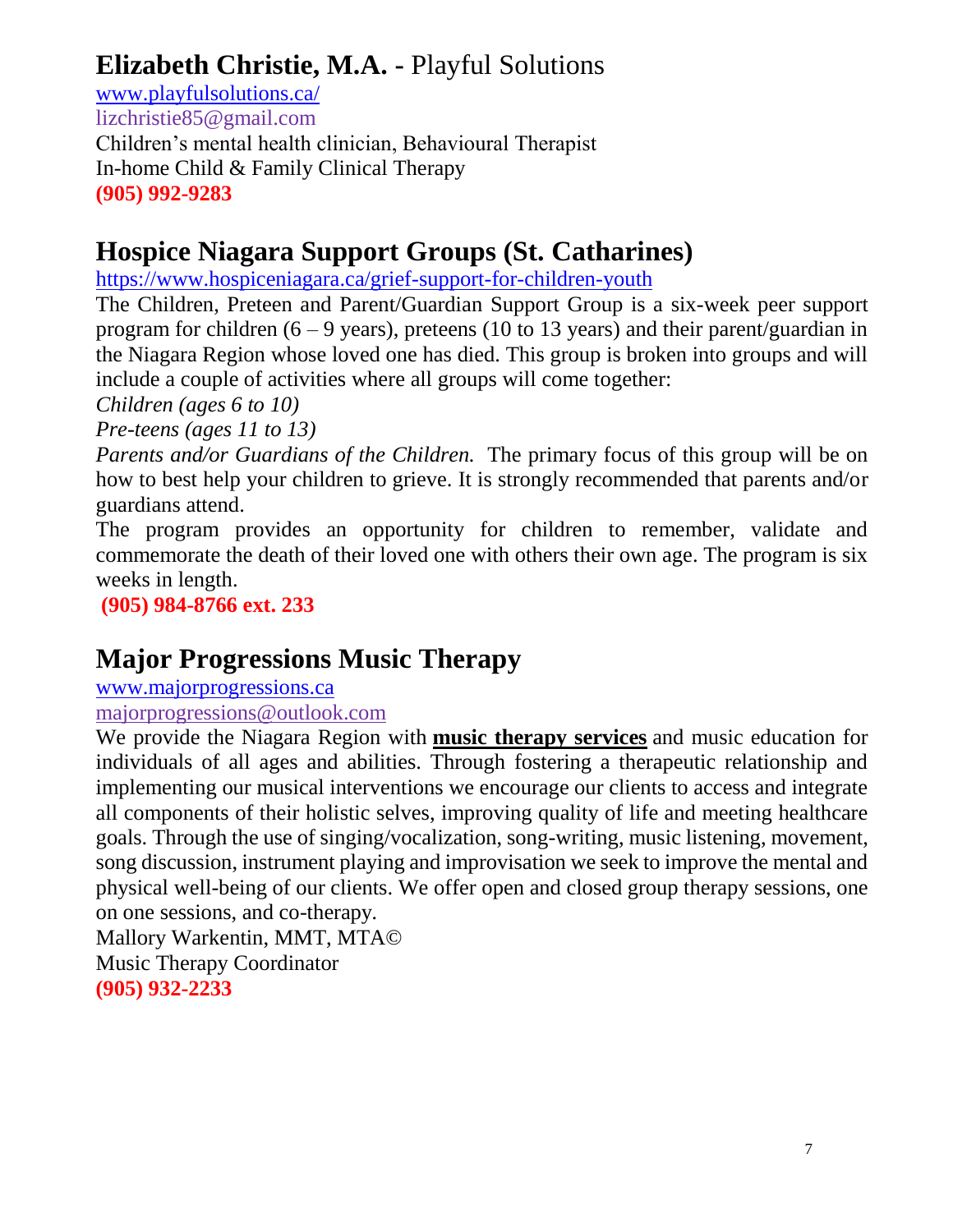## <span id="page-7-0"></span>**Pathstone Mental Health**

#### [www.pathstonementalhealth.ca](http://www.pathstonementalhealth.ca/)

A non-profit charitable agency. The majority of services are offered free of charge to the children, under 18 years of age, and their families. To access services call Contact Niagara at (905) 684-3407 for a referral. Funding is provided by the Ontario Ministry of Children and Youth Services, the Ontario Ministry of the Attorney General and the Regional Municipality of Niagara. Also, fee-for-service programs are offered.

**Hear & Now Walk-In Clinic** –No Fee – No Appointment – No OHIP

[www.pathstonementalhealth.ca/walk-in-clinic/](http://www.pathstonementalhealth.ca/walk-in-clinic/) Branscombe Mental Health Centre 1338 Fourth Avenue, St. Catharines, ON **(905) 688-6850**

Merrittville Site, 1604 Merrittville Highway, RR#2, Welland, ON **(905) 384-9551 Crisis Services 24/7 1-800-263-4944**

### **Young Caregivers Association - Powerhouse Project**

[www.youngcaregivers.ca](http://www.youngcaregivers.ca/)

Serving children, youth and young adults in Niagara and Haldimand Norfolk who are caregivers in their home due to a family member experiencing chronic illness, disability, mental health issues, addiction issues and socio-economic factors. Providing a variety of services to empower young carers to give them time where "kids can be kids." Programs include: workshops to develop practical skills, crafts, homework help, day camps, leisure activities, special events and peer support.

318 Ontario Street, Unit 7A, St. Catharines, ON **(905) 397-4201**

## **Therapy Tails Ontario**

### [www.therapytails.ca](http://www.therapytails.ca/)

#### [info@therapytails.ca](mailto:info@therapytails.ca)

Therapy Tails is a non-profit charity/dog-therapy program that makes a positive contribution to our communities! Services include Tell Tails reading program, Special Needs Visitation and coming soon – Bereavement Recovery.

**(905) 735-9157 1-855-TTO-DOGS (1-855-886-3647)**

## **Wellspring Niagara Cancer Support Centre**

Programs for youth affected by cancer. **(905) 684-7619**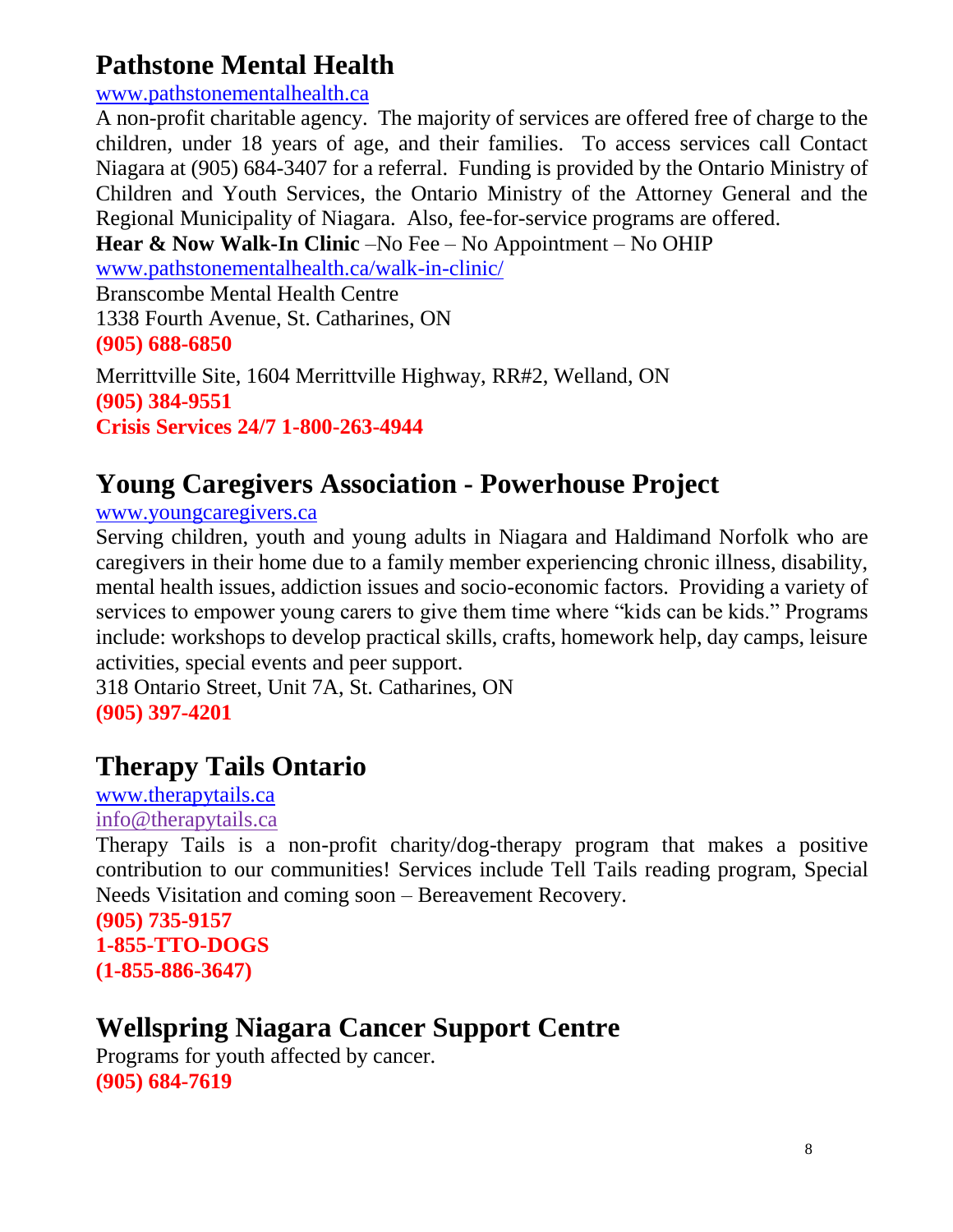# <span id="page-8-0"></span>**[Community Resources](#page-7-0)**

## Accommodations

### **Haven of Hope**

[www.havenofhopefarm.ca](http://www.havenofhopefarm.ca/)

#### [info@havenofhopefarm.ca](mailto:info@havenofhopefarm.ca)

Haven of Hope Farm is located in the heart of Niagara. We provide accommodations for patients and their families who are receiving treatment for cancer or other medical conditions as well as those with disabilities. We also provide a retreat for those who are seeking respite from the stresses of everyday life.

3315 Ninth Street Louth, St. Catharines, ON **(905) 682-0059**

### **Mark Preece Family House**

[www.markpreecehouse.ca](http://www.markpreecehouse.ca/)

[info@markpreecehouse.ca](mailto:info@markpreecehouse.ca)

The Mark Preece Family house is a caring place to call home for families of patients in Hamilton area hospitals.

We provide accommodation minutes away from Hamilton General Hospital. We also accommodate families of patients being treated at the Juravinski, St. Joseph's, and St. Peter's hospitals.

Mark Preece Family House

Hospital Family Houses of Ontario

191 Barton Street East, Hamilton, ON

**(905) 529-0770**

## **Ronald McDonald House Charities**

#### *South Central Ontario*

[www.rmhcsco.ca](http://www.rmhcsco.ca/)

[info@rmhcsco.ca](mailto:info@rmhcsco.ca)

Ronald McDonald House Charities South Central Ontario (RMHCSCO) is part of a network of 15 Ronald McDonald Houses across Canada. We provide a home away from home for families of children who are seriously ill and being treated at nearby hospitals. RMHCSCO expanded from our original 15 bedroom home to a 41 bedroom house to serve more families in their time of need.

1510 Main Street West, Hamilton, ON

**(905) 521-9983 ext. 2200**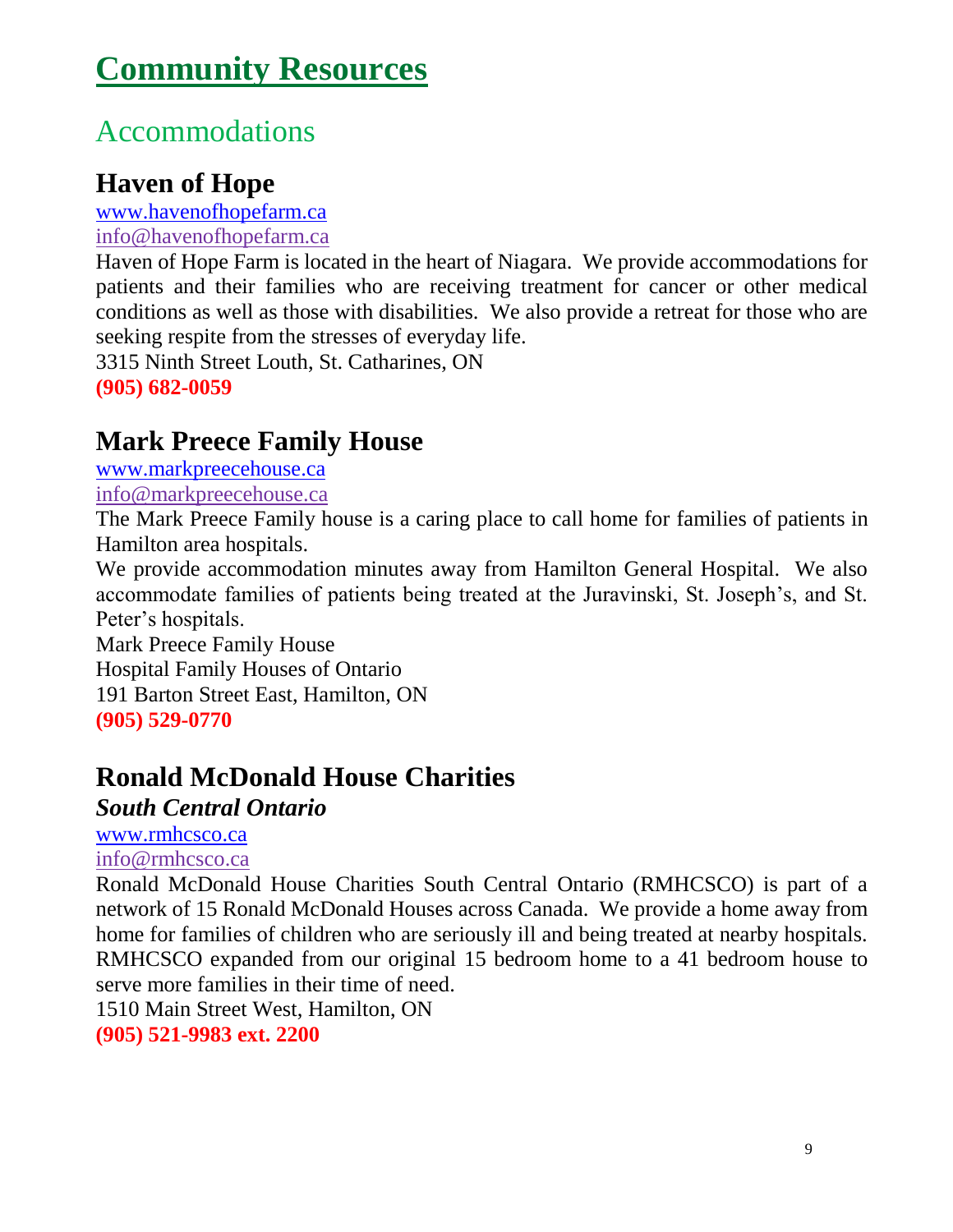## <span id="page-9-0"></span>**Ronald McDonald House Charities**

#### *Toronto*

[www.rmhctoronto.ca](http://www.rmhctoronto.ca/) [info@rmhctoronto.ca](mailto:info@rmhctoronto.ca)

Ronald McDonald House Charities (RMHC) Toronto provides a "home away from home" for the families of seriously ill children undergoing treatment. We keep families close when they need each other the most.

RMHC Toronto encompasses a House for 81 families in downtown Toronto and seven Family Rooms in hospitals across the Greater Toronto Area and in Sudbury.

240 McCaul Street, Toronto, ON

**(416) 977-0458**

## Aesthetics

## **Look Good Feel Better**

#### [www.lgfb.ca](http://www.lgfb.ca/)

A program of the Canadian cosmetic, toiletry and fragrance association foundation, a 2 hour session held once a month at Wellspring Niagara.

*For a list of other aesthetic services offered in region contact Wellspring Niagara*. **(905) 684-7619**

## **Elan Vital**

#### [www.elanvitale.ca](http://www.elanvitale.ca/)

Offers micropigmentation and permanent makeup for filling eye brows, lining eyes, and post mastectomy scars. Free consultation and low cost when you mention Wellspring Niagara.

**(905) 732-4127**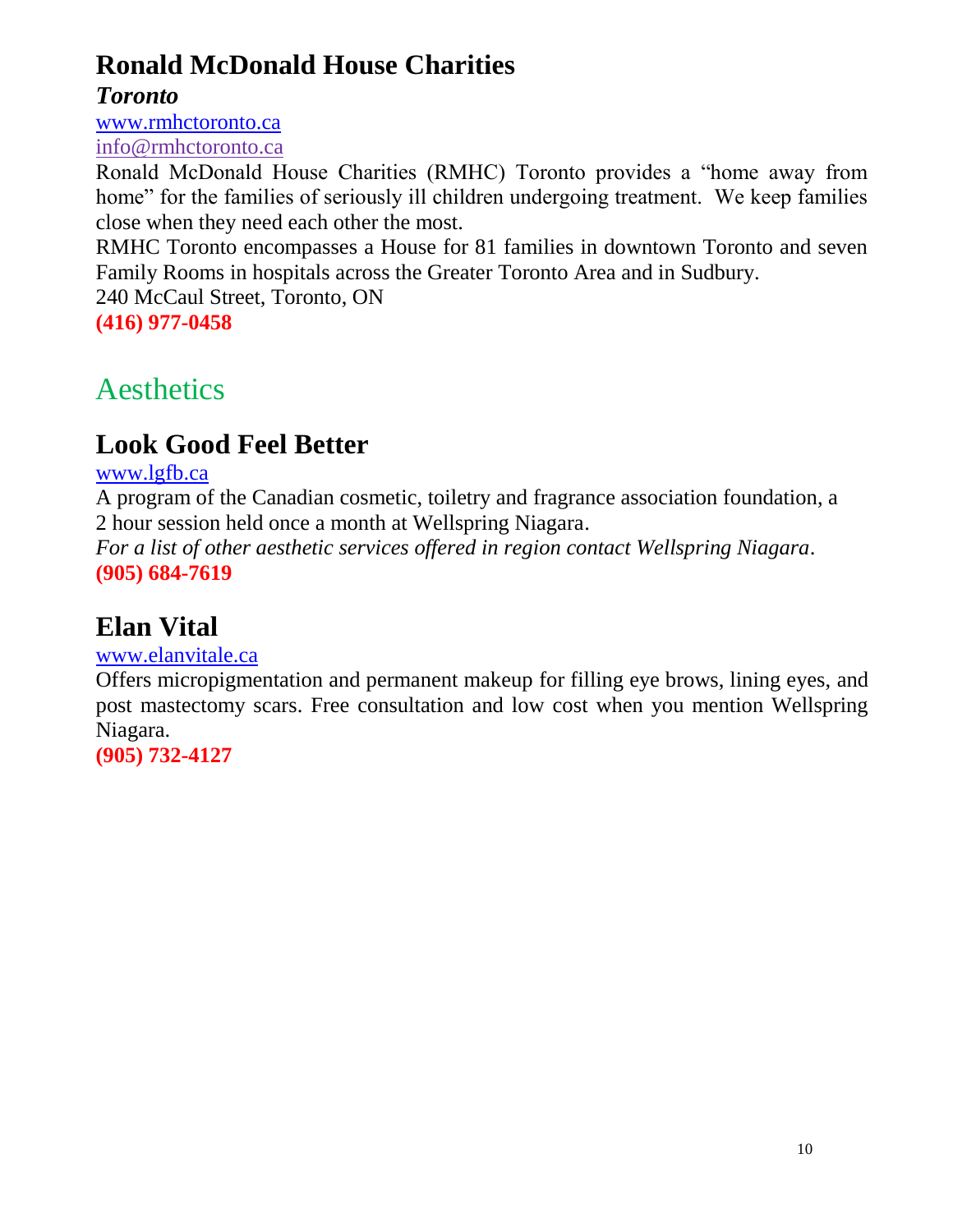## <span id="page-10-0"></span>Assistive Devices

## **Assistive Devices Program Ontario**

[www.ontario.ca/page/assistive-devices-program](http://www.ontario.ca/page/assistive-devices-program)

Through the Assistive Device Program (ADP), we help people with long-term physical disabilities pay for customized equipment such as wheelchairs and hearing aids. The ADP also helps cover the cost of specialized supplies. Refer to the website for detailed information.

### **Aya Picc Line Covers**

[www.ayacovers.com](http://www.ontario.ca/page/assistive-devices-program) ayacovers@gmail.com

Safely cover and protect your picc line with these comfortable and fashionable sleeves. A variety of sizes, colour and patterns can be coordinated with your wardrobe. **(416) 275-9200**

## **Cancer Assistance Program**

[www.cancerassist.ca](http://www.cancerassist.ca/)

inquiries@cancerassist.ca

The Cancer Assistance Program (CAP) is a community-based, not-for-profit organization offering free services for individuals and families impacted by cancer, living in the greater region of Hamilton and surrounding areas.

569 Concession Street Hamilton, ON **(905) 383-9797**

**Toll-Free 1-844-588-9797**

## **For The Needy-Not The Greedy**

[www.fortheneedy-notthegreedy.com](http://www.fortheneedy-notthegreedy.com/) Used sterilized, refurbished medical equipment & supplies at a very low cost. 6934 Kingsmen Court, Niagara Falls, ON **289-296-8079**

## **Hauser's Pharmacy**

[www.hauserspharmacy.com](http://www.hauserspharmacy.com/) Offers mobility support devices 140 Broad Street East, Dunnville, ON **(905) 774-7331**

## **Medigas (a Division of Praxair)**

Offers home medical equipment 305 Niagara Street, Unit 4, St. Catharines, ON **(905) 641-5272**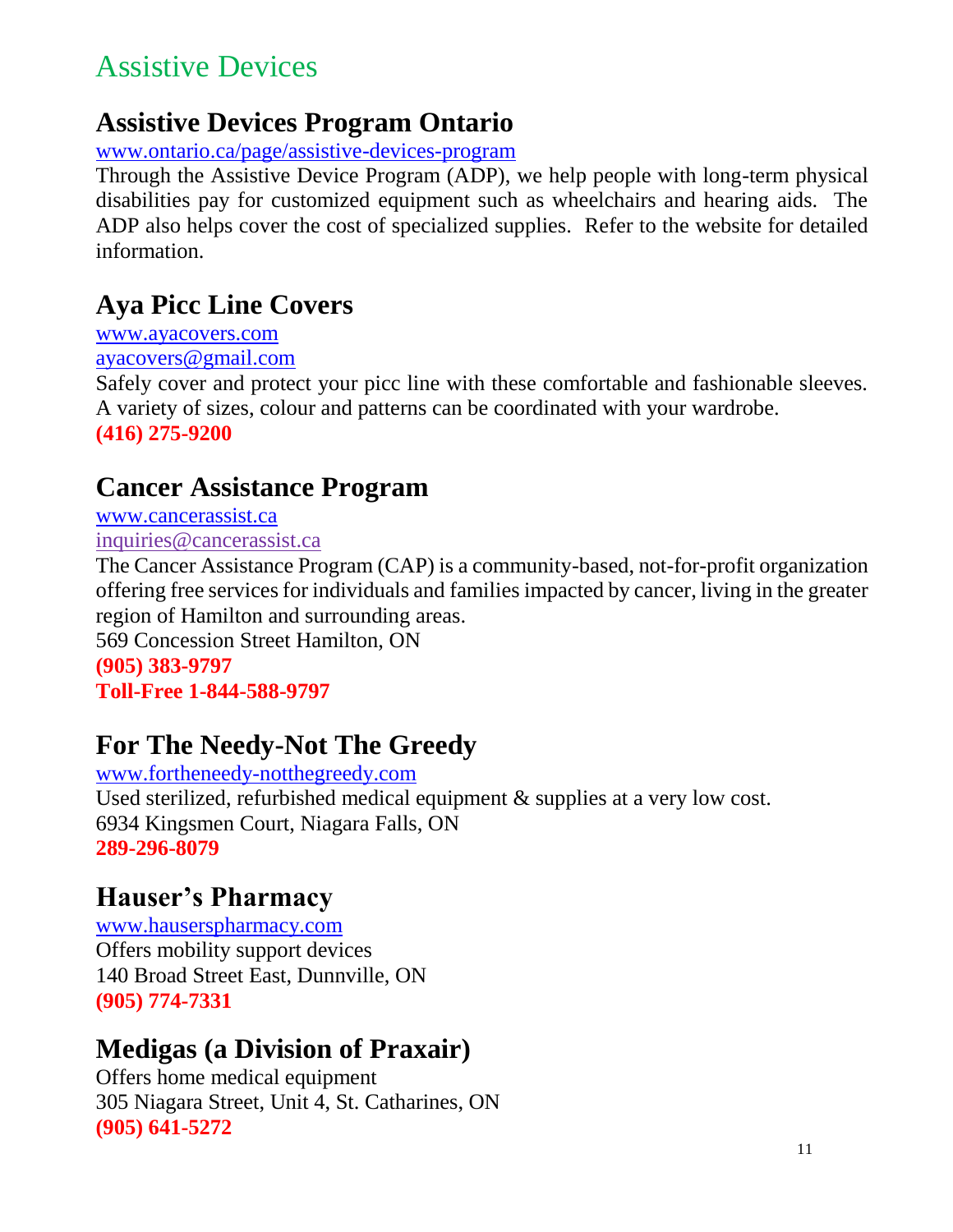## **Motion Specialties**

Offers mobility devices 111 Fourth Avenue – Ridley Square, Unit # 1, St. Catharines, ON **(905) 688-0420 1-866-249-0494**

## **Performance Mobility & Home Healthcare Solutions - Niagara Falls**

Rental, Repairs, Retail for mobility equipment. Call for a FREE consultation. ADP Authorized. 2-5743 Thorold Stone Road Niagara Falls

**(289) 296-2822**

### **Pharmx Rexall Drug Stores**

Dell Lewis & Krall Home Health Care Offers home health care products 105 Queenston Street, St. Catharines, ON **(905) 938-5138**

### **Pharma Shield Dispensary**

Offers home health care products 5400 Portage Road, Niagara Falls, ON **(905) 356-8482**

## **PBO Niagara – Prosthetics Bracing Orthotics**

Prosthesis by American Breast Care 547 Glenridge Avenue St. Catharines, ON **(905) 905-688-2553**

### **Rexall Home Health**

Offers home health care products 325 Thorold Road, Welland, ON **(905) 732-4456**

### **Shoppers Drug Mart**

Shoppers Home Health Care 1465 Carlton Street, St. Catharines, ON **(905) 641-5200**

### **Silver Cross**

Offers home health care products 320 Vansickle Road, Unit #2, St. Catharines, ON **(905) 685-4125**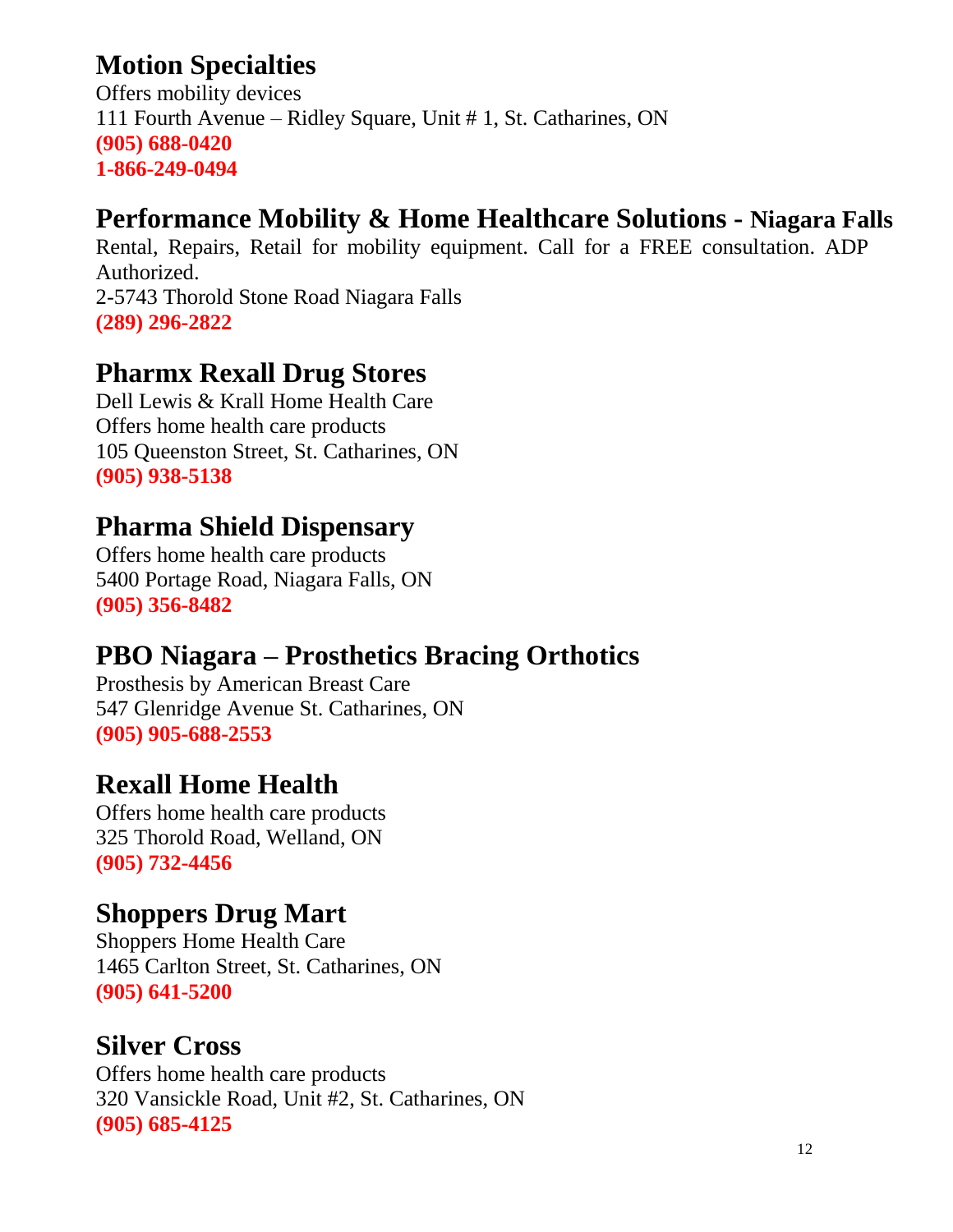## <span id="page-12-0"></span>**VOXX Life – Powered by VOXX HPT**

#### [www.voxxlife.com](http://www.voxxlife.com/) VOXXSTASIS Socks and VOXX Insoles Improves balance, stability, power, stamina, reaction time, pain relief, energy, recovery time and posture. **(905) 932-3272**

## **Hernia Helper**

[www.herniahelper.com](http://www.herniahelper.com/) Ostomy garments are made to order. Please visit the website for more information. **(519) 755-9011**

## Breast Prosthesis and Bras

### **Breast Reconstruction Awareness Day**

[www.bra-day.com](http://www.bra-day.com/) Resource for women considering reconstruction

### **BodyMed Boutique -** Fitter: Barb or Anne

[www.bodymedboutique.ca](http://www.bodymedboutique.ca/)

BodyMed Boutique is the founder and ongoing supporter of [The Camisole Project](http://www.bodymedboutique.ca/body-med-donates/) – providing a **FREE Post-Surgical Specialty Camisole** and comfort heart pillow to ANY woman facing Breast Cancer Surgery. Offers compression garments, mastectomy bras and prosthesis. 2033 Mt. Forest Drive, Burlington, ON **(289) 337-1508**

#### **Charlotte Boutique -** Fitter: Tamar

[www.charlotteboutique.ca](http://www.charlotteboutique.ca/) 33 Lakeshore Road, St. Catharines, ON **(905) 934-7303**

### **Greta's Flair Mastectomy & Lingerie**

[www.gretasflair.com](http://www.gretasflair.com/) 252 Ottawa Street North, Hamilton, ON **(905) 545-9124**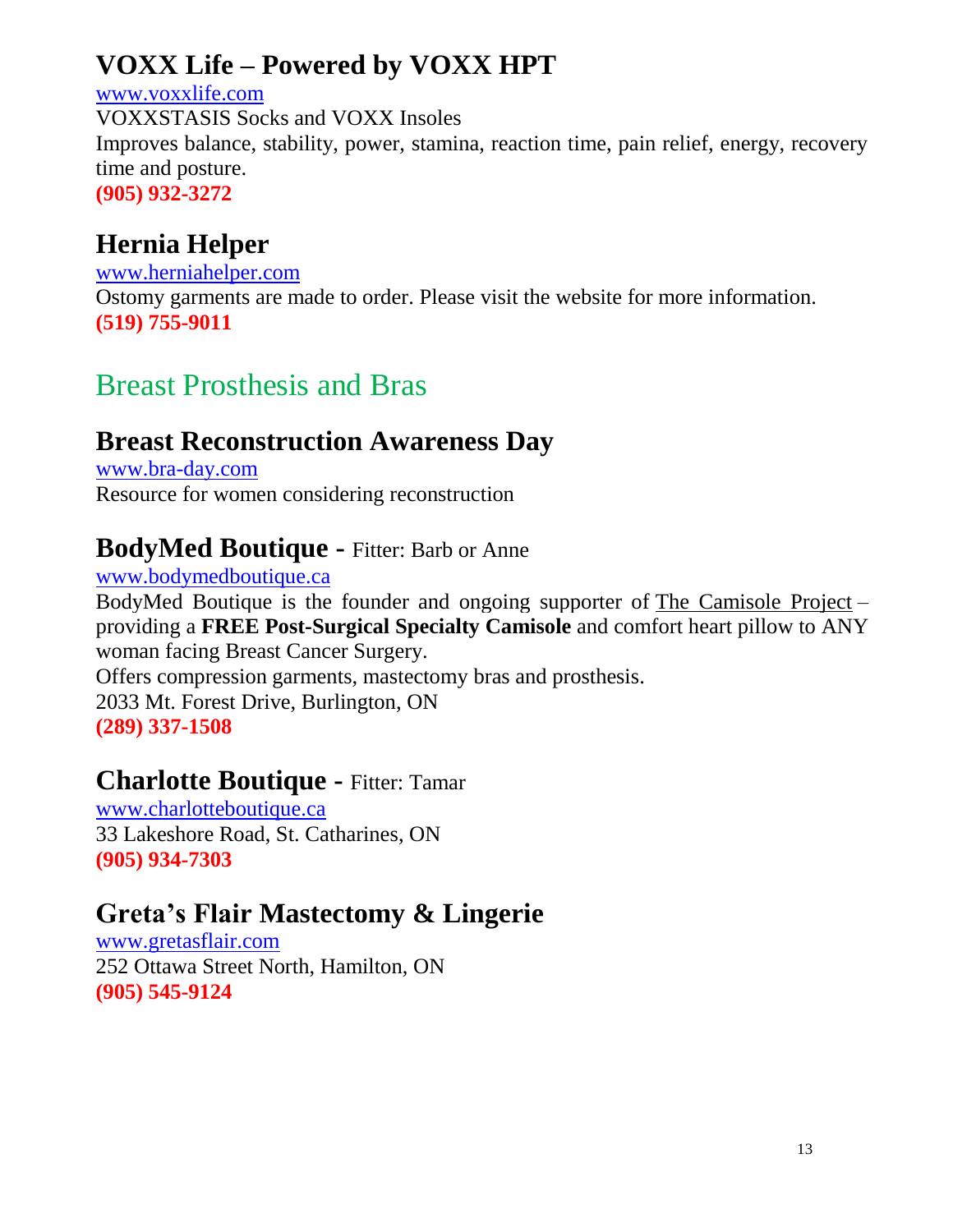### **Hauser's Pharmacy -** Fitter: Katherine

#### [www.hauserspharmacy.com](http://www.hauserspharmacy.com/)

1200 Fourth Avenue, St. Catharines, ON -Located in the St. Catharines General Hospital Bra & prosthetic measuring & devices, lymphedema sleeves.

#### **(905) 685-3030 1-855-440-8500**

## **Knitted Knockers of Canada**

#### [www.knittedknockerscanada.com](http://www.knittedknockerscanada.com/)

Special handmade breast prosthesis for women who have undergone mastectomies. These soft, comfortable lightweight prosthesis are knitted with love by volunteers & available for **FREE**.

Sample sizes are available at Wellspring Niagara. You can feel, try on samples sizes and get information on ordering your own knitted knockers.

### **Monica's at 270 Degrees West - Fitter: Monica**

[www.270west.ca](http://www.270west.ca/) 224 West Street, Port Colborne, ON **(905) 835-5024**

### **My Top Drawer -** Fitter: Mary

[www.mytopdrawer.com](http://www.mytopdrawer.com/) 7805 Lundy's Lane, Niagara Falls, ON **(905) 371-1272**

## **Ontario Breast Cancer Screening Program**

[www.cancercare.on.ca](http://www.cancercare.on.ca/) **1-800-688-9304**

### **Pharma Shield Dispensary -** Fitter: Shawn

[www.pharmashield.ca](http://www.pharmashield.ca/) 5400 Portage Road, Niagara Falls, ON **(905) 356-8482**

### **Rexall Home Health - Fitter: Shelley**

[www.rexall.ca](http://www.rexall.ca/) 325 Thorold Road, Welland, ON **(905) 732-1663**

#### **Rexall Home Health - Fitter: Sue**

4486 Ontario Street, Beamsville, ON **(905) 563-3572**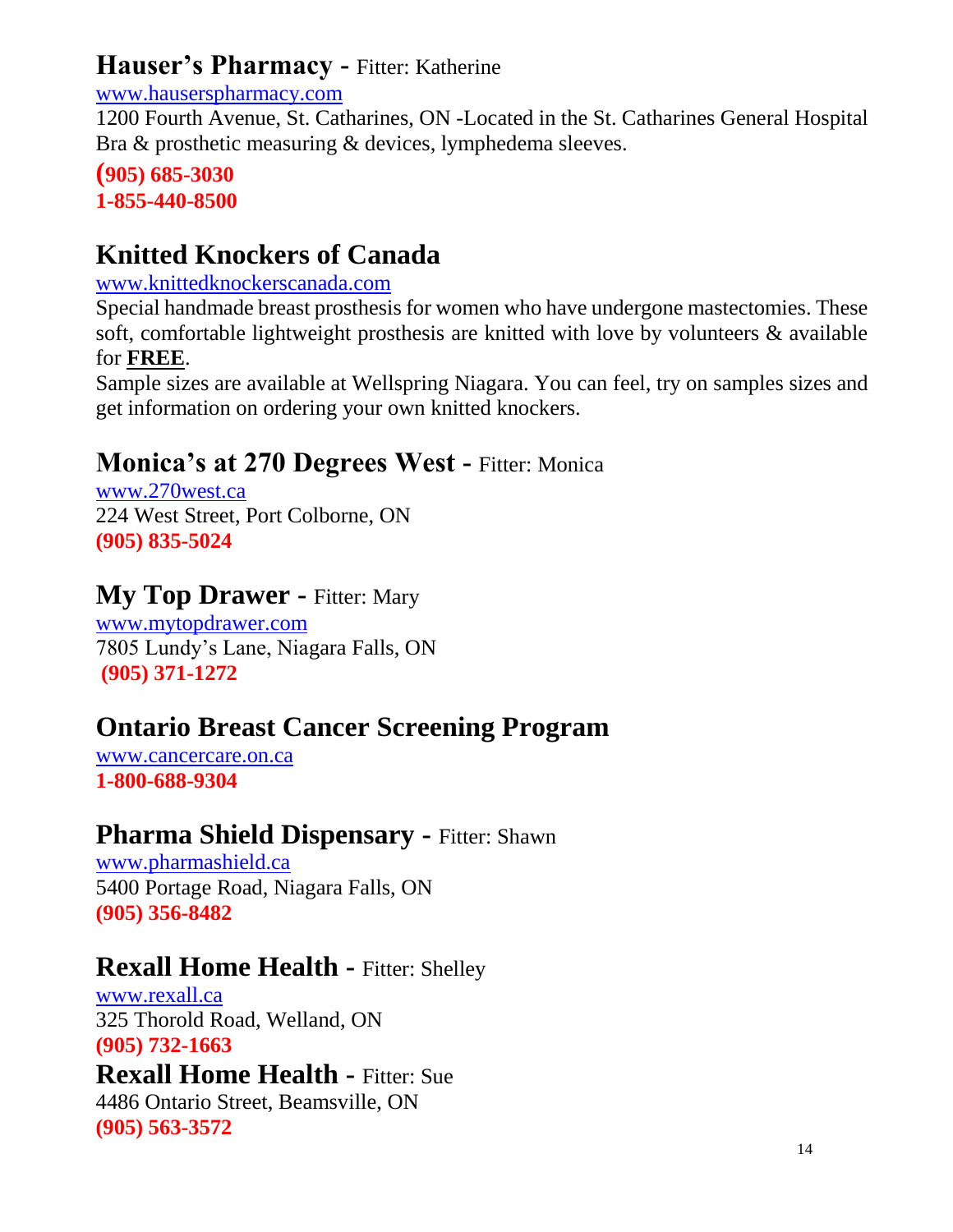## <span id="page-14-0"></span>Cancer Support Services

## **Bladder Cancer Canada**

#### [www.bladdercancercanada.org](http://www.bladdercancercanada.org/)

Bladder Cancer Canada is a national charity organized to help bladder cancer patients and their support teams address day-to-day issues of this disease, increase awareness of and medical community and fund research, which pursues the diagnoses, treatment and elimination of bladder cancer. Patient to Patient Support

**1-866-674-8889**

## **Brain Tumour Foundation of Canada**

#### [www.braintumour.ca](http://www.braintumour.ca/)

The Brain Tumour Foundation's vision is to find the cause and cure for brain tumours while improving the quality of life for those affected by this cancer. **1-800-265-5106**

### **Cancer Assistance Program (CAP)**

[www.cancerassist.ca](http://www.cancerassist.ca/) Provides free services for individuals living with cancer in and around Hamilton. 569 Concession Street, Hamilton, ON **(905) 383-9797 1-844-588-9797**

## **Canadian Thyroid Cancer Support Group (Thry'vors) Inc.**

#### [www.thyroidcancercanada.org](http://www.thyroidcancercanada.org/)

A non-profit group and federally registered charitable organization led by thyroid cancer survivors. The goal is to connect with patients and their families who want support and information about the disease.

P.O. Box 23007, 5550 Eglington Avenue West, Toronto, ON **(416) 487-8267**

## **Colon Cancer Canada**

[www.colorectalcancercanada.com/](http://www.coloncancercanada.ca/)

[info@coloncancercanada.ca](mailto:info@coloncancercanada.ca)

Colon Cancer Canada is a national organization dedicated to saving lives through increasing public awareness of colorectal cancer, funding research initiatives, and providing colorectal cancer patient support.

5915 Leslie Street, Suite 204, Toronto, ON

```
(416) 785-0449
```
**1-888-571-8547**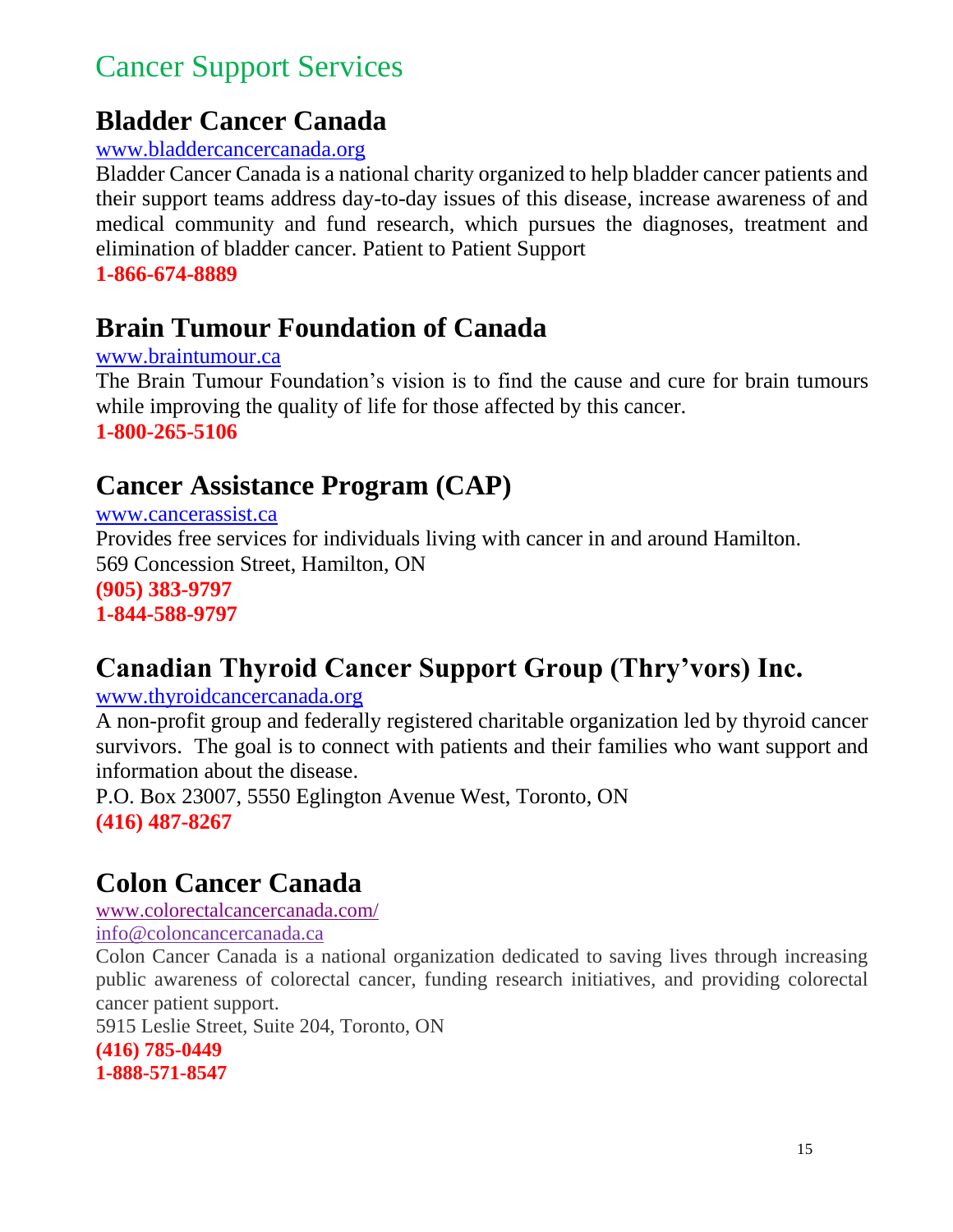### **Cottage Dreams**

[www.cottagedreams.ca](http://www.cottagedreams.ca/)

Helping families touched by cancer reconnect and rejuvenate at a private, donated cottage. The Village Barn, 195 Highland Street, Haliburton, ON **(705) 457-9100**

## **Dreams to Memories**

#### www.dreams2memories.org

Assists terminally ill parents with children under the age of 15 years (and living in the same home), with the opportunity to have a family last wish experience. Although the primary recipient is an adult, these dreams directly involve children through a parent's last wish to create a memory for their loved one(s).

**(905) 994-9777**

## **Juravinski Cancer Centre Genetic Counselling**

[www.jcc.hhsc.ca](http://www.jcc.hhsc.ca/) 699 Concession Street, Hamilton, ON **(905) 387-97111 ext. 5920**

## **Kidney Cancer Canada**

[www.kidneycancercanada.org](http://www.kidneycancercanada.org/) info@kidneycancercanada.org Patient support and advocacy group

## **Leukemia & Lymphoma Society**

[www.LLS.org](http://www.lls.org/)

Information and resources for blood cancers, treatments, clinical trials, support services, financial assistance and free information booklets, webcasts and other education resources. Personalized support – contact an Information Specialist Monday to Friday, 9am to 9pm ET **1-800-955-4572**

## **Lung Cancer Canada**

[www.lungcancercanada.ca](http://www.lungcancercanada.ca/)

Information and resources for lung cancer patients, clinical trials, resources, patient stories, community activities, and Peer to Peer Network.

**1-888-445-4403**

## **Lymphedema Association of Ontario**

#### [www.lymphontario.ca](http://www.lymphontario.ca/) Committed to improving the lives of people with lymphedema. 4161 Dundas Street West, Toronto, ON **1-877-723-0033**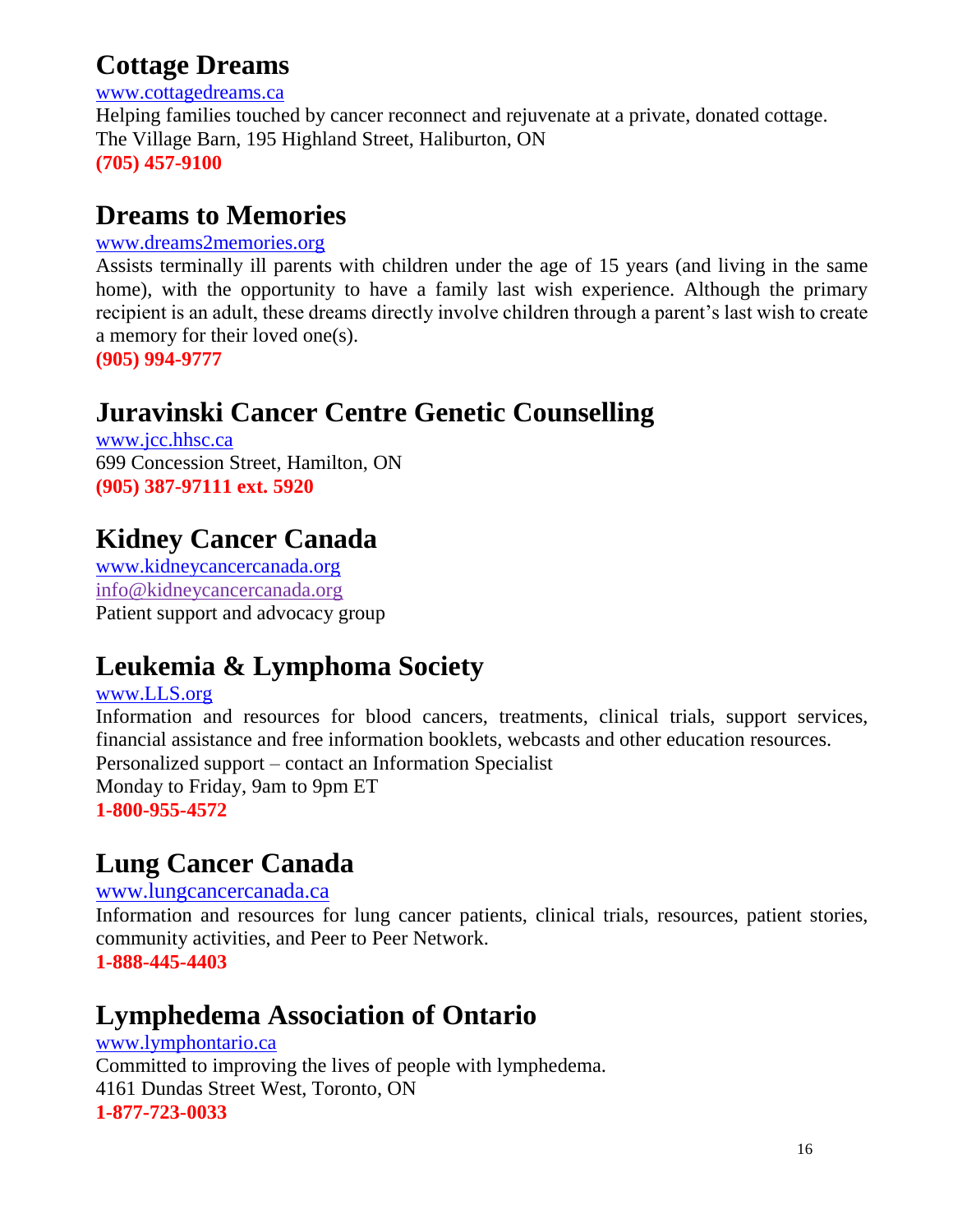## **Melanoma Network of Canada**

[www.melanomanetwork.ca](http://www.melanomanetwork.ca/)

info@melanomanetwork.ca

This network was created to respond to the need for patients in Canada to have a nationallybased organization to coordinate educational and prevention efforts. Provides Peer to Peer support, support groups and resources.

**1-877-560-8035**

## **Niagara Ostomy Association**

#### [www.niagaraostomy.com](http://www.niagaraostomy.com/)

Our group's Mission is to be of service and assistance to all people with ostomies in Niagara. **(905) 321-2799**

## **Ovarian Cancer Canada**

#### [www.ovariancanada.org](http://www.ovariancanada.org/)

Ovarian Cancer Canada is the only registered Canadian charity solely dedicated to overcoming ovarian cancer. We provide leadership by supporting women living with the disease and their families, raising awareness among the general public and health care professionals, and funding research to develop early detection techniques, improved treatments and ultimately, a cure. 205-145 Front Street East, Toronto, ON

**(416) 962-2700 1-877-413-7970**

# **Pink Pearl Foundation**

#### www.pinkpearlcanada.org

Pink Pearl Foundation is a community-oriented organization that provides support, facilitates connections and empowers young women (18-40) who are courageously overcoming the social and emotional challenges of being diagnosed with cancer of any type.

# **Prostate Cancer Canada**

[www.prostatecancer.ca](http://www.prostatecancer.ca/)

[info@prostatecancer.ca](mailto:info@prostatecancer.ca)

Prostate Cancer Canada is the leading national foundation dedicated to the elimination of the most common cancer in men through research, advocacy, education, support and awareness.

2 Lombard Street, 3rd Floor, Toronto, ON **(416) 441-2131 1-888-255-0333**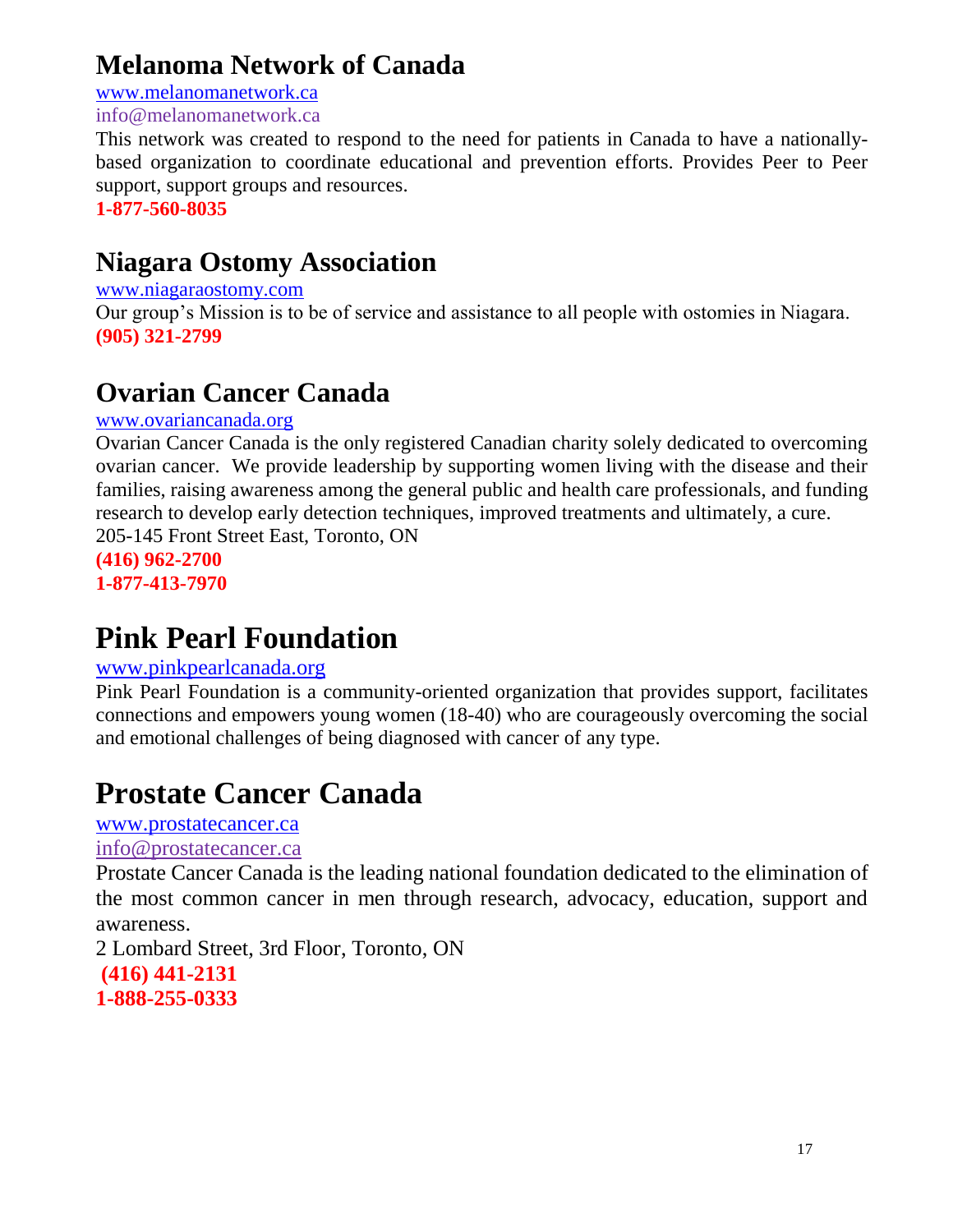## <span id="page-17-0"></span>**Wellspring Niagara Cancer Support Centre**

#### [www.wellspringniagara.ca](http://www.wellspringniagara.ca/)

Within the warmth of a wellspring centre, cancer patients and their loved ones find people who understand and free programs that address the everyday changes that cancer brings. **(905) 684-7619**

## **Wellwood**

#### [www.wellwood.on.ca](http://www.wellwood.on.ca/)

A non-profit organization which provides information, programs and peer support to people who have received a diagnosis of cancer, loved ones, caregivers and health care providers. All programs are free of charge and do not require a referral.

Hospital Site: 699 Concession Street, Hamilton, ON **(905) 667-8870** Community Site: 503 Sanitorium Road, Hamilton, ON **(905) 667-8870**

## **Young Adult Cancer Canada (YACC)**

[www.youngadultcancer.ca](http://www.youngadultcancer.ca/) [connect@youngadultcancer.ca](mailto:connect@youngadultcancer.ca)

Cancer is different for young adults. This simple truth is the driving force behind everything we do.

### Estheticians (recommended by Wellspring members)

## **Fringe Hair and Skin Group**

53 Queen Street, St. Catharines, ON **(905) 687-8478**

### **Niagara Waters Spa (Niagara College)**

[www.niagarawaters.ca](http://www.niagarawaters.ca/) 135 Taylor Road, Niagara-on-the-Lake, ON **(905) 641-2252 ext. 4230**

### **The Petite Retreat Spa**

[www.petitretreat.ca](http://www.petitretreat.ca/) 6407 Thorold Stone Road, Niagara Falls, ON **(905) 371-0022**

## **Senses Spa and Boutique (Oncology Esthetics)**

[www.americananiagara.com](http://www.americananiagara.com/) 844 Lundy's Lane, Niagara Falls, ON **(905) 356-6068**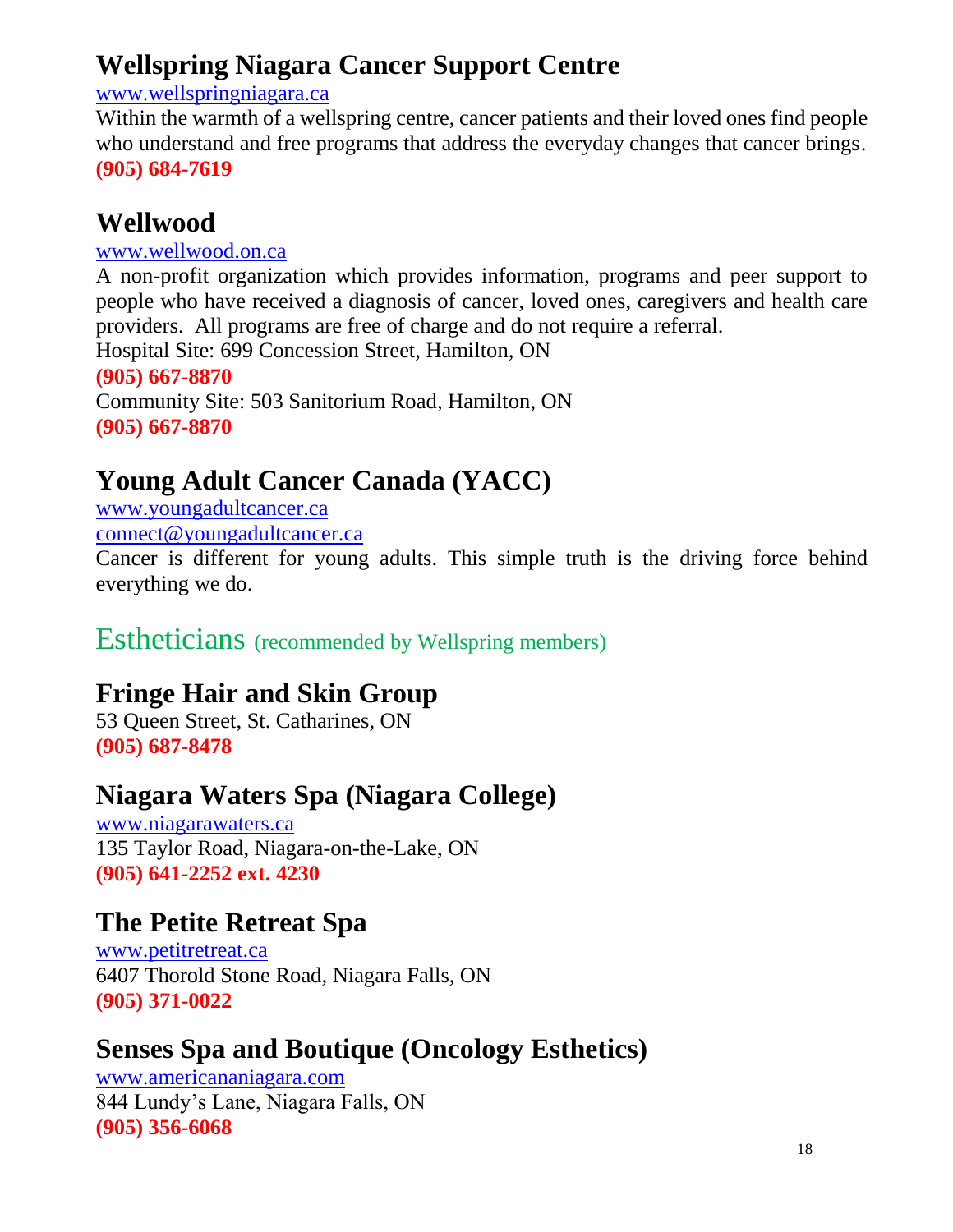## <span id="page-18-0"></span>**Storm Hair Group**

96 Lake Street, St. Catharines, ON **(905) 685-0797**

## **Transformational Body Work**

[www.transformationalbodyworkniagara.com](http://www.transformationalbodyworkniagara.com/) Sandra Edgar, CA, RYT Esthetics, Holistic Hands, Massage, Reiki, Yoga & Pilates 23 Oarsman Crescent, St. Catharines, ON **(289) 273-2933**

## **White Oaks Resort & Spa**

[www.whiteoaksresort.com](http://www.whiteoaksresort.com/) 253 Taylor Road, Niagara-on-the-Lake, ON **(905) 641-2599**

## Hair, Hats & Wigs

### **Great Clips –** *Clips of Kindness Program*

[www.greatclips.com](http://www.greatclips.com/)

If you're facing hair loss due to cancer treatment, they are offering a complimentary clipper cut. \*You need to bring their promotional card with you. It can be found on our bulletin board.

53 Queen Street, St. Catharines, ON **(905) 687-8478**

### **Fringe Hair & Skin Group**

[www.fringhairandskin.com](http://www.fringhairandskin.com/) Offers previously loved wigs at no charge, and will style existing wigs at no cost. Purchase a new wig. 53 Queen Street, St. Catharines, ON **(905) 687-8478**

#### **His & Hers Wigs & Hair Pieces**

1260 Highway 8, Stoney Creek, ON **(905) 643-4839**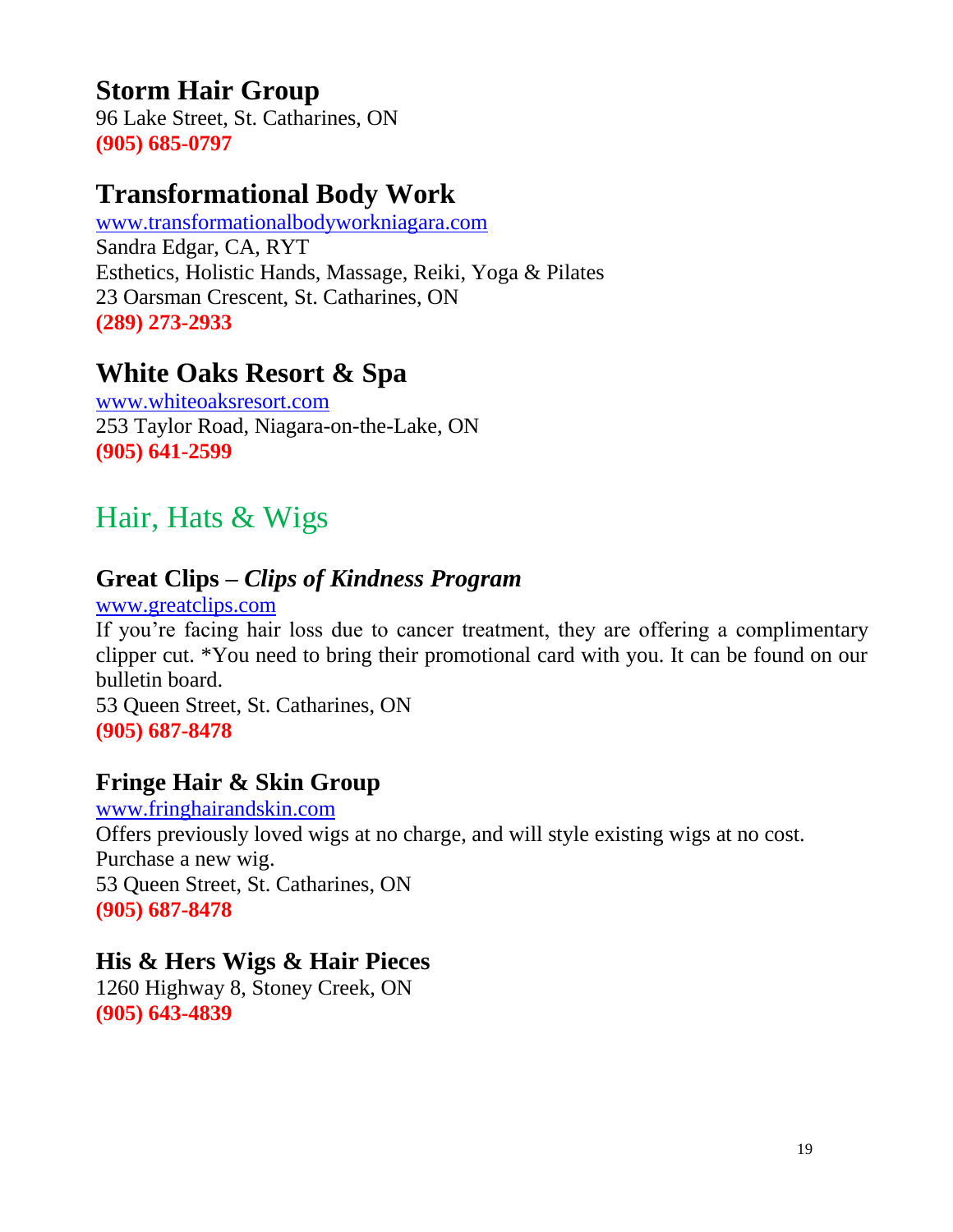### <span id="page-19-0"></span>**MONAT for Hair & Scalp**

Dry damaged, frizzy unmanageable, oily itchy scalp, dandruff/ psoriasis, thinning/ balding. Natural and botanically based professional hair products. [karenheadrmy@gmail.com](mailto:karenheadrmy@gmail.com)

**(905) 964-3150**

#### **Nino D'Ambra Hair & Aesthetics**

[www.ninodambra.com](http://www.ninodambra.com/) 231 Garrison Road, Fort Erie, ON **(905) 871-6886**

#### **Paula Young Wigs**

[www.paulayoung.com](http://www.paulayoung.com/)

#### **Transitions Studio**

[www.transitionsstudio.ca](http://www.transitionsstudio.ca/) Purchase a new wig, cut hair and will style wigs at no cost 244 Grantham Avenue, St. Catharines, ON **(905) 937-1623**

#### **Walker Family Cancer Centre (Wig & Hat Resource Room)**

1200 Fourth Avenue, Main Floor, St. Catharines, ON WFCC patient resources only

**Wellspring Niagara Cancer Support Centre (Wig & Hat Room)**  50 Wellspring Way, Fonthill, ON **(905) 684-7619**

## Hair Donations

#### **A Childs Voice Foundation**

www.acvf.ca Angel Hair for Kids (donate hair for wigs) 12 inches minimum length 3404 Palstan Road, Unit # 301 Mississauga, ON **(905) 275-3434**

#### **Transitions Studio (Salon 244)**

Contact Carlo if someone would like to donate hair for wigs. 12 inches minimum length 244 Grantham Avenue, St. Catharines, ON **(905) 937-1623**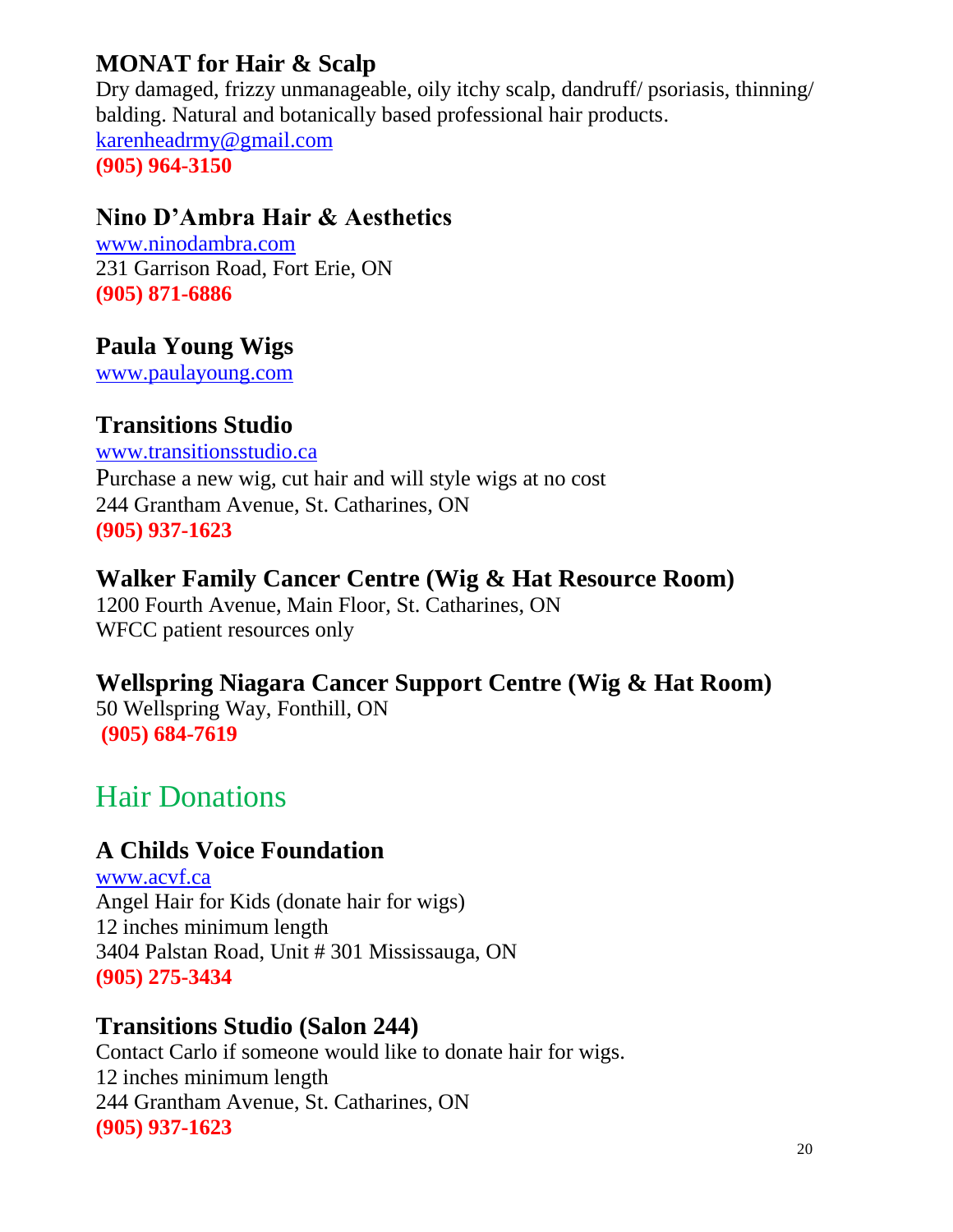## <span id="page-20-0"></span>Health Coaching/ Energy Therapy

### **Linda Morinello**

[www.good4me.ca](http://www.good4me.ca/) [linda@good4me.ca](mailto:linda@good4me.ca) Emotion Freedom Technique, Holist Health Coaching, Corporate Wellness Program Facilitator, Reconnective Healing Practitioner Niagara Falls, ON **(905) 984-9418**

## **Therapeutic Touch Ontario**

[www.therapeutictouchontario.com](http://www.visitingangels.ca/) Holistic, evidence-based therapy that incorporates the intentional and compassionate use of universal energy to promote balance and well-being. **(416) 231-6824 –Office & Referral Service**

## Home Care & Outreach Nursing

## **Community Support Services of Niagara (CSSN)**

www.cssn.ca

We assist seniors and adults with disabilities to live independently in their homes. Services include Homemaking, Home Maintenance & Repair, Lunch-out, Meals on Wheels, Safety at Home, Transportation and Friendly Visiting or Phone calls.

**Beamsville: (905) 563-9501 St. Catharines: (905) 682-3800 Welland: (905) 788-3181**

## **Guiding Hands**

www.guidinghand.ca Seniors help at home. Professional compassionate services.

**(289) 228-8736**

## **Health Bus**

[www.niagararegion.ca](http://www.niagararegion.ca/) For vulnerable populations in Niagara who can't access traditional health care. Outreach nurses provide a suitable, free alternative. For specific services offered at each location: **(905) 688-8248 ext. 7512 1-888-505-6074**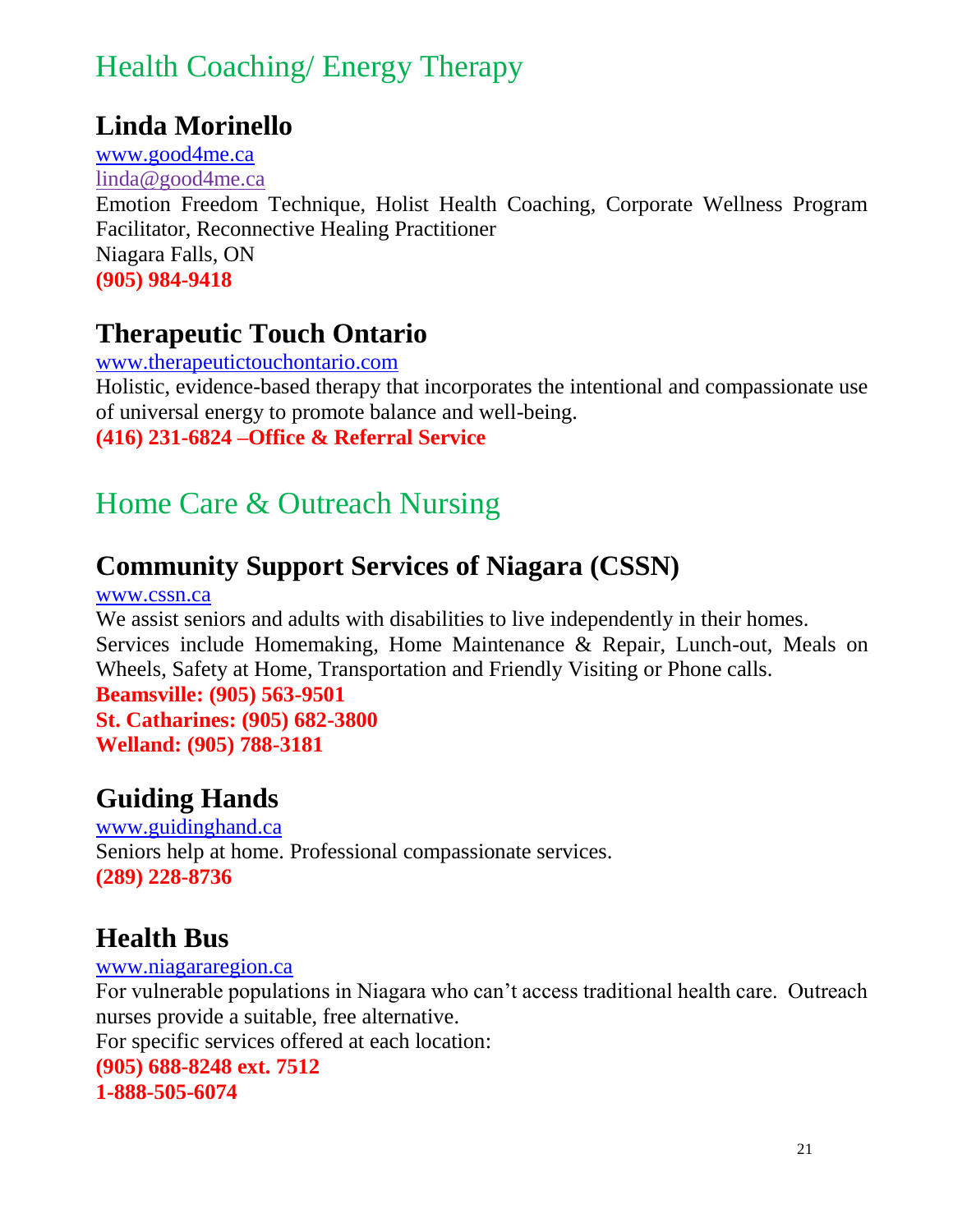## **Impact Niagara (Niagara Health System)**

#### [www.niagarahealth.on.ca](http://www.niagarahealth.on.ca/)

A regional mobile health team of professionals who will assess and treat individuals in their own home or an agreed-upon location. The target population are those individuals who are in an acute phase of mental illness, age 16 or older.

**(905) 378-4647 ext. 46400**

## **Home Instead Senior Care**

[www.homeinstead.ca](http://www.homeinstead.ca/) Enhancing the lives of aging adults and their families. 6293 Thorold Stone Road, Niagara Falls, ON **(289) 296-0288**

## **LHIN Home and Community Care (formerly CCAC)**

#### www.healthcareathome.ca

Provides access to government funded health care support or services such as nursing, personal support, physiotherapy, occupational therapy, nutrition and food counselling and placement to long-term care homes. 149 Hartzel Road, St. Catharines, ON **1-800-810-0000**

### **Right at Home Canada**

Home Health Care and Assistance [rightathomecanada.com](mailto:careniagara@rightathomecanada.com) 540 Ontario Street St. Catharines, ON L2N 7S2 **1-855-983-4663**

### **Seniors for Seniors – Spectrum Health Care**

Drop in Companion, Personal Support Caregivers, Driver Companions, Live-In Companions, Overnight, House Cleaning, Handyperson, Grass Cutting, Pet/ House Sitting

www.spectrumhealthcare.com **(905) 937-3677**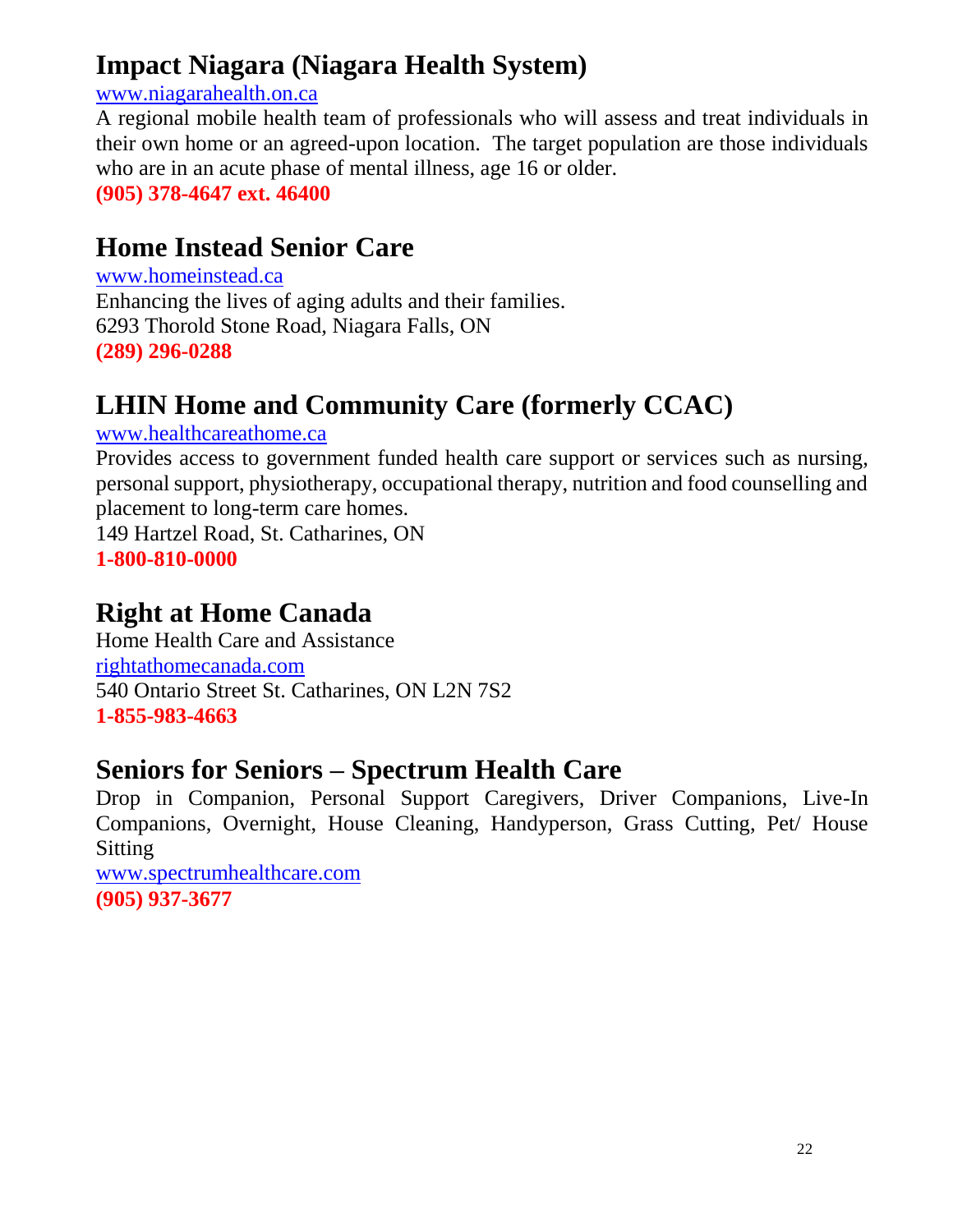## <span id="page-22-0"></span>Naturopathic Doctors

## **Dr. Jordan Wiggins, ND**

[www.healthoverall.ca](http://www.healthoverall.ca/) Health Overall 170Highway 20 West, Unit 6 Fonthill, ON **(905) 892-1318**

## **Dr. Mike Um, ND**

[www.NaturoMedic.com](http://www.naturomedic.com/) 296 Welland Avenue, St. Catharines, ON **(905) 684-4934**

## **Dr. Michael Prytula, ND**

[www.NaturoMedic.com](http://www.naturomedic.com/) [info@naturomedic.com](mailto:info@naturomedic.com) 296 Welland Avenue, St. Catharines, ON **(905) 684-4934**

## **Dr. Stephen Tripodi, ND**

[www.optimalwellnessniagara.com](http://www.optimalwellnessniagara.com/) [stephen@optimalwellnessniagara.com](mailto:stephen@optimalwellnessniagara.com) Optimal Wellness Niagara 26 Hiscott Street, St. Catharines, ON **(905) 988-9009**

## **Dr. Tara Clapp, ND**

[www.integratedhealthcare.ca](http://www.integratedhealthcare.ca/) admin@integratedhealthcare.ca Integrated Health Care and Fitness Studio 7 Derby Lane St. Catharines, ON **(905) 988-9160**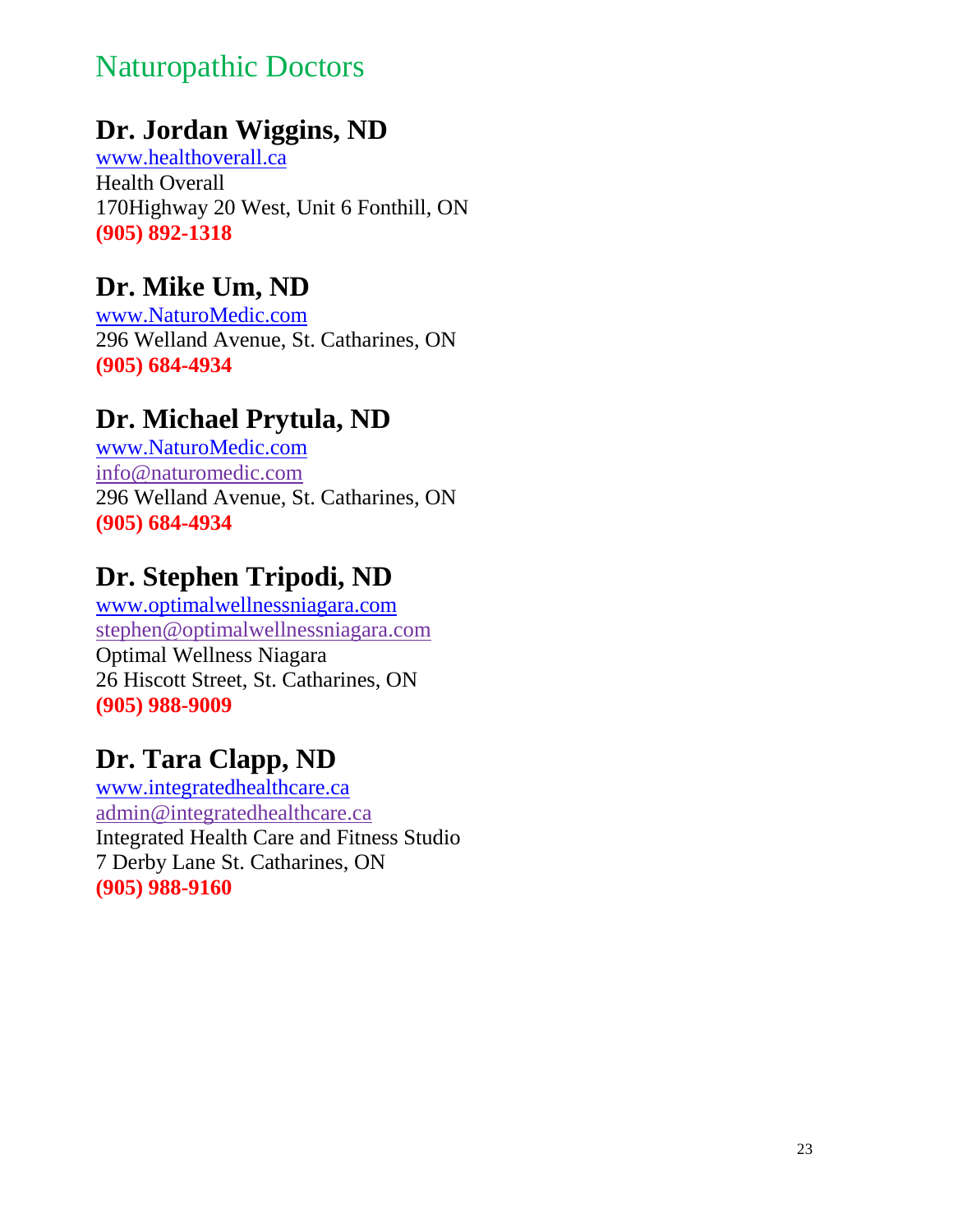## <span id="page-23-0"></span>Personal and Home Support

## **Babysitting Angels Inc.**

[www.babysittingangels.com](http://www.babysittingangels.com/)

Provides hotel child care, emergency childcare, wedding, conferences and group childcare **(905) 938-1234 1-888-983-0123**

## **Cleaning for a Reason**

[www.cleaningforareason.org](http://www.cleaningforareason.org/)

A non-profit organization that services the United States and Canada. Our mission is to give the gift of free house cleaning for women undergoing treatment for any type of cancer.

**1-877-337-3348**

## **Fresh Start Green Cleaning (FSGG)**

[www.freshstartgreen.com](http://www.freshstartgreen.com/) Partnered with Cleaning for a Reason - Emily **(289) 228-8007**

## **Community Support Services of Niagara**

[www.cssn.on.ca](http://www.cssn.on.ca/)

A volunteer based not-for-profit agency providing comprehensive client-driven community support services to help seniors and adults with disabilities live independently in their own homes.

320 Vansickle Road, # 3, St. Catharines, ON **(905) 682-3800**

## **Misses Clean**

[www.missesclean.ca](http://www.missesclean.ca/)

Working in partnership with Cleaning for a Reason which is an organization that offers free cleaning services to women battling cancer. Currently Misses Clean provides two complimentary services per month to Cleaning for a Reason. **(905) 380-0347**

### **Revera Health Care**

#### [www.reveraliving.com](http://www.reveraliving.com/)

Provides personal & home support, nursing, therapy & rehabilitation, pediatric & child services.

3550 Schmon Parkway, Suite 4, Thorold, ON **1-877-929-9222 (24 hour)**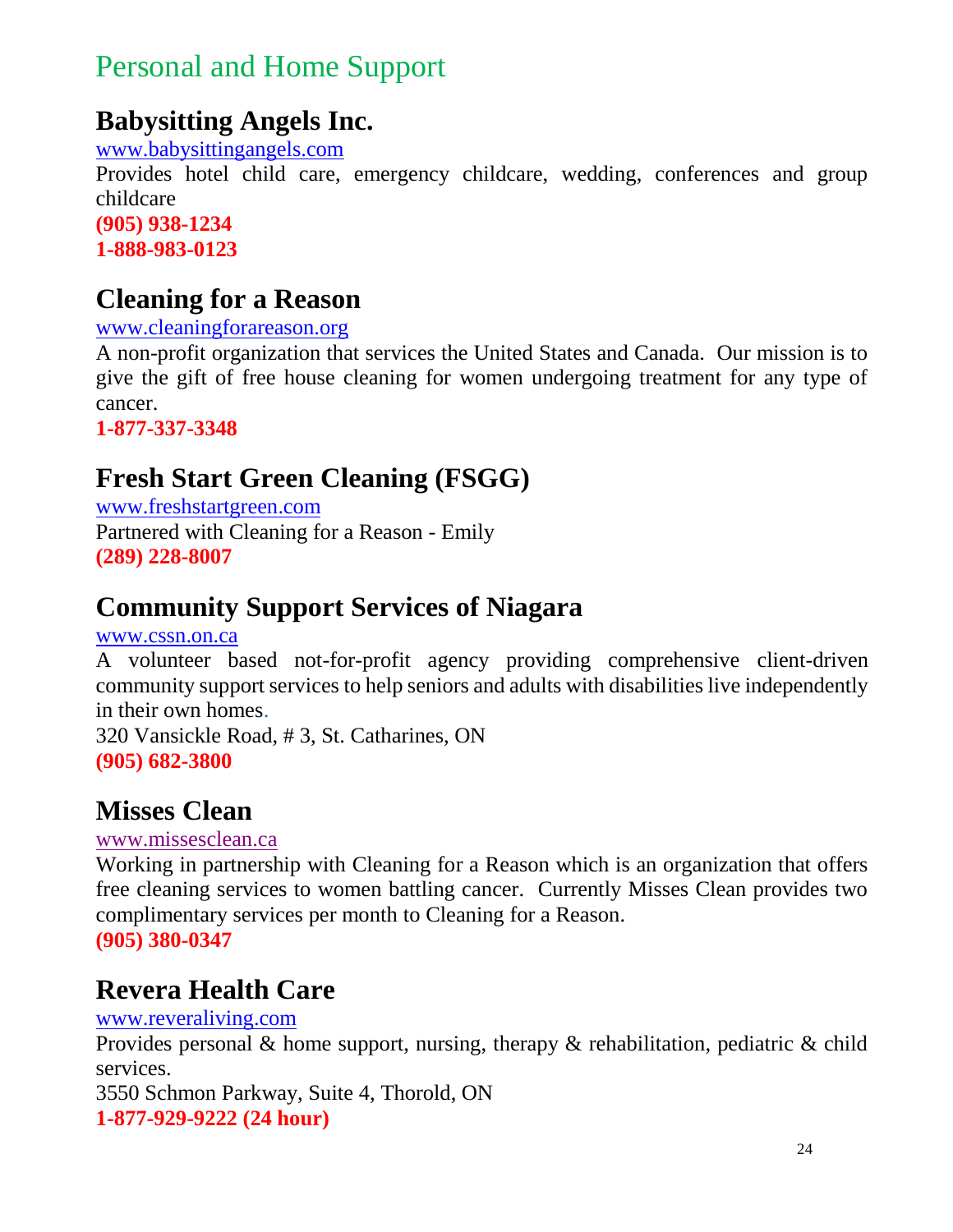## <span id="page-24-0"></span>**Visiting Angels**

[www.visitingangels.ca](http://www.visitingangels.ca/) Provides medical and home care services **1-877-239-4397** 197 Ontario Street, St. Catharines, ON **(905) 685-4242**

# Private Counselling

## **Sandra Kesselman-Hardy**

www.niagaracounselling.com [sandra@niagaracounselling.com](mailto:sandra@niagaracounselling.com) MSW, RSW, Professional Counsellor & Affective Therapy Services. Specializing in cancer, grief & loss. **(905) 468-4632**

### **Susan Lymburner**

Psychotherapist. Specializing in depression, anxiety, stress, grief, loss, parenting, anger, divorce/separation, impact of trauma. www.suelymburner.com **(905) 401-8807**

### **Dr. Christine Davis**

Niagara Psychological Wellness, Psychologist 320 Vansickle Road, St. Catharines, ON, **(905) 327-0689**

## **Elizabeth Christie, M.A.**

Playful Solutions Children's mental health clinician, Behavioural Therapist [lizchristie85@gmail.com](mailto:lizchristie85@gmail.com) In-home Child & Family Clinical Therapy **(905) 992-9283**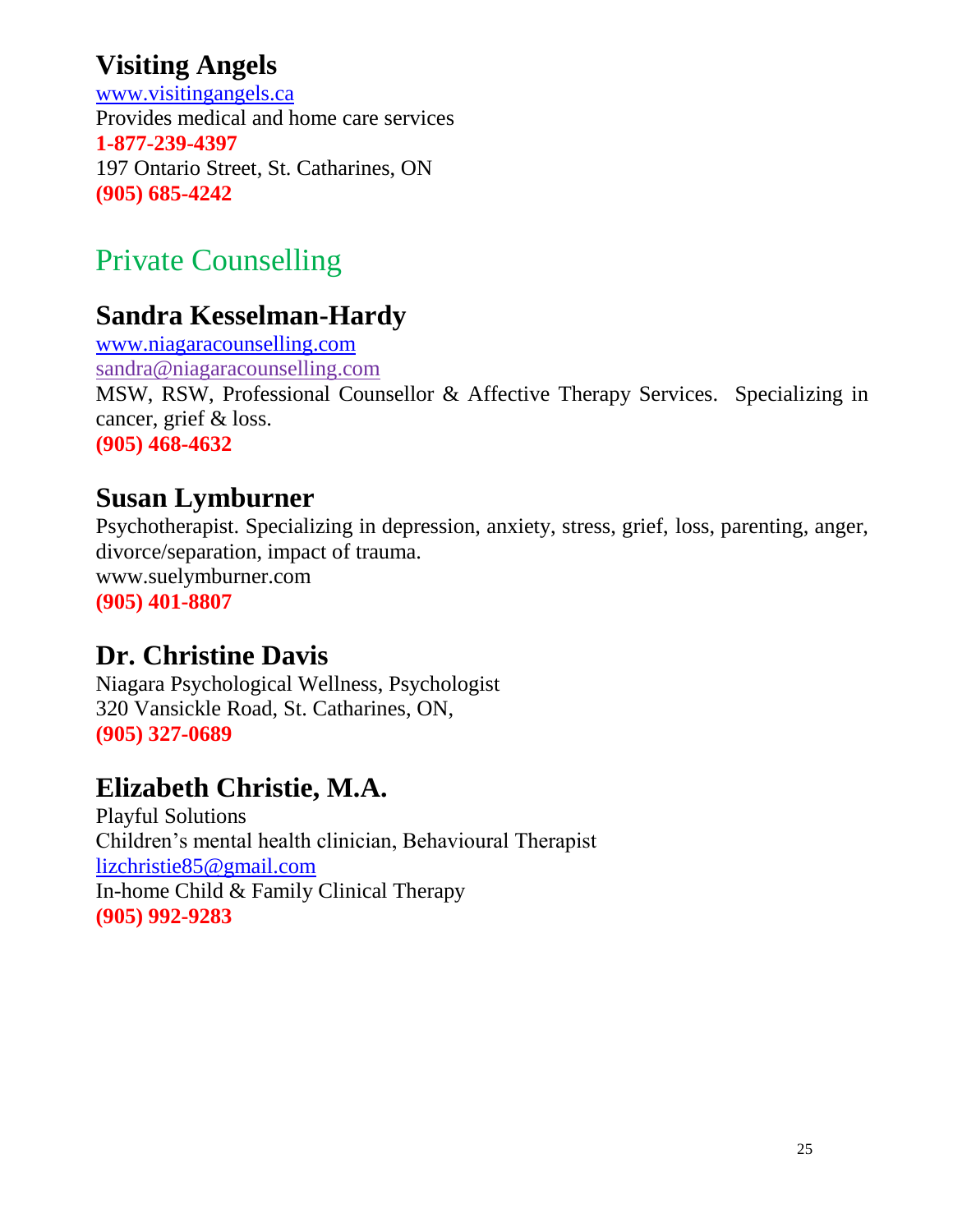## <span id="page-25-0"></span>[Reflexologists](#page-24-0)

## **Scott Brettell**

[www.healingyoursole.ca](http://www.healingyoursole.ca/) reflex@vaxxine.com Healing Your Sole St. Catharines, ON **(289) 687-0260**

### **Susan Ryczko**

Herbally Ever After Certified Massage Therapist, Colon Therapist and Reflexologist, Chartered Herbalist 6 Jill Court, St. Catharines, ON **(905) 704-1744**

## Osteopathic Manual Therapy

## **Michael Fittante**

Integrated Osteopathy 282 Geneva Street, St.Catharines, ON Located inside Reclaim Counseling and Wellness Centre **(905) 380-1741**

## **Optimal Wellness**

[www.optimalwellnessniagara.com](http://www.optimalwellnessniagara.com/) 26 Hiscott Street, St. Catharines, ON L2R 1C6 **(905) 988-9009**

## Registered Massage Therapists (including Lymphedema Therapy)

## **Beth Elliott RMT, CLT-LANA**

[www.niagaratherapeutics.com](file:///C:/Users/szigattik/Documents/RESOURCES/Wellspring%20Niagara%20Resource%20Guide/www.niagaratherapeutics.com) Registered Massage Therapist, Certified Lymphedema Therapist 1-503 Niagara Street, Welland, ON **(905) 788-3214**

## **Jimmy Hong, RMT, CLT-LANA, Fascial Stretch Therapist**

www.niagaratherapeutics.com Registered Massage Therapist, Certified Lymphedema Therapist 1-503 Niagara Street, Welland, ON **(905) 788-3214**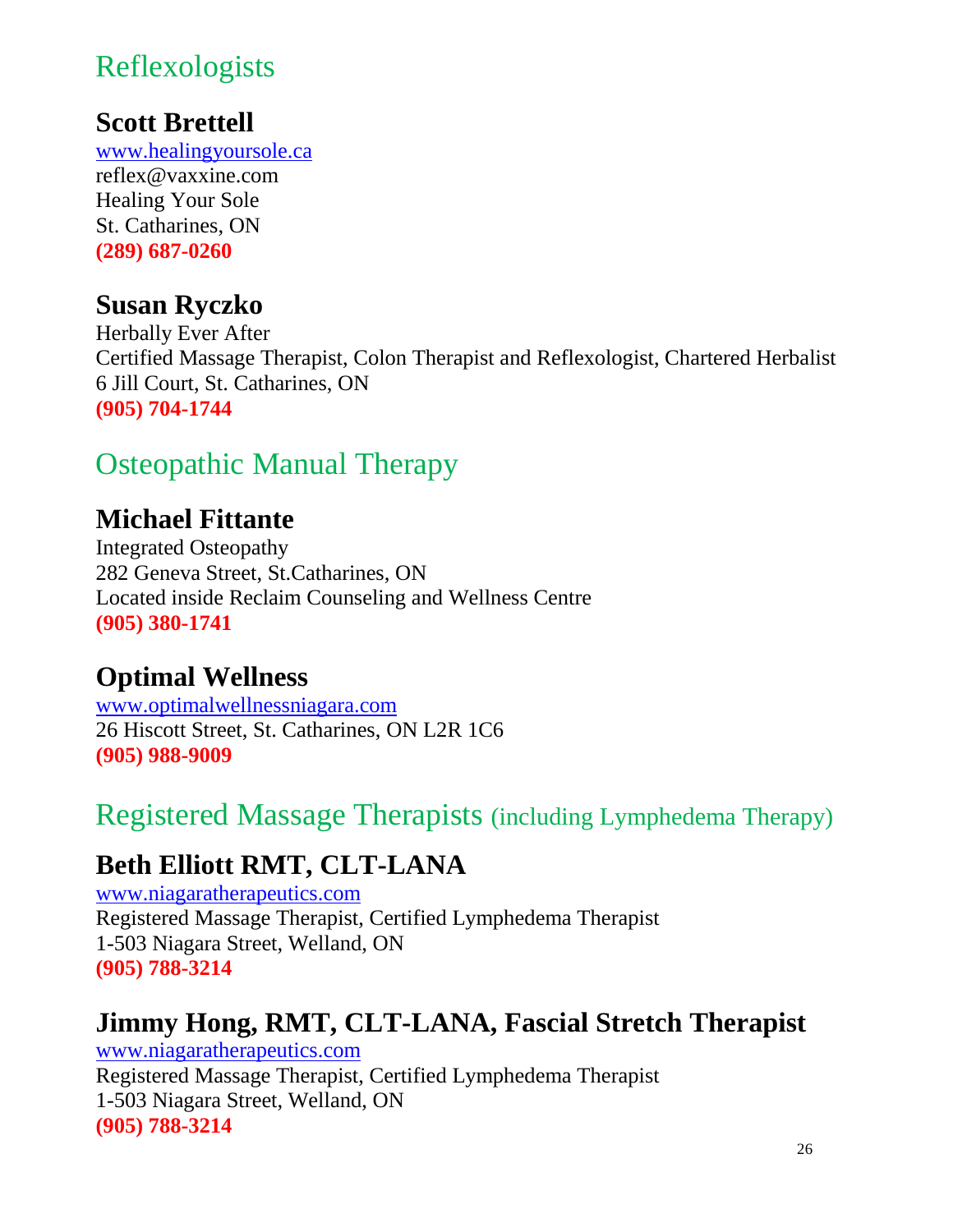## **Cindy Schultz, RMT, CDT, EGF**

[clcschultz@gmail.com](mailto:clcschultz@gmail.com) Port Health Clinic 101 Lakeport Road, Suite 7 St. Catharines, ON Registered Massage Therapist, Manual Lymphatic Drainage **(905) 684-6066**

## **Vivian Dim OT Reg (Ont) LLCC**

Certified Lymphedema Therapist [vivian@armmoretherapy.com](mailto:vivian@armmoretherapy.com) 4413 Ontario Street, Suite 202 Beamsville, ON **(289) 897-8707**

## **Milka V. Santoro (Oncology Massage), RMT**

[Mvs.rmt@gmail.com](mailto:Mvs.rmt@gmail.com) 155 Hwy 20 W, Fonthill, ON **(905) 931-9363**

## **Sarah Verdurmen, RMT, CDT, Yoga Instructor**

[Sarah.verdurmen@gmail.com](mailto:Sarah.verdurmen@gmail.com) Registered Massage Therapy (specializations in manual lymphatic drainage, complex decongestive therapy and oncology massage), Acupuncture, and Yoga Practice Location: Buddha Bellies Yoga and Massage 4948 King Street, Beamsville, ON **(289) 566-8466**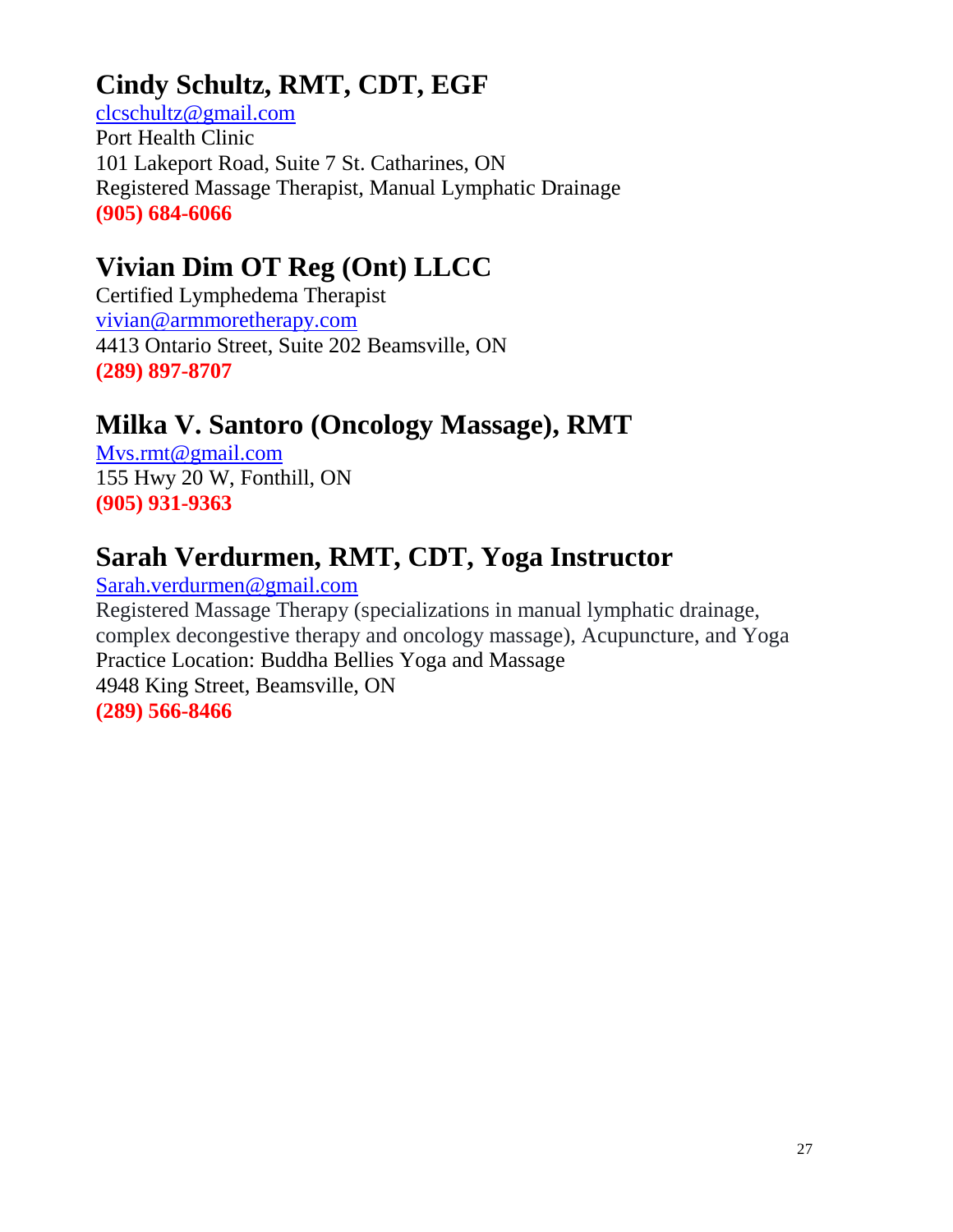## <span id="page-27-0"></span>Transportation

## **Canadian Cancer Society**

[www.cancer.ca/en/support-and-services/support-services/transportation-on](http://www.cancer.ca/en/support-and-services/support-services/transportation-on)

[niagara@ontario.cancer.ca](mailto:niagara@ontario.cancer.ca)

If you can't afford the cost of travel, or if you are not physically well enough to use public transportation, we can work with you to help find a solution.

Our Wheels of Hope Transportation Service covers 2 programs: Volunteer Driver Provided Program and Family Provided Program. These programs are intended to assist an eligible client and escort (if required) with their short-term travel to attend cancerspecific medical appointments or supportive care services delivered by a professional recognized by Ontario's Health Care System. Patients must declare a financial, physical or emotional need for service.

**1-800-263-6750**

## **Canadian Red Cross**

[www.redcross.ca/in-your-community/ontario/nutrition-and](https://www.redcross.ca/in-your-community/ontario/nutrition-and-transportation/transportation/niagara-region-branch-transportation)[transportation/transportation/niagara-region-branch-transportation](https://www.redcross.ca/in-your-community/ontario/nutrition-and-transportation/transportation/niagara-region-branch-transportation)

The Canadian Red Cross provides transportation service for those in need, such as elderly or disabled in the community, who are unable to use public transportation or private means. Our service keeps people connected in their community by providing affordable transportation to medical appointments.

Canadian Red Cross – Niagara Office 11 Export Avenue, St. Catharines, ON

**(905) 680-4099**

## **Cancer Assistance Program (CAP)**

[www.cancerassist.ca](http://www.cancerassist.ca/) Provides free transportation services for individuals living with cancer in and around Hamilton. 555 Concession Street, Hamilton, ON **(905) 383-9797 1-844-588-9797**

## **Central Taxi – Transportation for People with Disabilities**

[www.centralniagara.com](http://www.centralniagara.com/)

A commercial, private service providing door-to-door transportation service for individuals with a disability. Specially equipped vehicles are available for wheelchairs etc. Fees vary based on location.

St. Catharines/Grimsby/Thorold/NOTL: **(905) 685-7343** Fort Erie: **(905) 994-8294** Niagara Falls: **(905) 358-3232**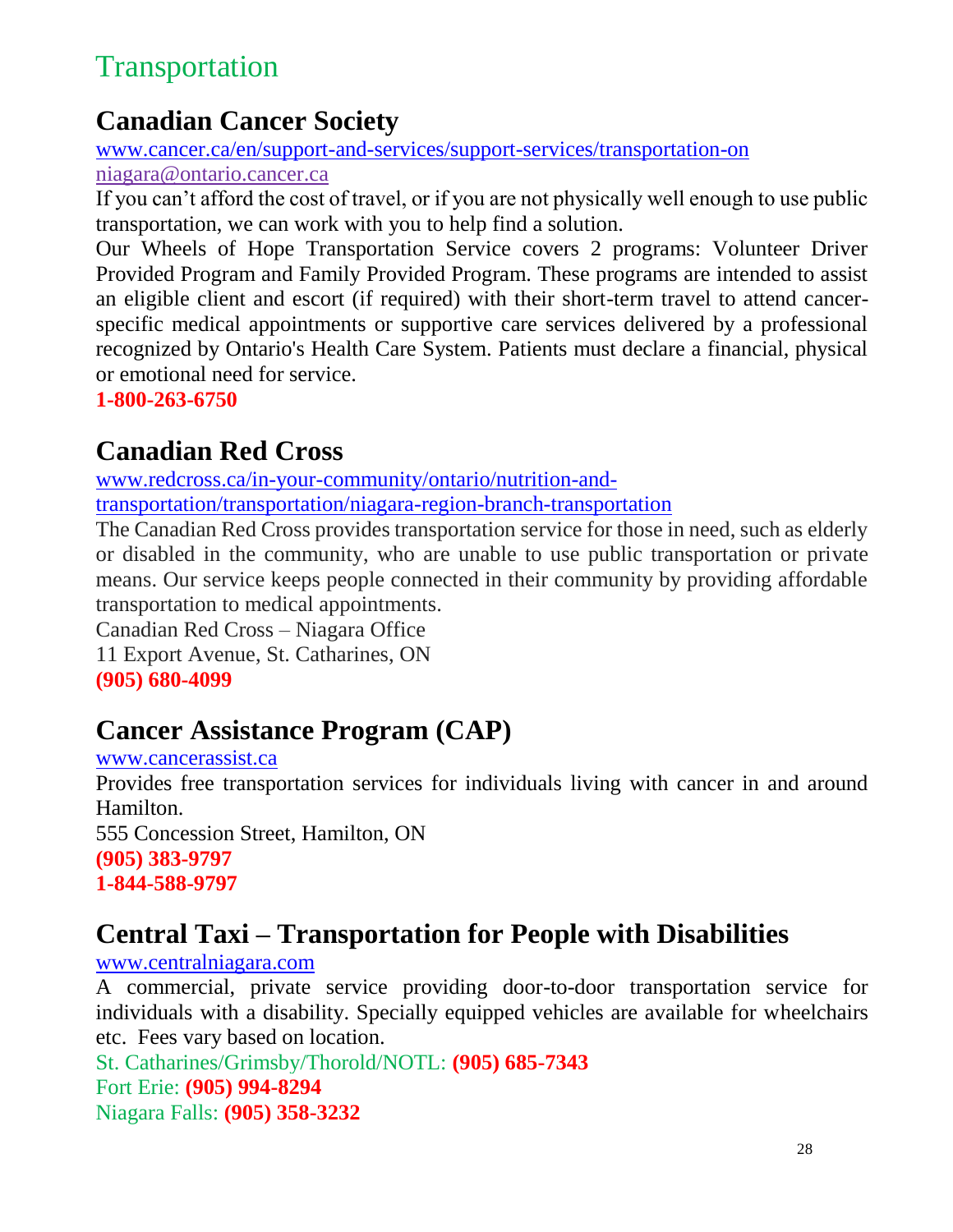## **Community Support Services of Niagara**

[www.cssn.ca](http://www.cssn.ca/)

Caring volunteer drivers provide rides to medical appointments. Fees are billed monthly. *Grimsby, West Lincoln & Lincoln* Beamsville office at **905-563-9501 ext. 24** *St. Catharines, Thorold, Niagara Falls, NOTL & Fort Erie area* St. Catharines office at **905-682-3800 ext. 29** *Welland, Pelham, Wainfleet & Port Colborne* Welland office at **905-788-3181 ext. 21**

## **Niagara Specialized Transit**

[www.niagararegion.ca/transit/nst](http://www.niagararegion.ca/transit/nst) [NST@niagararegion.ca](mailto:NST@niagararegion.ca)

A pre-booked, door-to-door service for passengers with special needs, who meet the "Eligibility Criteria", have applied for the service and been approved for the service by the Eligibility Committee. The service is intended for persons who are unable to use conventional transit due to a disability. Niagara Specialized Transit is only for those customers who are travelling from one municipality to another for a medical appointment, education or employment purposes.

**(905) 680-2052 1-888-447-5202 After Hours: 1-877-284-7433**

## **Seniors for Seniors**

Our driver companions will cheerfully chauffer you or your loved one to and from medical appointments. Unlike a taxi or local transportation, our companions can accompany your loved one for the full duration of their errand. Our driver companions use their own personal automobiles and can accommodate seniors with cognitive impairments, walkers and collapsible wheelchairs.

**Hamilton: [905-572-6162](tel:905-572-6162) Niagara: [905-937-3677](tel:905-937-3677)**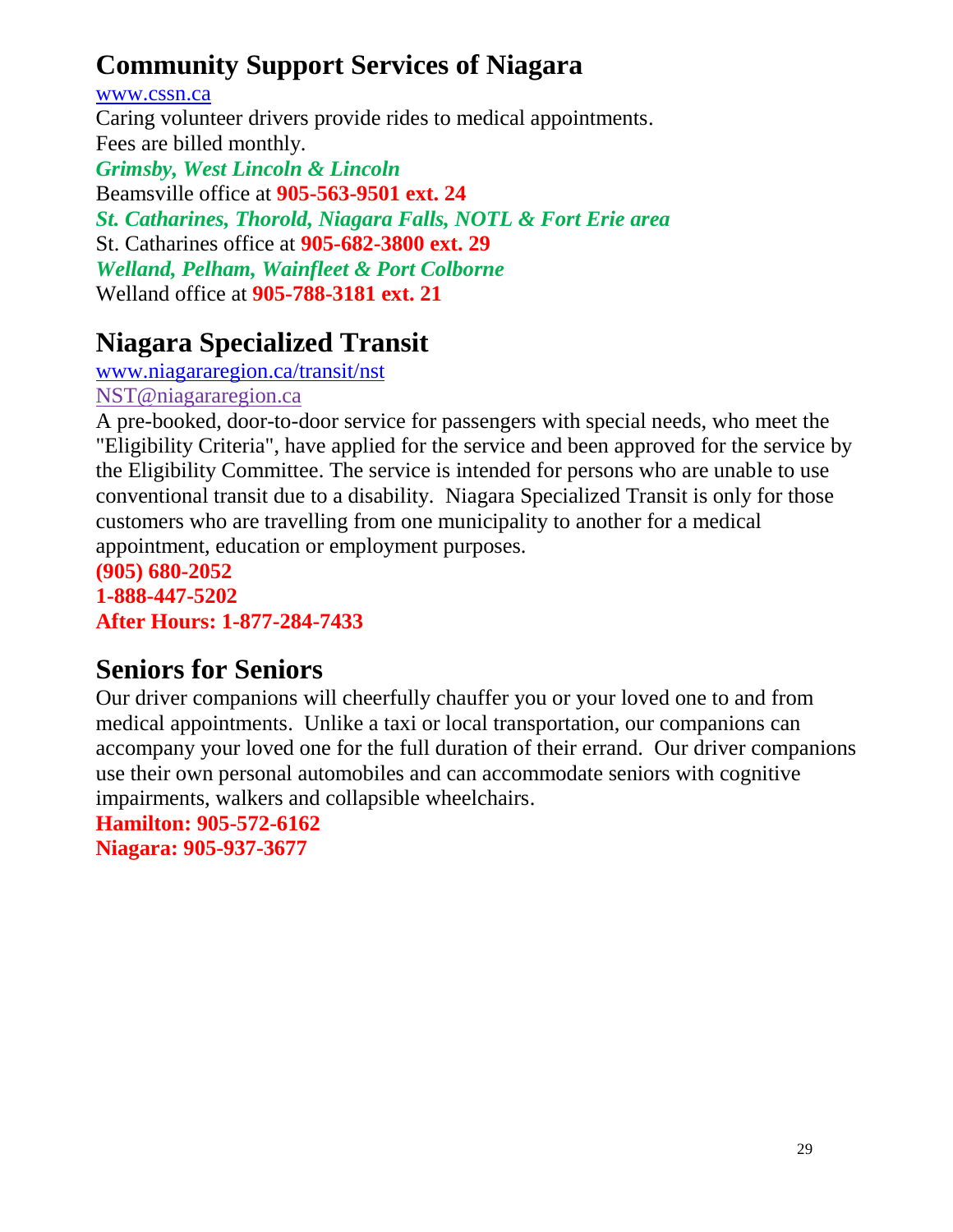# <span id="page-29-0"></span>**Crisis Services**

### **Centre De Sante Communautaire Hamilton/Niagara**

[www.cschn.ca](http://www.cschn.ca/)

A multi-service agency providing health and social services to the French speaking people of Hamilton and Niagara. For a 24 hour French speaking crisis line for victims and survivors of abuse.

**1-877-336-2433**

## **Connex Ontario**

[www.connexontario.ca](http://www.connexontario.ca/)

A 24/7 help line providing help for people experiencing problems with drugs, alcohol, mental health, or gambling.

**1-866-531-2600**

### **Design for a New Tomorrow**

[www.design4newtomorrow.ca](http://www.design4newtomorrow.ca/)

Provides support for individuals who have experienced abuse in intimate adult relationships, in their journey towards healthy self-directed lives and respectful relationships.

60 James Street, St. Catharines, ON **(905) 684-1223**

## **Distress Centre**

[www.distresscentreniagara.com](http://www.distresscentreniagara.com/)

Provides free 24/7 confidential help lines for people who are depressed, in distress, or in a crisis.

Fort Erie and Area **(905) 382-0689**

St. Catharines, Niagara Falls and Area **(905) 688-3711** Port Colborne, Wainfleet and Area **(905) 734-1212** Grimsby, West Lincoln **(905) 563-6674**

## **Gillian's Place**

[www.gilliansplace.com](http://www.gilliansplace.com/)

Helps women escape from abuse and create a new, abuse free life. All services are free and completely confidential. Provides a free 24 hour help line. **(905) 684-8331**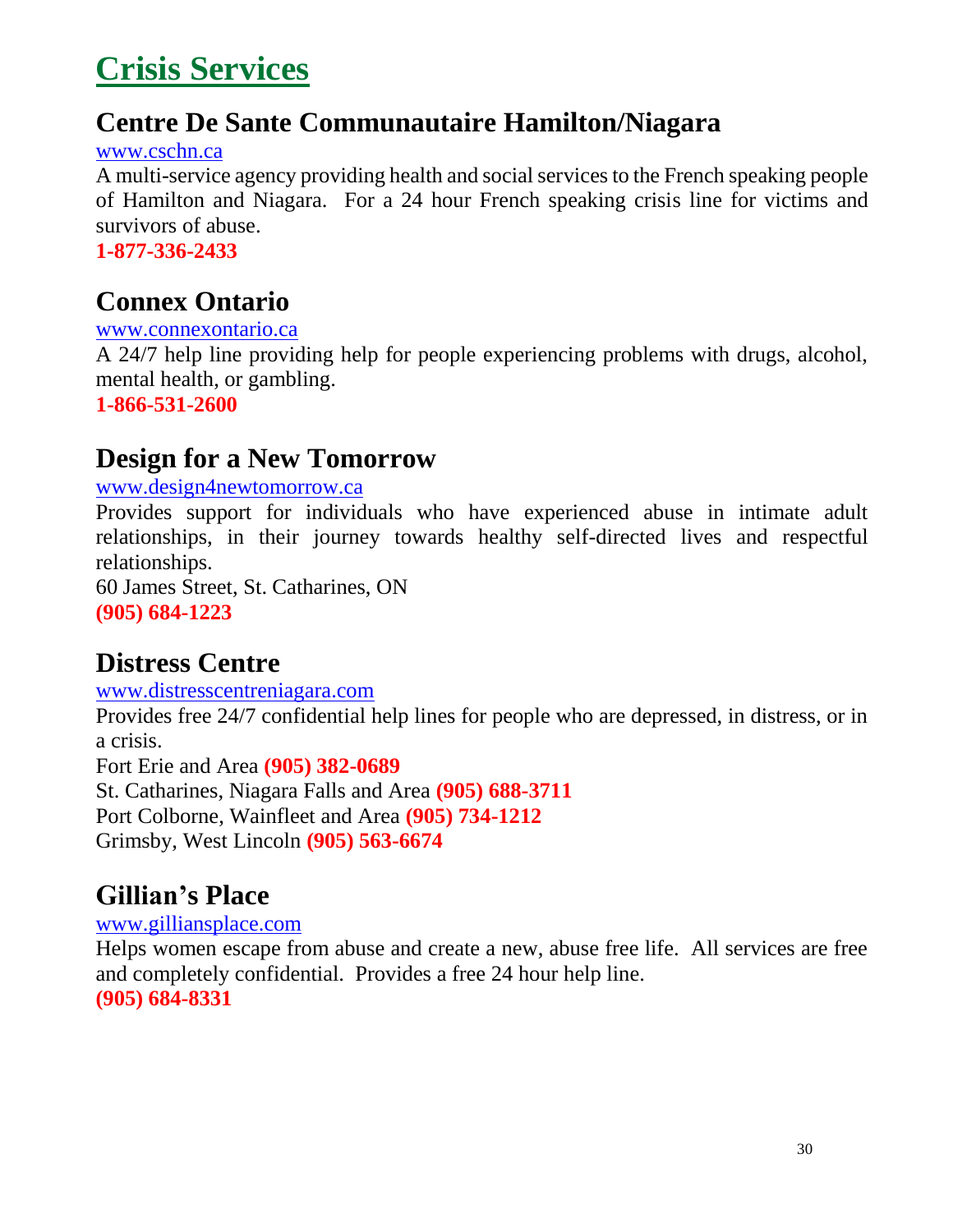## <span id="page-30-0"></span>**Women`s Place of Niagara South Inc.**

[www.womensplacesn.org](http://www.womensplacesn.org/)

Providing help to women and children experiencing abuse at Nova House in Niagara Falls, and Serenity Place in Welland. Provides 24 hour crisis lines. Niagara Falls, Fort Erie and surrounding area **(905) 356-5800** Welland, Port Colborne, Wainfleet, Pelham and surrounding area **(905) 788-0113**

## **Victim Services Niagara**

[www.victimservicesniagara.on.ca](http://www.victimservicesniagara.on.ca/)

VSN is a community-based, non-profit organization made up of over 100 volunteer crisis responders. A small team of full time employees has been graciously provided space within the Niagara Regional Police Services main building at 110 James Street, St. Catharines, ON

24/7 Crisis Line **(905) 682-2626**

# **YWCA**

[www.ywcaniagararegion.ca](http://www.ywcaniagararegion.ca/) Temporary housing for women and their children who are homeless. 183 King Street, St. Catharines, ON **289-273-4308** 6135 Culp Street, Niagara Falls, ON **289-267-0411**

# **Divorce Services and Support Programs**

## **Divorce Canada**

[www.divorce-canada.ca](http://www.divorce-canada.ca/) 

Free reliable, understandable information about separation and divorce in Canada. List of local divorce lawyers.

## **Family Counselling Centre Niagara**

#### [www.fccniagara.on.ca](http://www.fccniagara.on.ca/)

The centre provides professional counselling and support programs for individuals, couples, families or groups who are experiencing personal, social or work problems which are contributing to marital or family difficulties.

82 Hanover Drive, St. Catharines, ON **(905) 937-7731 ext. 3345 1-888-937-7731 ext. 3345**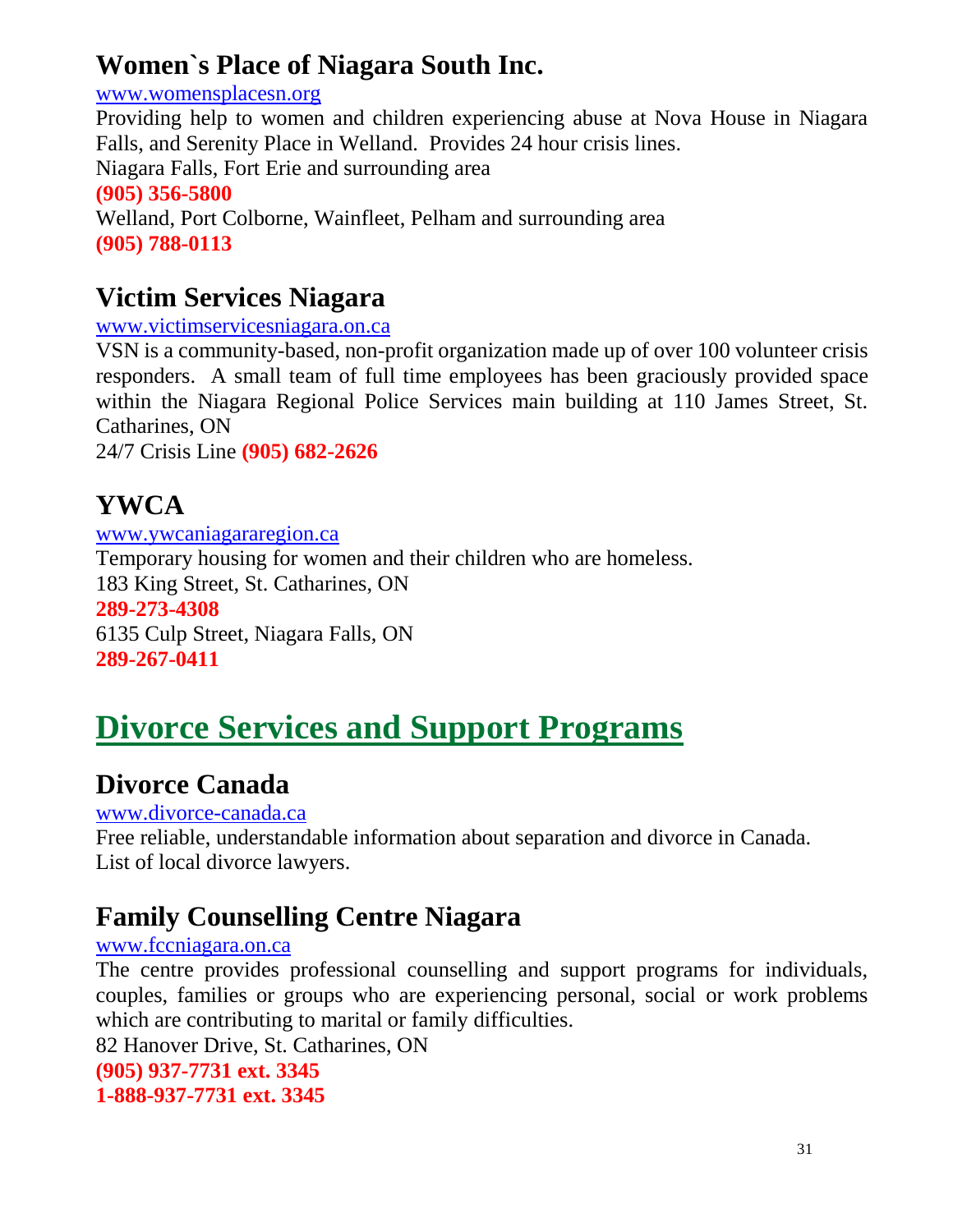## <span id="page-31-0"></span>**Service Canada**

[www.servicecanada.gc.ca](http://www.servicecanada.gc.ca/) Information regarding the legal issues and process of divorce in Canada.

## **Ontario Works Family Support Program**

[www.niagararegion.ca/social-services/family-support-program.aspx](http://www.niagararegion.ca/social-services/family-support-program.aspx)

Obtain information you are legally entitled to under the Family Law Act. Free legal aid to low income families. Family Law information Centre 59 Church Street, 4<sup>th</sup> Floor, St. Catharines, ON **(905) 988-6200 ext. 472** 102 East Main Street, Welland, ON **(905) 735-0010**

# **Employment & Financial**

## **Job Gym**

[www.jobgym.com](http://www.jobgym.com/)

Job Gym funded by the Ministry of Training Colleges and Universities. Provides one on one employment counselling and referrals, presenting information to local high school, conducting Job Fairs, providing a variety of workshops and much more. The employment division of the John Howard Association.

*Fort Erie*: 469 Central Avenue, Fort Erie, ON **(905) 871-3932** *St. Catharines*: 210 King Street, St. Catharines, ON **(905) 682-8372** *Welland*: 225 East Main Street, Welland ON **(905) 732-7655**

## **Money Matters**

[www.wellspring.ca/online-resources/money-matters/](http://www.wellspring.ca/online-resources/money-matters/)

At Wellspring, we understand how difficult it is to focus on getting well when you are worrying about finances. Wellspring is available to help Ontario residents with cancer, understand and navigate the complex maze of income replacement options when too sick to work, as well as to help clarify and provide access to drug reimbursement programs.

**Money Matters Online** offers cancer patients free professional case management with a **Money Matters Case Worker**. All appointments are individual, private and confidential, and take place in real time via video software.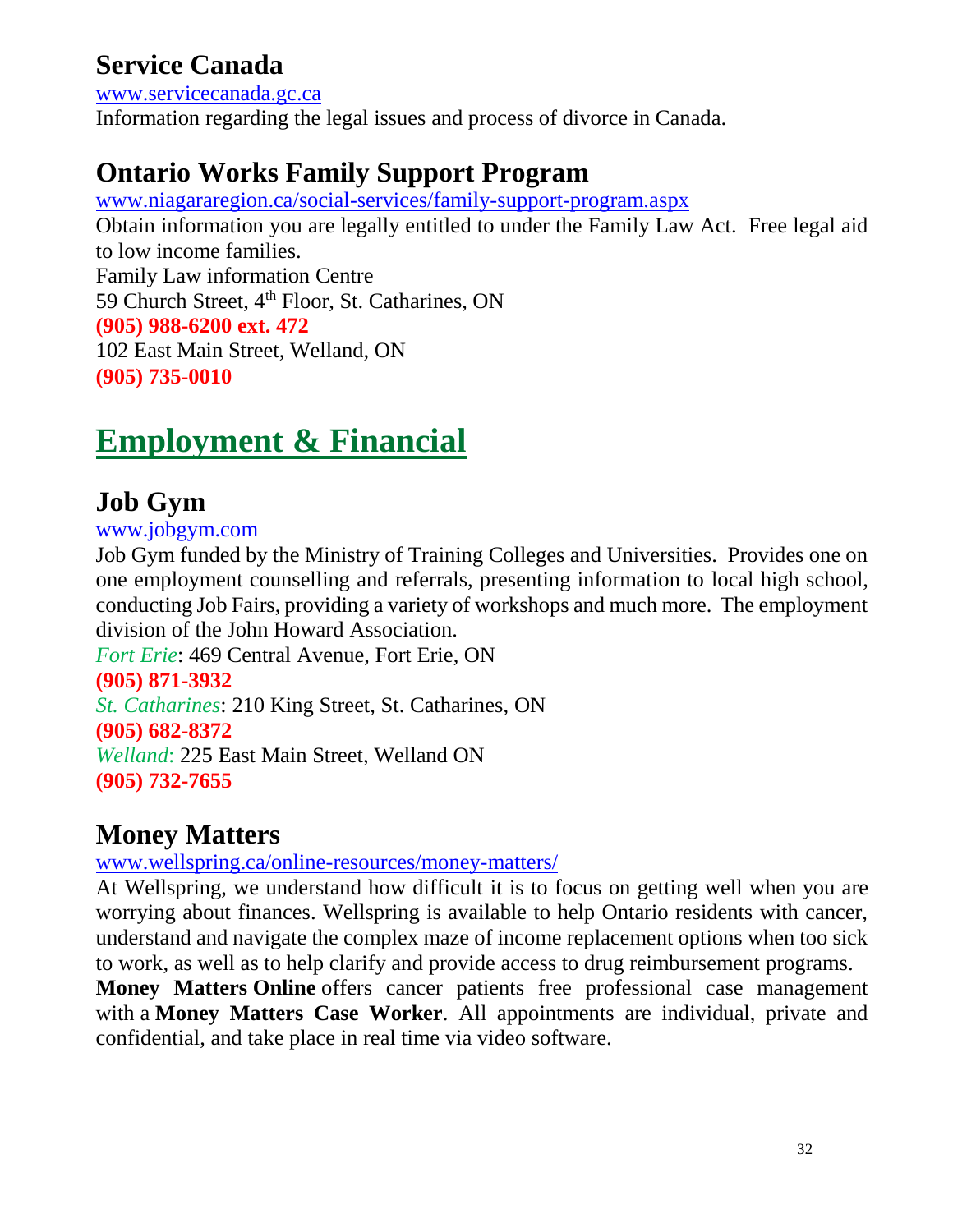# <span id="page-32-0"></span>Government of Canada

[www.canada.ca](http://www.canada.ca/) [www.servicecanada.gc.ca](http://www.servicecanada.gc.ca/) for services and benefits

## **Assistive Devices Program Ontario**

#### [www.ontario.ca/page/assistive-devices-program](http://www.ontario.ca/page/assistive-devices-program)

Through the Assistive Device Program (ADP), we help people with long-term physical disabilities pay for customized equipment such as wheelchairs and hearing aids. The ADP also helps cover the cost of specialized supplies. Refer to the website for detailed information.

## **Canada Pension Plan (CPP)**

**1-800-277-9914 (English) 1-800-277-9915 (French)**

## **Canada Pension Plan Disability (CPP-D)**

To apply you must have a severe and prolonged disability that is likely to last greater than one year or result in death and that impedes doing any occupation including your previous occupations. If you are terminally ill when filling our application just note terminally on the top of the application so it can be flagged and reviewed quickly.

## **Canada Pension Plan Survivor Benefits**

Claimants must provide proof of age for themselves and their eligible children and any certificates or other information that they think would help clarify their entitlement to a survivor benefit.

## **Employment Insurance Benefits (EI)**

#### **Sickness Benefits-Compassionate Care Benefits**

A medical completed by a physician must indicate you have an illness/disability that prevents you from working, to apply for sickness benefits. To apply for compassionate care you must be away from work temporarily to provide care or support to a family member who is gravely ill and who has a significant risk of death within 26 weeks (6 months). A maximum of six weeks will be paid to eligible people. **1-800-206-7218**

## **Old Age Security (OAS)**

**Guarantee Income Supplement (GIS) 1-800-277-9914 (English) 1-800-277-9915 (French)**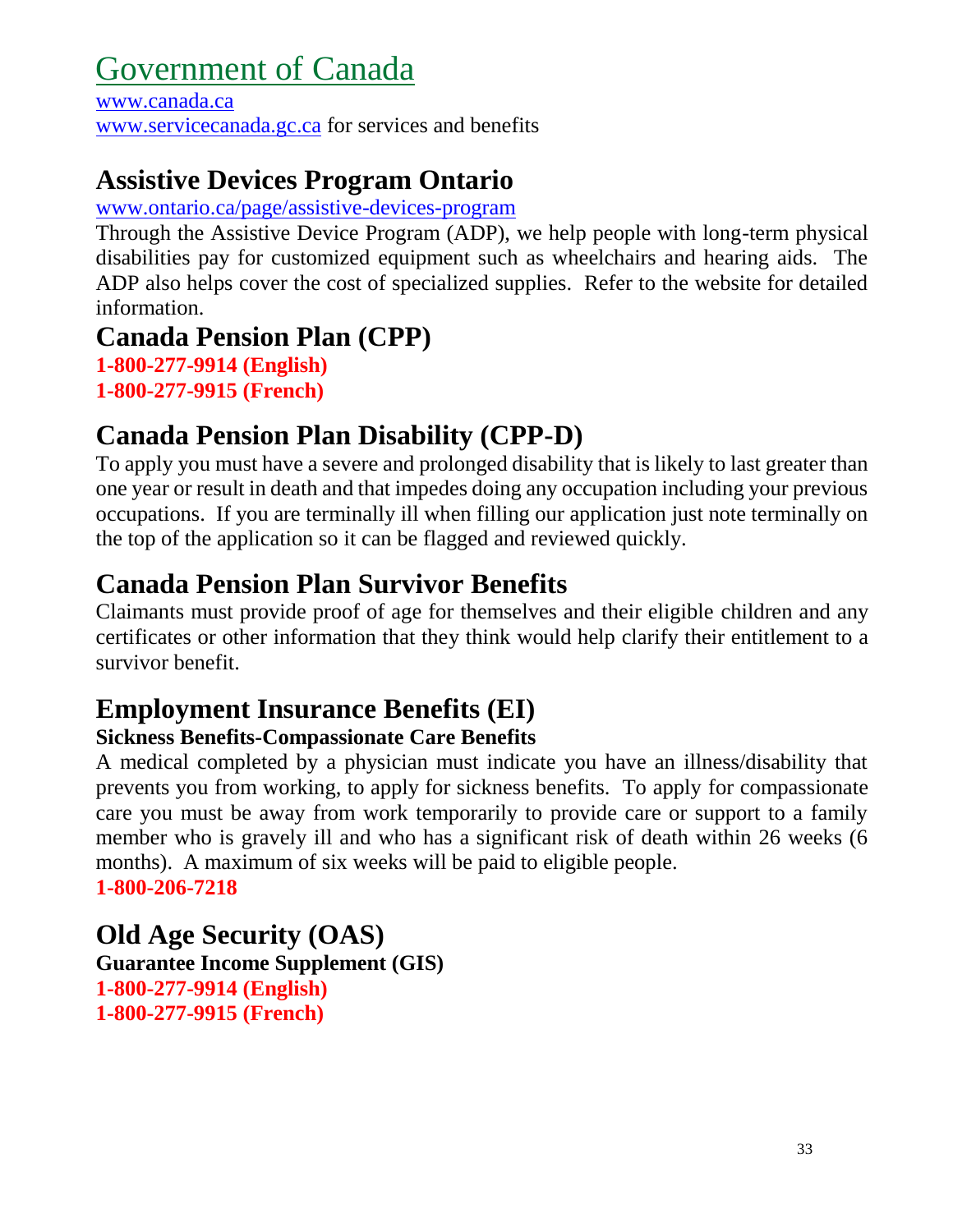### <span id="page-33-0"></span>**Niagara Region Service Canada Offices:**

[www1.canada.ca/en/esdc/service-canada.html](https://www1.canada.ca/en/esdc/service-canada.html) *Fort Erie:* 469 Central Avenue, Fort Erie, ON Thursday from 10am – 3pm. Closed 12pm - 12:30pm *Grimsby:* 63 Main Street West, Grimsby, ON Wednesday from 10am – 3pm. Closed 12pm – 12:30pm *Niagara Falls:* 5853 Peer Street, Niagara Falls, ON Monday to Friday from 8:30am – 4:00pm *Port Colborne*: 92 Charlotte Street, Port Colborne, ON Tuesday from  $10$ am – 3pm. Closed  $12$ pm –  $12:30$ pm *St. Catharines*: 395 Ontario Street, St. Catharines, ON Monday to Friday from 8:30am – 4:00pm *Welland:* 250 Thorold Road West, Welland, ON Monday to Friday from 8:30am – 4:00pm, Closed 12pm – 12:30pm

## **Niagara Folk Arts Multicultural Centre**

[www.folk-arts.ca](http://www.folk-arts.ca/)

A non-profit organization that supports and assists the ethno-cultural and newcomer community in Niagara through a broad range of programs and services. Settlement Services and Community Connections Programs are offered at: 5853 Peer Street, Niagara Falls, ON **(905) 358-3452** 85 Church Street, St. Catharines, ON **(905) 685-6589** Community Connection program runs programming at Grimsby Public Art Gallery, 25 Adelaide Street, Grimsby, ON JSW and Settlement services are available in Grimsby upon request. **(905) 685-6589 ext. 241 or 225** to make an appointment.

# Ontario Government

## **Employment Ontario – Employment Help Centres**

[www.ehc.on.ca](http://www.ehc.on.ca/)

This program helps individuals that are unemployed or working less than 20 hrs per week, to meet with counsellors who help with resumes, job interviewing techniques and job searches.

*Beamsville:* 4520 Ontario Street, Unit # 11, Beamsville, ON **(905) 563-9675**, [info@employmenthelp.org](mailto:info@employmenthelp.org) *Grimsby:* 63 Main Street West, Unit # 6, Grimsby, ON **(905) 309-9675**, [grimsby@employmenthelp.org](mailto:grimsby@employmenthelp.org) *Niagara Falls:* 6100 Thorold Stone Road, Unit # 7, Niagara Falls, ON **(905) 350-0021**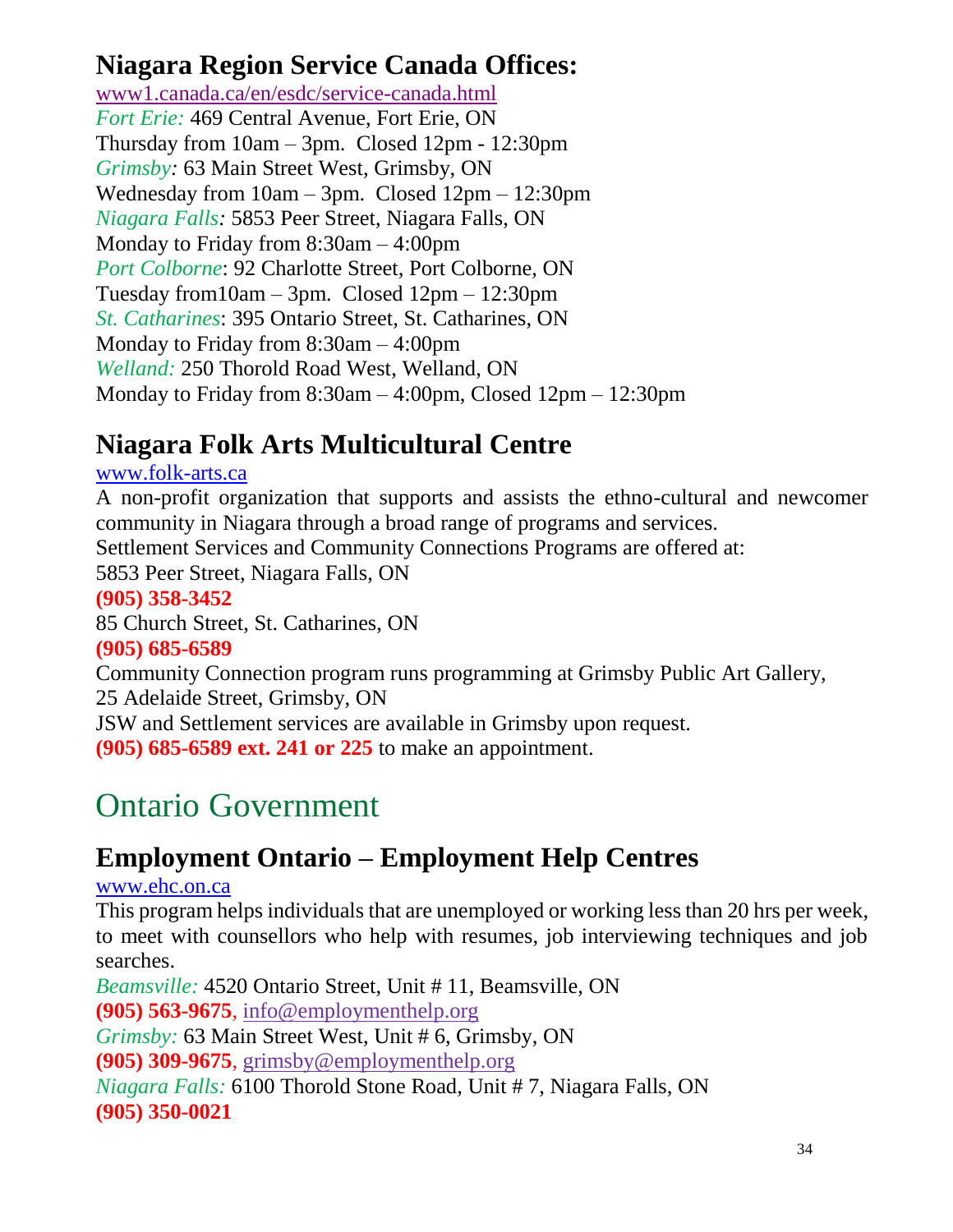## **Ontario Ministry of Community and Social Services**

[www.mcss.gov.on.ca](http://www.mcss.gov.on.ca/) **1-800-263-5413**

#### **Ontario Disability Support Program (ODSP)**

To be eligible you must have a substantial disability expected to last greater than one year and have an impact on daily living (ability to care for self, ability to function in the community or the ability to work)

301 St. Paul Street, Mezzanine Floor, St. Catharines, ON **(905) 688-3022**

#### **Ontario Ministry of Health and Long Term Care**

[www.health.gov.on.ca](http://www.health.gov.on.ca/) Service Ontario **1-866-532-3161**

#### **Ontario Drug Benefits (ODB)**

This program currently covers most of the cost of more than 3,800 prescription drug products, including some nutrition products and some diabetic testing agents.

#### **Ontario Trillium Drug Program (TDP)**

[www.health.gov.on.ca](http://www.health.gov.on.ca/) [trillium@resolve.com](mailto:trillium@resolve.com)

Available for seniors over the age of 65, residents of long term care homes, for special care and/ or someone who received home care services not covered by the Ontario Drug Benefits, and persons receiving financial help through Ontario Works or the Ontario Disability Program. Get your form from your pharmacy or download from the site. **1-800-575-5386**

#### **Ontario Works**

Provides financial assistance and a range of employment support and activities in partnership with community agencies to achieve independent living through sustainable employment.

*Fort Erie:* 469 Central Avenue, Fort Erie, ON **(905) 354-3561** *Niagara Falls:* 5853 Peer Street, Niagara Falls, ON **(905) 354-3561** *Port Colborne:* 92 Charlotte Street, Port Colborne, ON **(905) 734-7975** *St. Catharines:* 234 Bunting Road, St. Catharines, ON **(905) 641-9960** *Welland:* 250 Thorold Road West, Welland, ON **(905) 634-7975**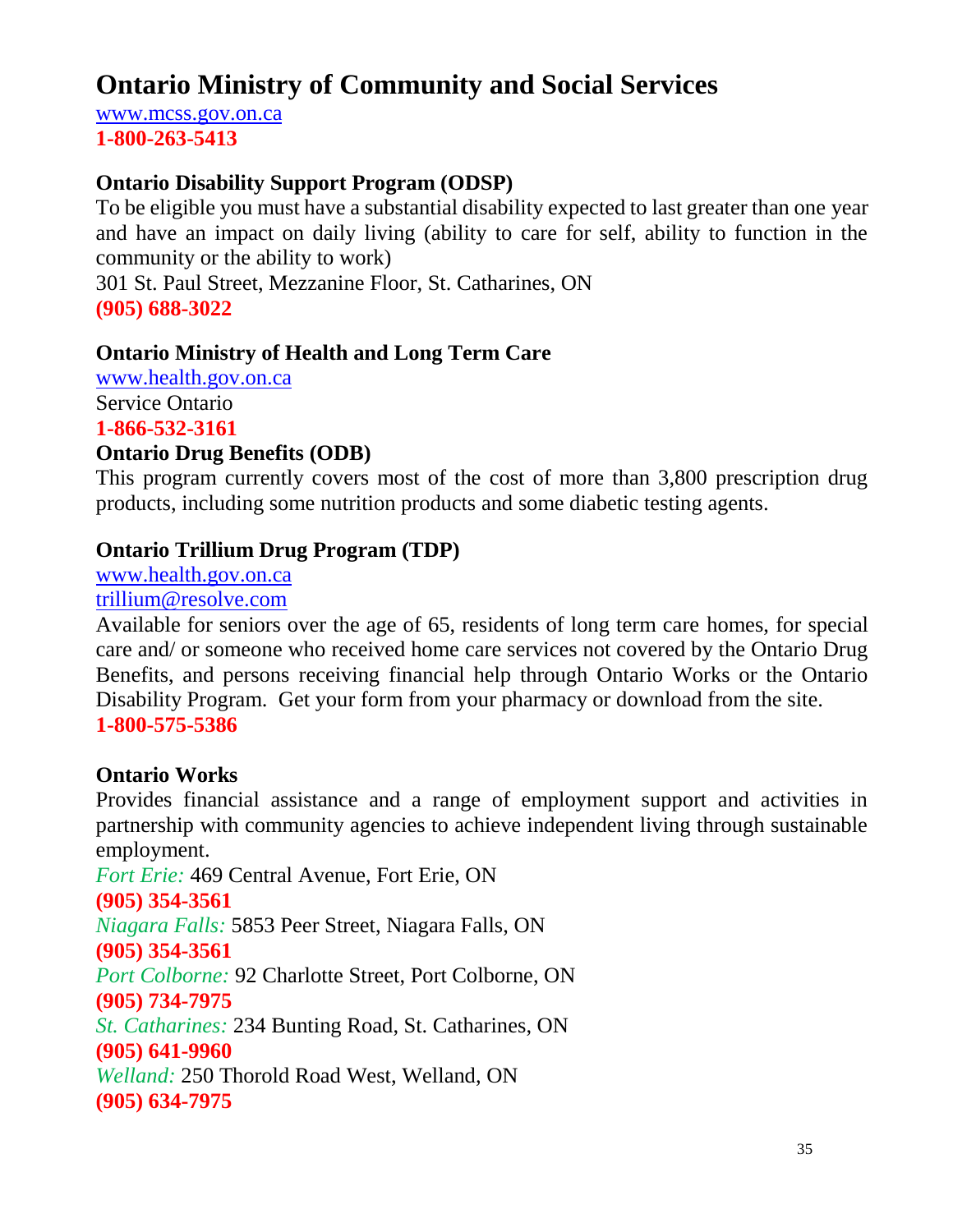# <span id="page-35-0"></span>**Food Banks and Meal Programs**

### Food Banks

#### **Food Banks, Meal Programs and Emergency Food**

[www.niagararegion.ca/social-services/food-for-all.aspx](http://www.niagararegion.ca/social-services/food-for-all.aspx)

This website lists organizations throughout Niagara who provide access to foods and essential help in your community.

Dial 2-1-1 or visit inCommunities [www.niagara.cioc.ca/](http://www.niagara.cioc.ca/) for more information and a list of all programs in Niagara.

## Meal Programs

**Meals on Wheels – Community Support Services of Niagara** Grimsby, West Lincoln & Lincoln: Beamsville Office **905-563-9501 ext. 2** Welland & Pelham: Welland Office **905-788-3181 ext. 25**

\*Meals on Wheels in other areas are delivered by other agencies: St. Catharines & Thorold: **905-682-0333** Niagara Falls & Niagara on the Lake: **905-356-9194** Fort Erie & area: **905-871-9366** Port Colborne: **905-835-1581**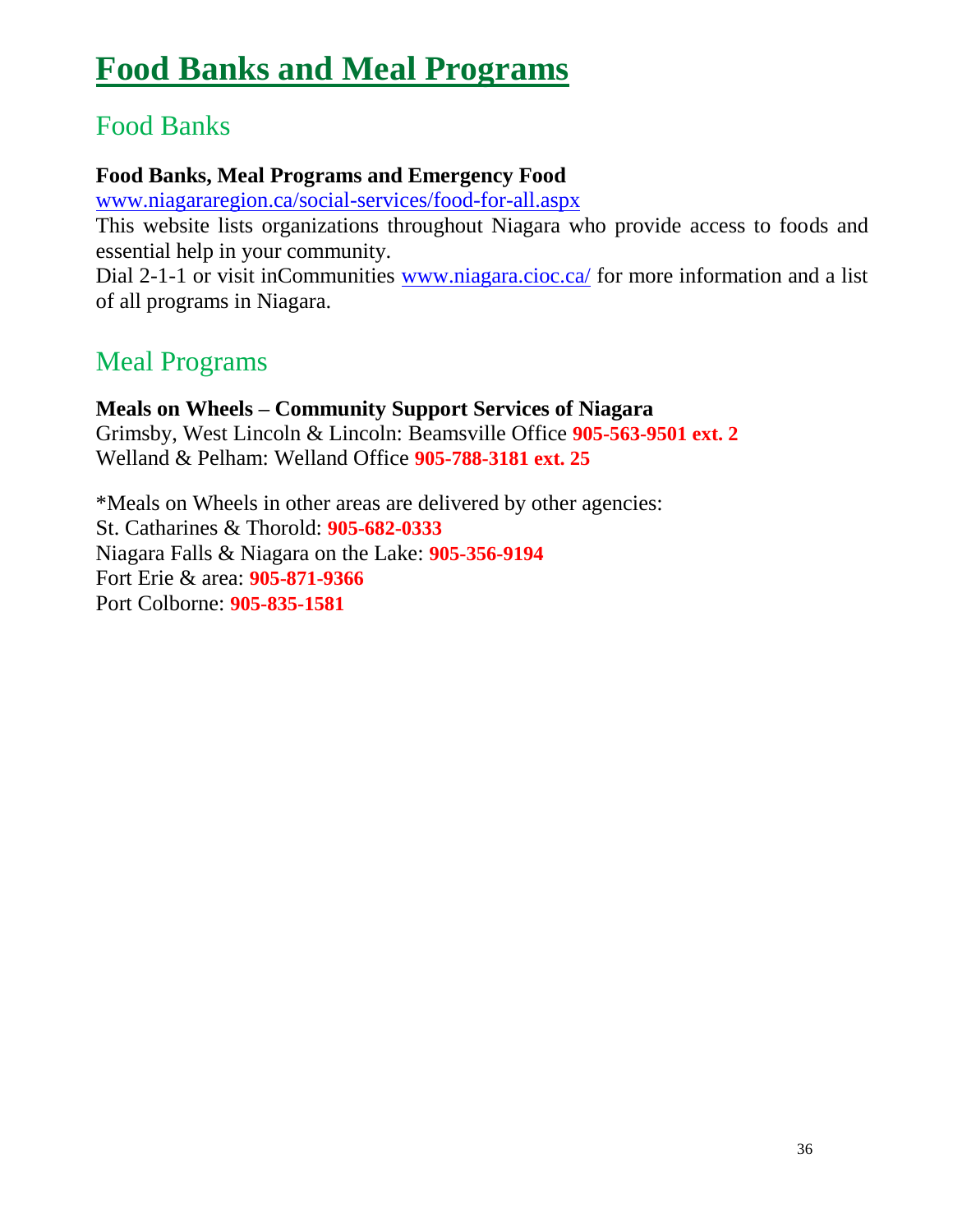## <span id="page-36-0"></span>**Hospice & Palliative Care**

### **Dr. Bob Kemp Centre for Hospice Palliative Care**

#### [www.kemphospice.org](http://www.kemphospice.org/)

At the Dr. Bob Kemp Hospice, our goal is to provide individuals and families living with a life-threatening illness excellence in care, whether that be at home, in hospital, a longterm care facility or our very own residential hospice. Hospice is about celebrating life and quality of living. All services, including our residential program, are provided at no cost to our clients or their families.

277 Stone Church Road East, Hamilton, ON **(905) 387-2448**

## **Carpenter Hospice**

#### [www.thecarpenterhospice.com](http://www.thecarpenterhospice.com/)

#### [admin@thecarpenterhospice.com](mailto:admin@thecarpenterhospice.com)

Carpenter Hospice is a home in the heart of Burlington that offers both residential-based care to people in the last stages of their lives, and community-based programs for people dealing with grief or a life-limiting illness. It lets residents spend their final days together with loved ones in an environment that is peaceful, comfortable and meaningful. It is staffed by a dedicated team of professionals and volunteers who provide compassionate palliative care to meet residents' every need and ensure that each moment matters. 2250 Parkway Drive, Burlington, ON

**(905) 631-9994**

### **Hospice Niagara**

#### [www.hospiceniagara.ca](http://www.hospiceniagara.ca/)

Provides caring compassionate and volunteer support, hope and encouragement to terminally ill individuals and their caregivers. Day hospice, visiting volunteer, and residential hospice. For more information on the referral process and office locations of each team, visit [www.hospiceniagara.ca/progra.s/sharecareteams](http://www.hospiceniagara.ca/progra.s/sharecareteams) **(905) 984-8766**

### **Hotel Dieu Shaver Health and Rehab Centre**

Compassionate care and counselling of patients and their families at the end of life. 5 dedicated beds for end of life **Chaplain (905) 685-1381 ext. 84201 Manager, RN (905) 685-1381 ext. 84288**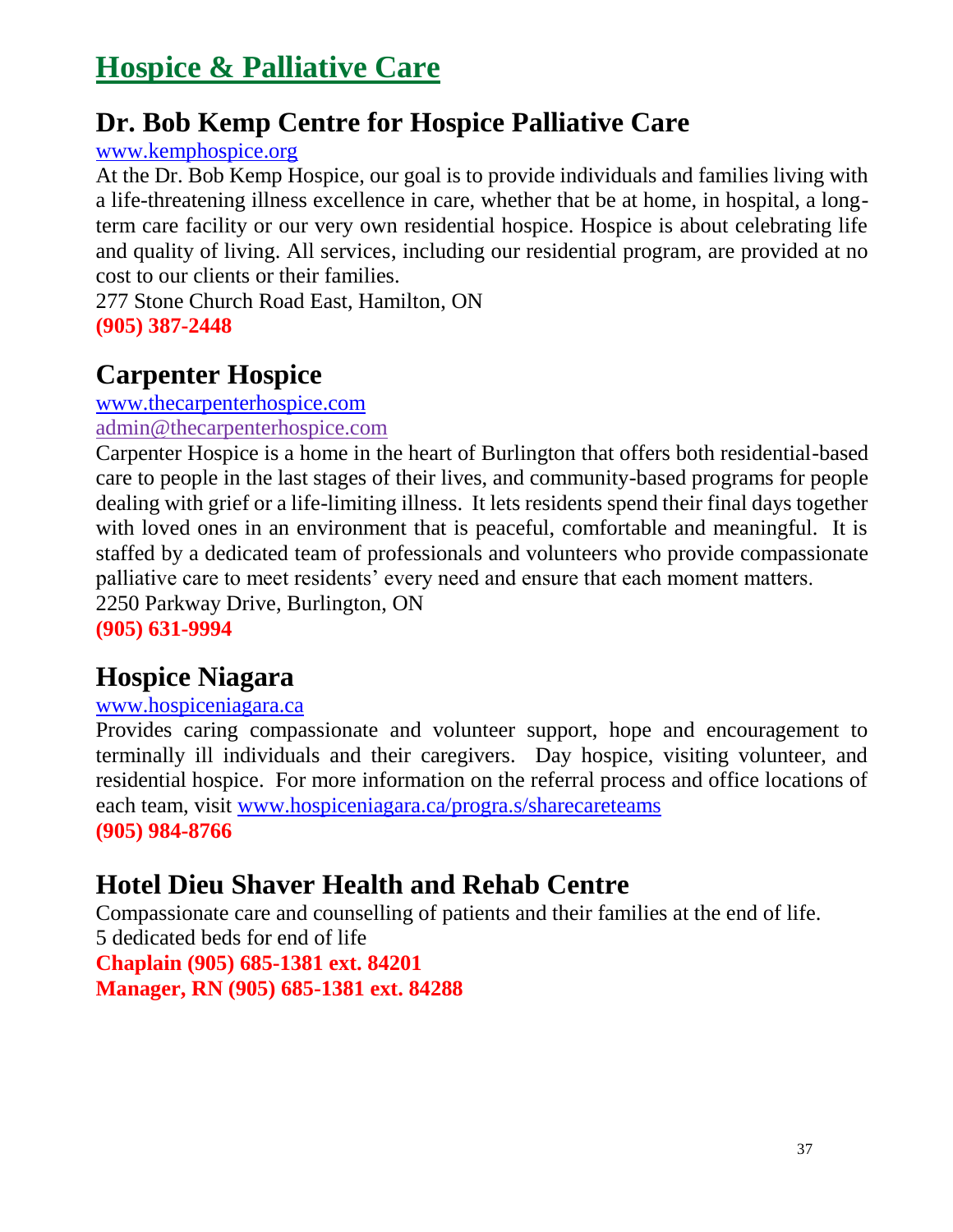## **McNally House Hospice**

#### [www.mcnallyhousehospice.com](http://www.mcnallyhousehospice.com/)

Offering psycho-social-spiritual support pre death and bereavement support, post death,including one on one support, grief groups, education events, social events, wellness programs.

148 Central Avenue, Grimsby, ON **(905) 309-4013**

## **Niagara-on-the-Lake Community Palliative Care Service**

Canadian Hospice Palliative Care Association [www.chpca.net](http://www.chpca.net/) [notlpc@bellnet.ca](mailto:notlpc@bellnet.ca)

Offers seriously ill resident and their families/caregivers in Niagara-on-the-Lake a variety of services in the hospital, long-term care facilities and private homes. They have trained visiting volunteers, a large variety of equipment to borrow, a lending library of books, CDs, DVDs, a phone bereavement program, bereavement support group and a family studio apartment that out-of-town family member of clients can use.

**(905) 468-4433**

## **Rose Cottage Visiting Volunteers**

#### [www.rosecottagevolunteers.com](http://www.rosecottagevolunteers.com/)

Provides supportive palliative care services to residents of Grimsby, Beamsville, Smithville, Vineland and Jordan.

265 Main Street East, Grimsby, ON **(905) 309-5071**

## **Virtual Hospice**

#### [www.virtualhospice.ca](http://www.virtualhospice.ca/)

Information and support on palliative and end-of-life care, loss, and grief. An online team of experts can answer questions regarding life threatening illness and loss. There are also discussion forums, online videos and a chance for patients to share their own stories.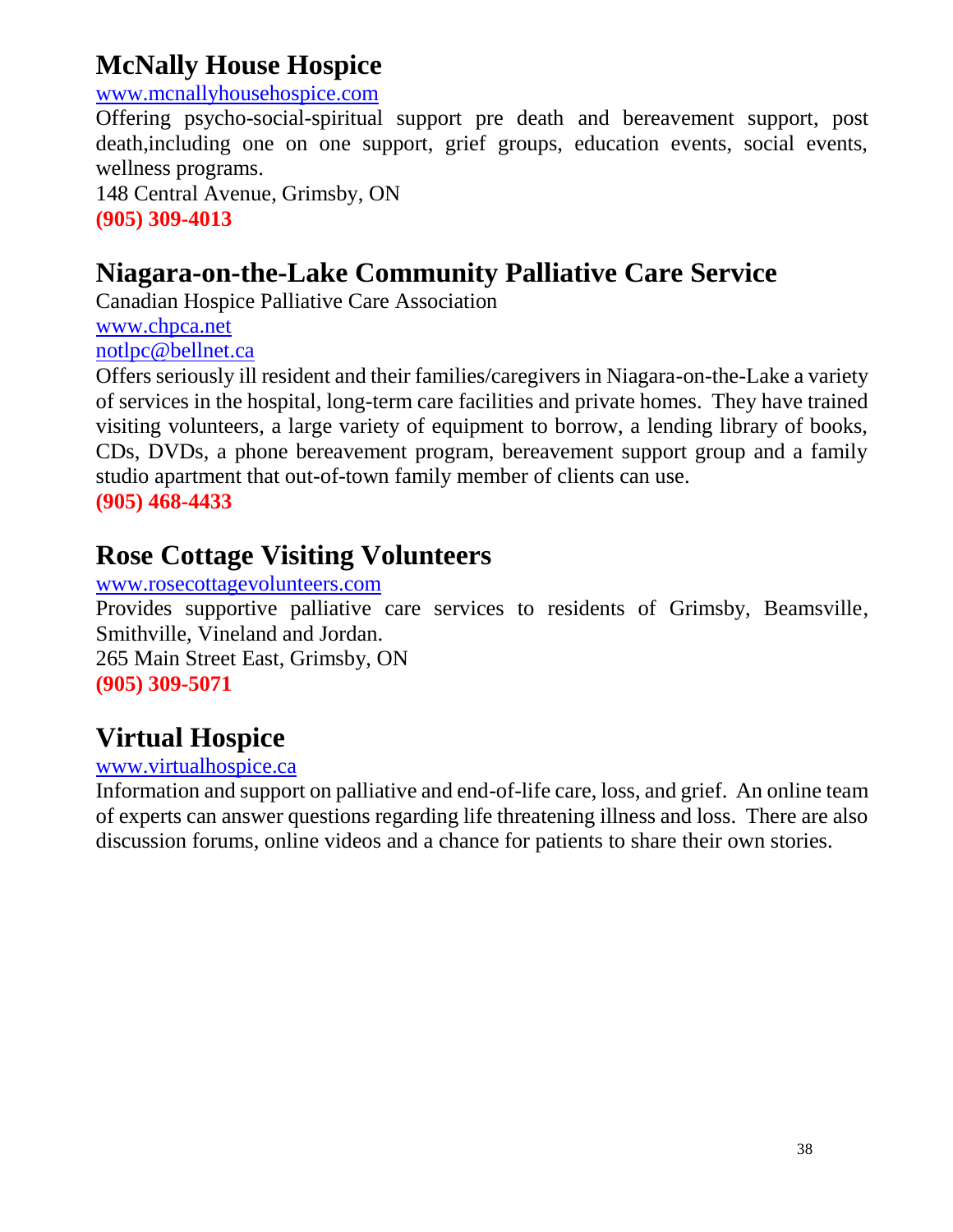# <span id="page-38-0"></span>**Mental Health and Special Needs Services**

### **Bethesda**

#### [www.bethesdaservices.com](http://www.bethesdaservices.com/)

A non-profit, charitable organization owned by the Ontario Conference of Mennonite Brethren Churches, dedicated to serving children and adults with special needs.

3280 Schmon Parkway, Thorold, ON 3950 Fly Road, Vineland, ON

**(905) 684-6918**

## **Canadian Mental Health Association (CMHA)**

Niagara Branch

#### [www.cmhaniagara.ca](http://www.cmhaniagara.ca/)

A non-profit, provincially funded charity with community resource centers where people can obtain information and resources about mental illness and its effects. Providing a full range of services which include: brief counselling, case management, employment, crisis, court support, peer support, information and referral, intake and assessment, public education.

**(905) 641-5222 (general inquiries)**

## **Consumer Survivor Initiative**

#### [www.initiativeniagara.ca](http://www.initiativeniagara.ca/)

Advocates for the health and personal fulfillment of people who have used the mental health system. A network of self-help groups has been established throughout the Niagara Region to provide consumer/survivors with opportunities for friendship, social support, education and recreation.

Monday – Friday 8:30am – 4:30pm 60 King Street, Unit 103, Welland, ON **(905) 732-4498**

## **E Mental Health**

[www.ementalhealth.ca](http://www.ementalhealth.ca/) Find mental health help, services and organizations in your area.

### **Gateway Residential and Community Support Services of Niagara Inc.**

#### [www.gatewayofniagara.ca](http://www.gatewayofniagara.ca/)

A community based organization that is a registered charity funded by the Ontario Ministry of Health and Long Term Care. Helping individuals to achieve greater independence through innovative, consume centered housing and support services. Dr. Peter Grant Haven of Hope, 178 King Street, Welland, ON **(905) 735-4445**

**1-877-735-4445**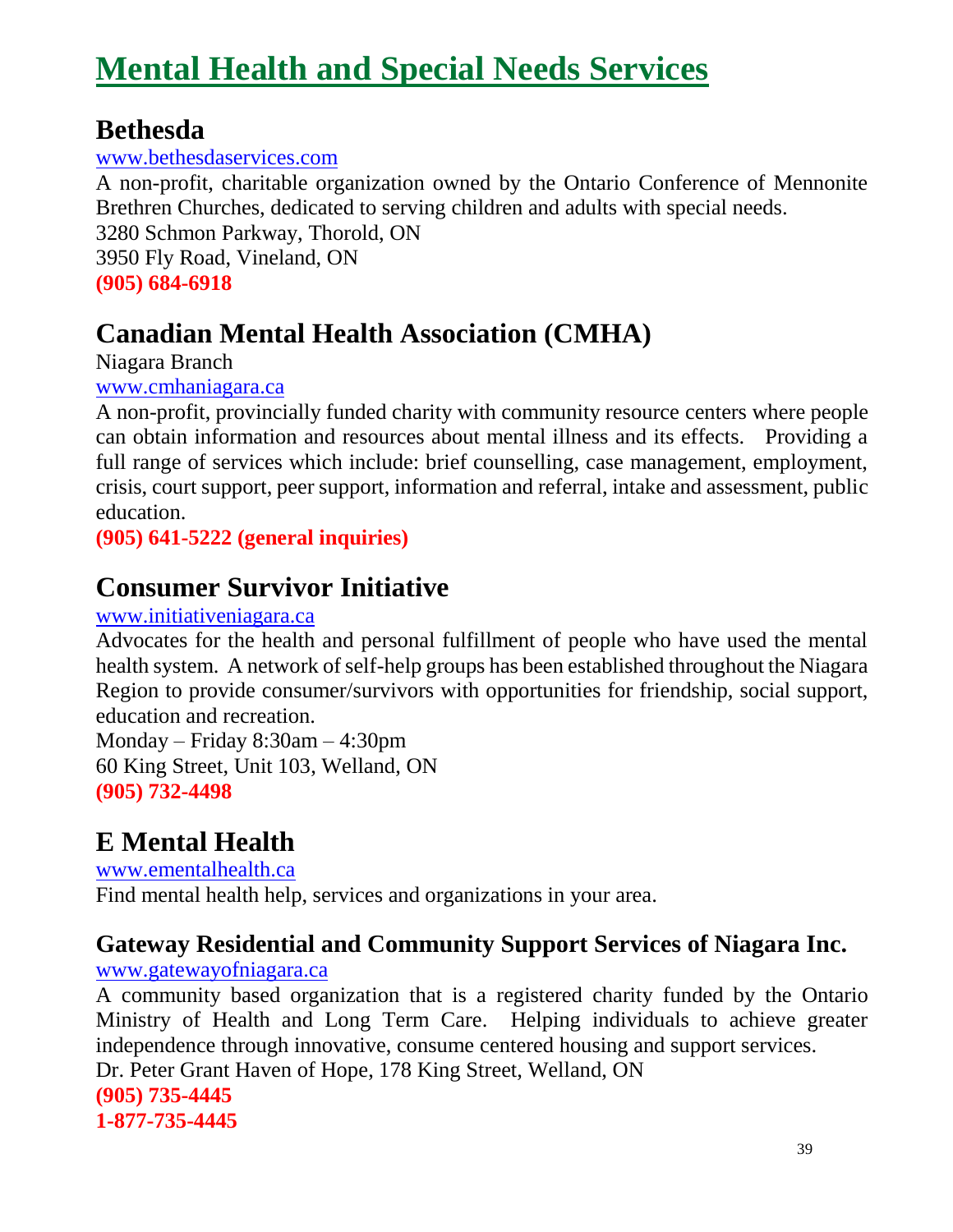## **Niagara Eating Disorder Outpatient Program**

[www.niagarahealth.on.ca](http://www.niagarahealth.on.ca/) Port Colborne Site, Niagara Health System 260 Sugarloaf Street, Port Colborne, ON **(905) 378-4647 ext. 32532**

## **Niagara Region Mental Health**

[www.niagararegion.ca/living/health\\_wellness/mentalhealth/default.aspx](http://www.niagararegion.ca/living/health_wellness/mentalhealth/default.aspx)

Provides community based treatment, case management and counselling for adult 16 years and older who are experiencing a serious & persistent mental illness. Services are provided in the home or a community setting of the clients choice. Office visits are also available.

3550 Schmon Parkway, 2nd Floor, Unit # 2, Thorold, ON **1-866-550-5205 Ext. 1**

## **Niagara Network for Freedom from Weight Preoccupation and Eating Disorders (NNFED)**

[www.cwhn.ca](http://www.cwhn.ca/)

NNFED is an inter-agency coalition formed to raise awareness of body image issues and weight/eating problems. NNFED focuses on improving preventions strategies, treatment, and local support options in the Niagara area by networking with other resources in the region. Support group are offered for people recovering from an eating disorder, anorexia or bulimia, and for parents and partners.

375 Glenridge Avenue, St. Catharines, ON

## **(905) 938-1291**

**1-800-263-7248 ext. 556**

## **Mood Disorders Association of Ontario**

[www.mooddisorders.ca](http://www.mooddisorders.ca/)

[mooddisordersniagara@gmail.com](mailto:mooddisordersniagara@gmail.com)

The Mood Disorders Association of Ontario offers free support programs to people and their families who are living with depression, anxiety or bipolar disorder.

54 Church Street, St. Catharines, ON

Monday – Friday 9:30am – 5:00pm

**Telephone Support Line: 1-888-486-8236**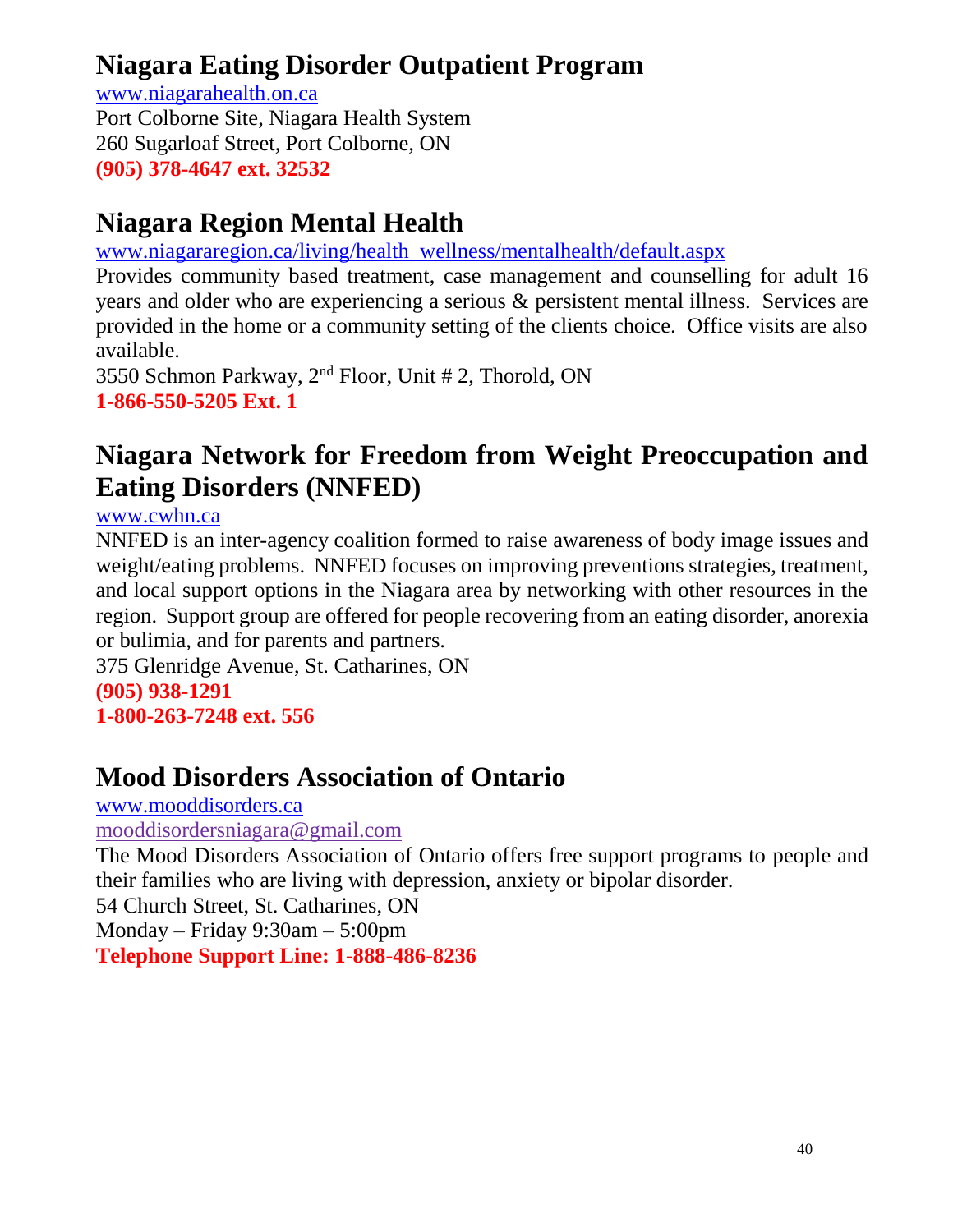## **Oak Centre**

[www.oakcentre.ca](http://www.oakcentre.ca/)

Serving people in the Niagara Region who have mental health problems. Helping people to go back to work and school, provides assistance with legal/family/transportation/housing issues and helps to navigate through mental health services such as ODSP, OW and CPP. Also organizes and attends various social and educational events. 24 Dorothy Street, Welland, ON

**(905) 788-3010**

## **Pathstone Mental Health**

#### [www.pathstonementalhealth.ca](http://www.pathstonementalhealth.ca/)

A non-profit charitable agency. The majority of services are offered free of charge to the children, under 18 years of age, and their families. To access services call Contact Niagara at (905) 684-3407 for a referral. Funding is provided by the Ontario Ministry of Children and Youth Services, the Ontario Ministry of the Attorney General and the Regional Municipality of Niagara. Also, fee-for-service programs are offered.

**Hear & Now Walk-In Clinic** –No Fee – No Appointment – No OHIP

[www.pathstonementalhealth.ca/walk-in-clinic/](http://www.pathstonementalhealth.ca/walk-in-clinic/)

Branscombe Mental Health Centre 1338 Fourth Avenue, St. Catharines, ON **(905) 688-6850**

Merrittville Site, 1604 Merrittville Highway, RR#2, Welland, ON **(905) 384-9551 Crisis Services 24/7 1-800-263-4944**

## **Schizophrenia Society of Ontario**

[www.schizophrenia.on.ca](http://www.schizophrenia.on.ca/) Social Services Organization providing education and information on this disease. 33 Queenston Street, St. Catharines, ON **1-800-449-6367**

## **St. Joseph`s Healthcare for Mountain Health Services**

[www.stjoes.ca](http://www.stjoes.ca/) 100 West 5<sup>th</sup> Street, Hamilton, ON **(905) 388-2511** and ask for the mood disorders clinic in your area.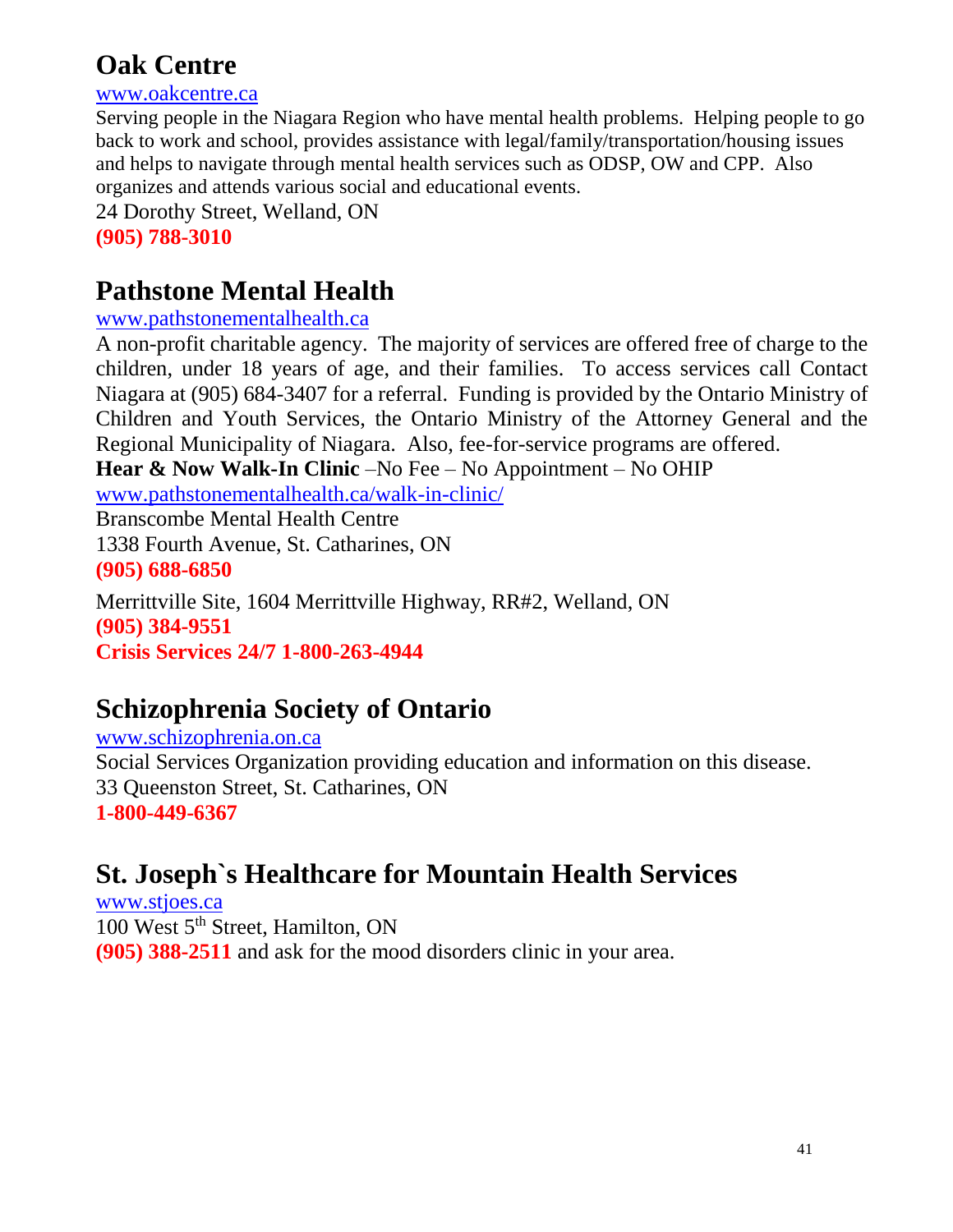# <span id="page-41-0"></span>**Online Support**

## **ELLICSR Kitchen**

#### www.ellicsr.ca

This program is designed to support people touched by cancer by giving you the skills and information you need to manage your diet.

The ELLICSR Kitchen hosts a series of dynamic healthy cooking demonstrations led by Wellness Chef Geremy Capone and Registered Dietitian Stephanie Gladman.

### **Inspire**

#### [www.inspire.com](http://www.inspire.com/)

Inspire partners with the most respected national patient advocacy organizations to provide safe, online health and wellness communities in which patients, families, friends and caregivers connect with one another for support and information. Extensive privacy features allow member to control exactly how their personal information is shared with others.

## **My Life Line**

#### [www.mylifeline.org](http://www.mylifeline.org/)

Cancer patients and caregivers can create a free, customized website to build an online support community of family and friends to foster connection, inspiration and healing.

## **Wellspring**

#### [www.wellspring.ca/online-programs](http://www.wellspring.ca/online-programs)

Through this site, you will have access to a wide, and ever-changing line-up of online programs, educational webinars and downloadable resources that you can participate in all from the comfort and convenience of your own home and your own schedule.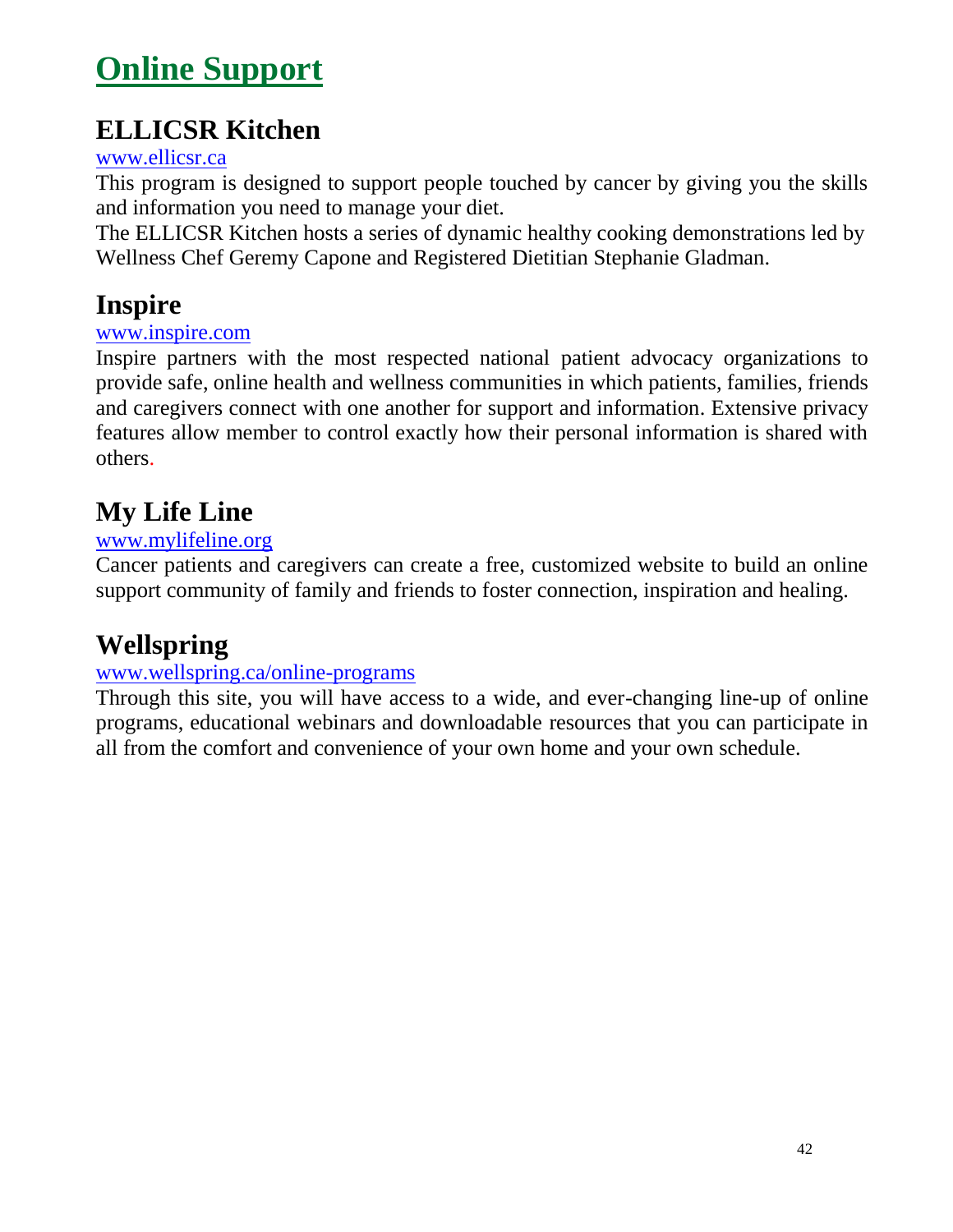# <span id="page-42-0"></span>**Seniors Programs**

### **Alzheimer's Society of Niagara Region**

#### [www.alzheimerniagara.ca](http://www.alzheimerniagara.ca/)

A non-profit organization, where individuals with dementia and their care partners are fully supported, using a variety of services that use a holistic, client-centered approach that is inclusive of all care partners involved and take into account all aspects of wellbeing for those being served. 1-403 Ontario Street, St. Catharines, ON

**(905) 687-3914**

### **Brock/Niagara Health & Wellbeing**

#### [www.brocku.ca/health-well-being](http://www.brocku.ca/health-well-being)

Bridging academic and community health innovations, the Brock-Niagara Centre for Health and Well-Being is dedicated to enhancing the quality of life among individuals with chronic disease by focusing on disease management and the related social and health complications.

Cardiac Rehab and Senior Fit Program,

Monday – Friday 8:00am – 11:00am, 2:00pm – 7:00pm

Saturdays 8:00am – 12:00noon

Brock Research and Innovation Centre, Room 122E

130 Lockhart Drive, St. Catharines, ON

**(905) 688-5550 ext. 5585**

### **Centric Health & Wellness Centre for Seniors**

Centric Health has a unique services offering to address some of the most pressing issues for Seniors in Ontario with convenient access to multiple health and wellness services, and easy navigation of the health care system.

413 Linwell Road, Building B, St. Catharines, ON **(905) 938-3533**

### **Community Programs for Seniors - Niagara Region, Ontario**

#### [www.niagararegion.ca/living/seniors/programs](http://www.niagararegion.ca/living/seniors/programs)

Niagara Region provides a range of services for seniors who want to keep active and stay in their home as long as possible. Providing information and access to specialized programs, services and resources that help seniors live active, healthy and independent lives. The Gatekeeper line is open 8:30am – 8:30pm.

**(905) 684-0968**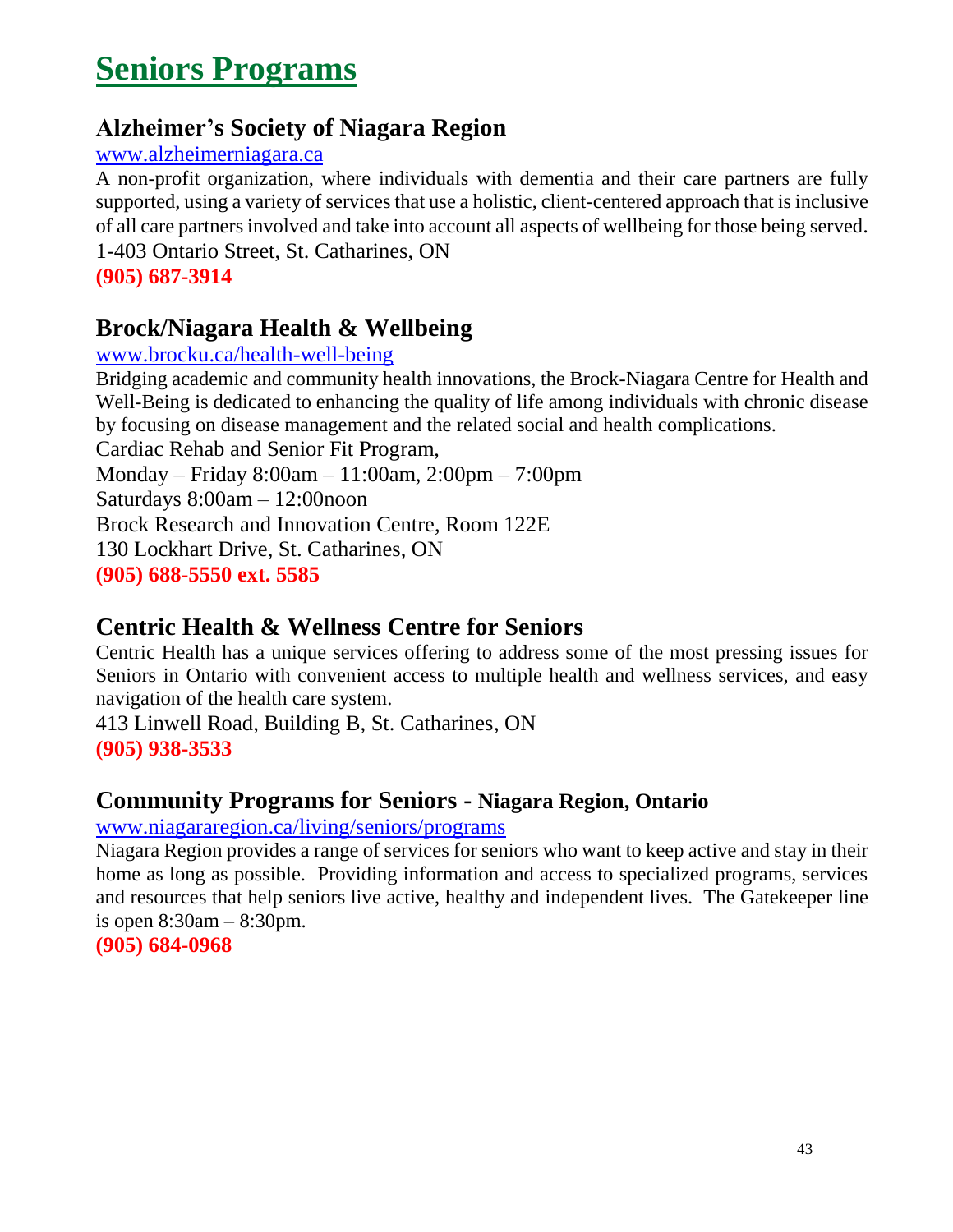### <span id="page-43-0"></span>**Geriatric Assessment Program – Niagara Health System**

[www.niagarahealth.on.ca/en/geriatric-assessment/program](http://www.niagarahealth.on.ca/en/geriatric-assessment/program)

The NHS Geriatric Assessment Program provides a comprehensive physical, psychosocial and environmental needs assessment for Niagara's senior populations. Referrals are accepted from physicians and the services is offered from Greater Niagara General Site in Niagara Falls, as well as off-site clinics at Welland and other locations in St. Catharines and Fort Erie. Outreach services is provided to the Niagara Region retirement homes, as well as for patients unable to attend the clinic. Inpatient and Outpatient programs.

**(905) 378-4647 ext. 53013**

### **Niagara Geriatric Mental Health Outreach Program**

[www.stjoes.ca](http://www.stjoes.ca/)

Provides direct consultation by a home visit team to improve care of persons with late onset mental health problems or behavioural disturbances. The team (geriatric psychiatrist and case manager) assesses the older person in their place of residence. Recommendations are provided to the family physician and follow-up is provided as required by the team. In addition, education and support for health care professional and caregivers is provided.

26 Hiscott Street, 2nd Floor, St. Catharines, ON Monday – Friday 8:30am – 4:30pm **(905) 704-4068**

### **Niagara Regional Lifeline**

Helping you live independently and safely at home. **(905) 935-4304 1-800-543-3546**

### **Welland Community Wellness Complex**

[www.welland.ca/RecCulture/WCWC.asp](http://www.welland.ca/RecCulture/WCWC.asp)

The Welland Community Wellness Complex has transformed the Rose City Seniors Activity Centre into not only a place for seniors, but also a place for all ages in our community.

145 Lincoln Street, Welland, ON Monday – Friday 8:00am – 9:00pm Saturday 8:00am – 3:00pm Sunday 11:00am – 3:00pm **(905) 735-1700 ext. 4000**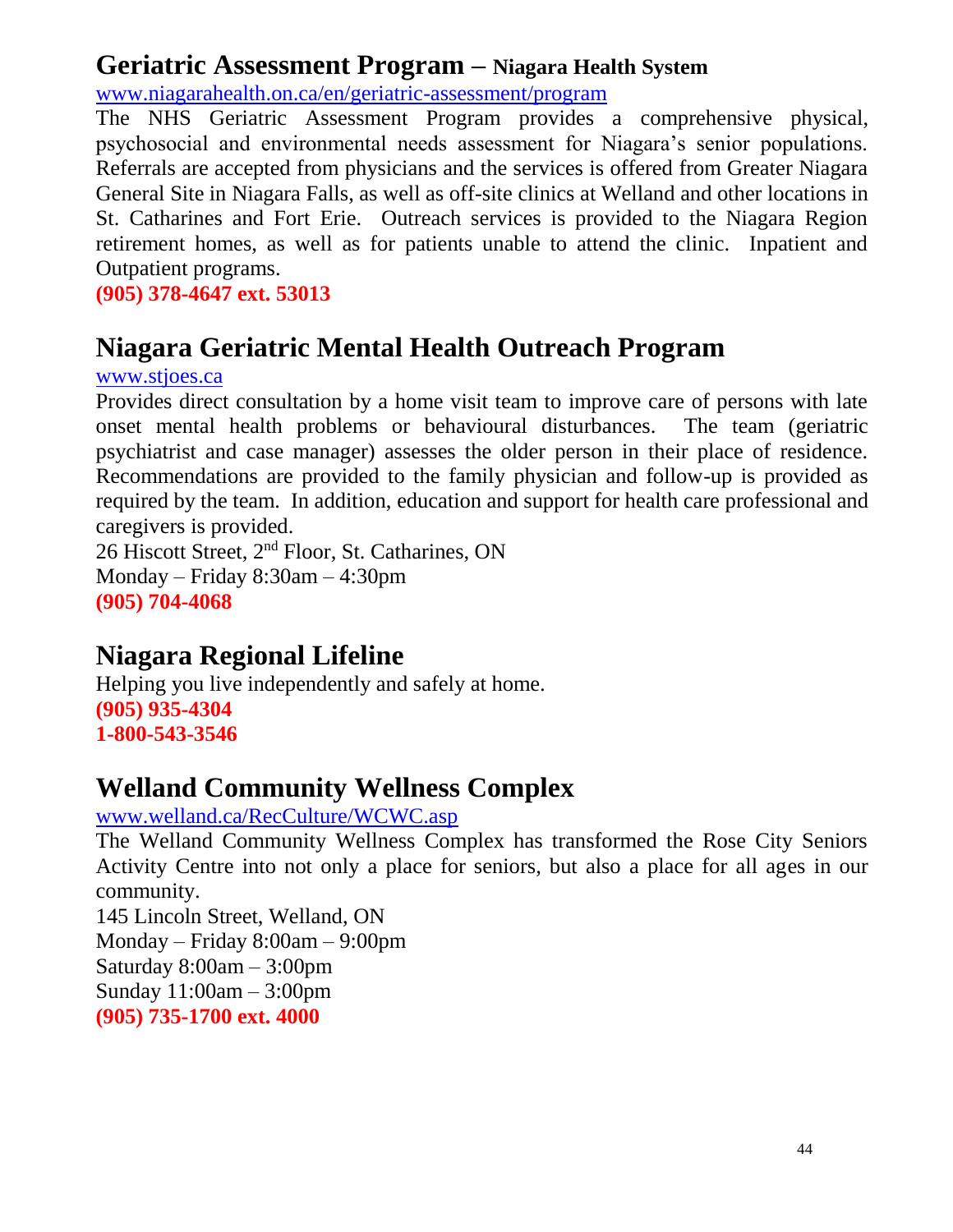# **[Substance Abuse and Problem Gambling Programs](#page-43-0)  and Supports**

## **Alcoholics Anonymous (AA)**

[www.aaniagara.org](http://www.aaniagara.org/)

Alcoholics Anonymous is a fellowship of men and women who share their experience, strength and hope with each other that they may solve their common problem and help others to recover from alcoholism. The only requirement for membership is a desire to stop drinking.

Fort Erie, Niagara Falls, Pelham, Port Colborne, Port Robinson, St. Catharines, Welland **(905) 682-2140**

Dunnville, Stevensville, Ridgeway, Smithville, Beamsville, Grimsby **1-866-311-9042**

## **Community Addiction Services of Niagara (CASON)**

[www.cason.ca](http://www.cason.ca/)

Established to provide access to relevant resources for individuals and their families living in the Niagara Region with alcohol, drug and gambling concerns. Making the addiction treatment network accessible to the general population. Facilitating a match between client needs and available treatment resources through assessment and an individualized treatment plan. Making referrals to the continuum of addiction services (agency-provided and external) as well as to other community programs and services. Providing on-going support and guidance through case management and follow-up services.

60 James Street, Suite 401, St. Catharines, ON **(905) 684-1183**

### **Niagara Health System**

[www.niagarahealth.on.ca/en/mental-health-addictions](http://www.niagarahealth.on.ca/en/mental-health-addictions)

## **A Better Choice**

[ABC@niagarahelath.on.ca](mailto:ABC@niagarahelath.on.ca)

A Better Choice Program provides intensive case management to pregnant/parenting women with substance use issues and their family units (ages  $0 - 6$  years). Parenting skills training and health teaching, advocacy and referrals are also provided. 4 Adams Street, St. Catharines, ON **(905) 378-1075**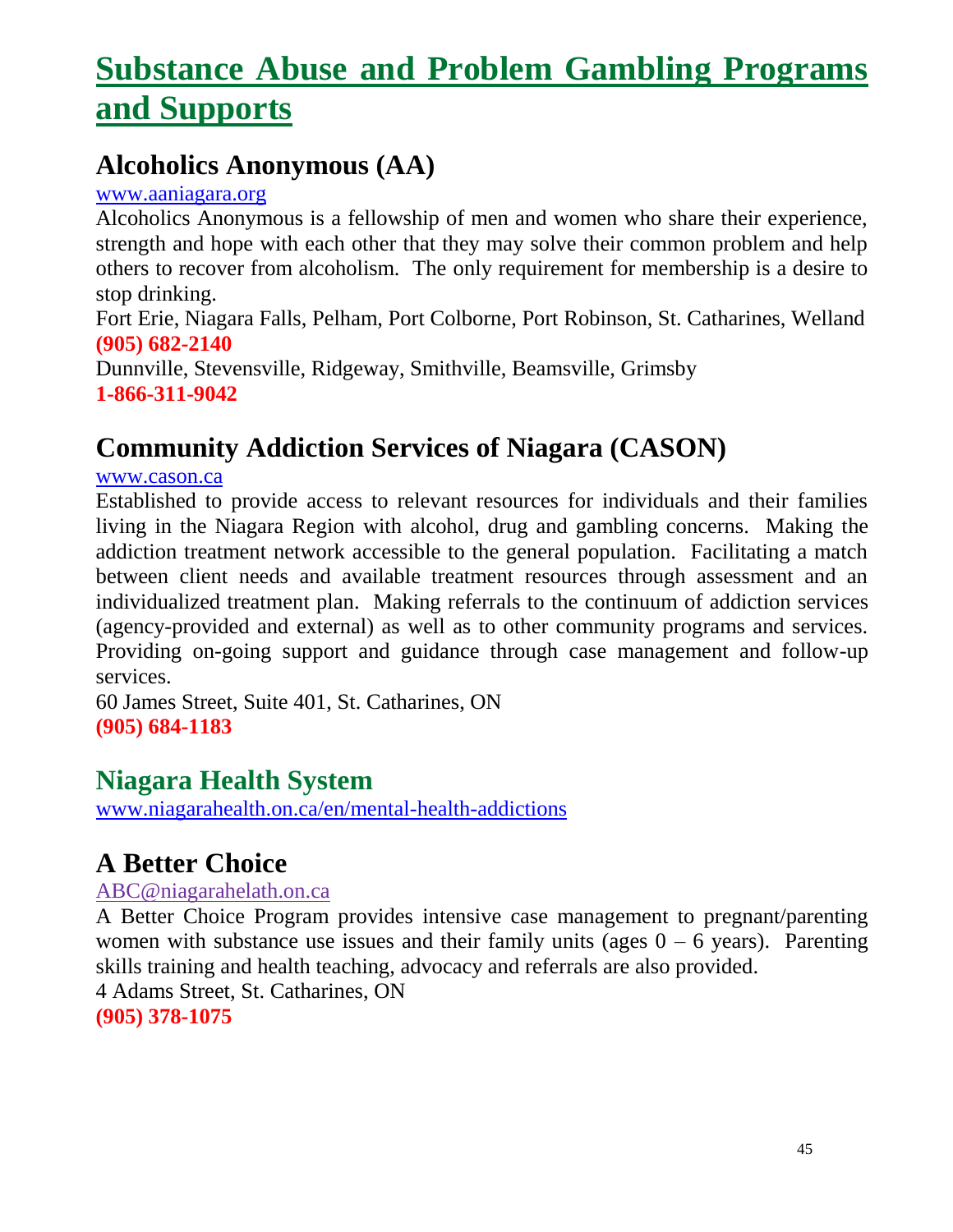#### **Niagara Regional Men's and Women's Withdrawal Management Service (Detox)**

One program for males, one for females. Both open 24 hours a day, 7 days a week. The centres provide crisis intervention, withdrawal management, rest, nutrition, and hygiene restarts, assessments, supportive counselling and self-help groups, consultation, treatment referrals and discharge planning in a supportive, supervised setting for alcohol and other drug issues. No referral is necessary. Inpatient and outpatient support is available.

Men's Detox Centre: 264 Welland Avenue, St. Catharines, ON **(905) 685-7211**

### **New Port Centre**

[NewPortAdmin@niagarahealth.on.ca](mailto:NewPortAdmin@niagarahealth.on.ca)

The New Port Centre at Port Colborne General Site offers residential and community treatment options to help people overcome substance use. The New Port Centre treatment culture is flexible, respectful and compassionate and a range of services is available for men and women at this 35-bed residential facility. The 18-day program for addiction recovers offers a menu of treatment choices to serve client's needs. Problem Gambling Prevention Education for multilingual communities, located at New Port Centre at Port Colborne Site, provides education, product development and information about problem gambling. Presentations are available to multiple ethno-cultural communities, settlement workers, and other relevant groups. The web site gamb-ling.com provides 24 hour access to prevention education information and resources. Information is culturally appropriate and available in 12 different languages.

**New Port Centre: (905) 378-4647 ext. 32500 Gambling: (905) 682-6411 ext. 63849**

### **Methadone Clinics**

260 Sugarloaf Street, Port Colborne, ON **(905) 378-4647 ext. 32542** 239 Bertie Street, Fort Erie, ON **(905) 378-4647 ext. 50102** 4 Adams Street, St. Catharines, ON **(905) 378-1075**

### **Smokers Helpline**

[www.smokershelpline.ca](http://www.smokershelpline.ca/) Provided by the Canadian Cancer Society **1-877-513-5333**

## **The Out & About Clinic**

Provides care to clients who have an opiate addiction with methadone or Suboxone replacement therapy. Multidisciplinary treatment is offered by a therapeutic team including a physician, nurse practitioner, and general and addiction-specific counselling staff. The nurse practitioner is available to provide primary medical care to those clients who do not have a family doctor. Access and referrals are available to all services of the NHS, including hepatitis care. 264 Welland Avenue, St. Catharines, ON **(289) 479-5090**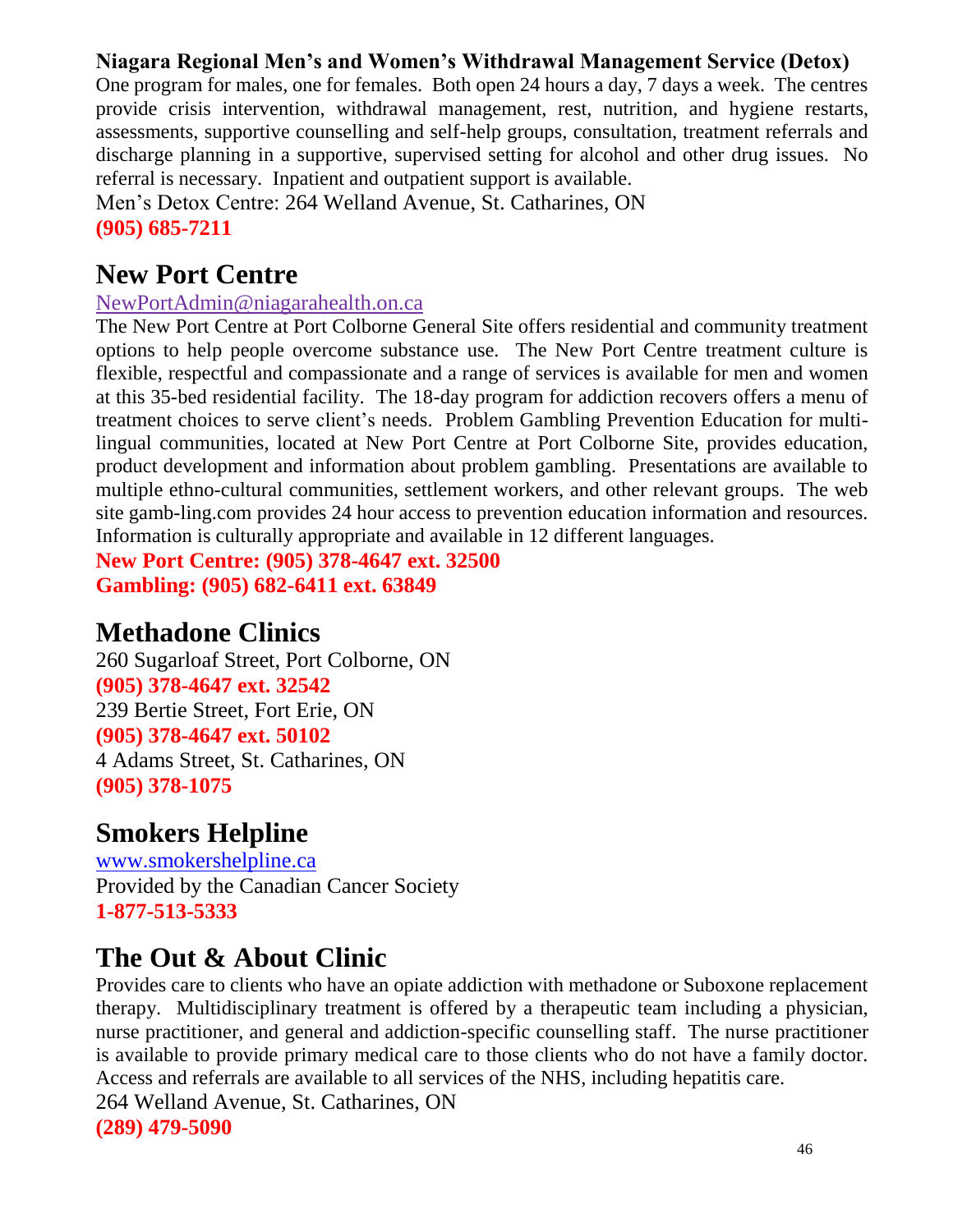## **Ontario Addiction Treatment Centre (OATC)**

[www.oatc.ca/about/about-oatc-clincs](http://www.oatc.ca/about/about-oatc-clincs)

In addition to treating opioid addiction (painkillers such as codeine, morphine, oxycodone, heroin, fentanyl, etc.) we have taken steps to further our reach by treating other addictive substances at some of our locations (nicotine, cocaine, alcohol, marijuana) as well as offering therapy to some of the unfortunate medical consequences of addiction, such as Hepatitis C and HIV care. For local clinics, please visit the website.

**1-877-937-2282**

## **Ontario Regional Service Committee of Narcotics Anonymous**

[www.orscna.org](http://www.orscna.org/) Visit site for a list of local meetings **1-888-811-3887**

### **Wayside House of St. Catharines**

Provides a safe, clean (substance free) environment that offers people with substance abuse problems the opportunity to regain their health, confidence, and self-respect. Furthers their knowledge of the problems they are facing by associating with peers facing the same problems, supported by a staff knowledgeable in addictions so that in so doing they may return to society in an honest, admirable way, with renewed hopes and aspirations. Wayside utilizes various community resources such as the Alcohol and Drug Treatment Centre, Niagara Alcohol and Drug Assessment Centre, and the John Howard Society. It is with the help of such organizations that Wayside enables its residents to examine their own lives. On-site alcohol and drug testing to ensure an alcohol and drug free environment.

50 Queenston Street, St. Catharines, ON **(905) 684-9248**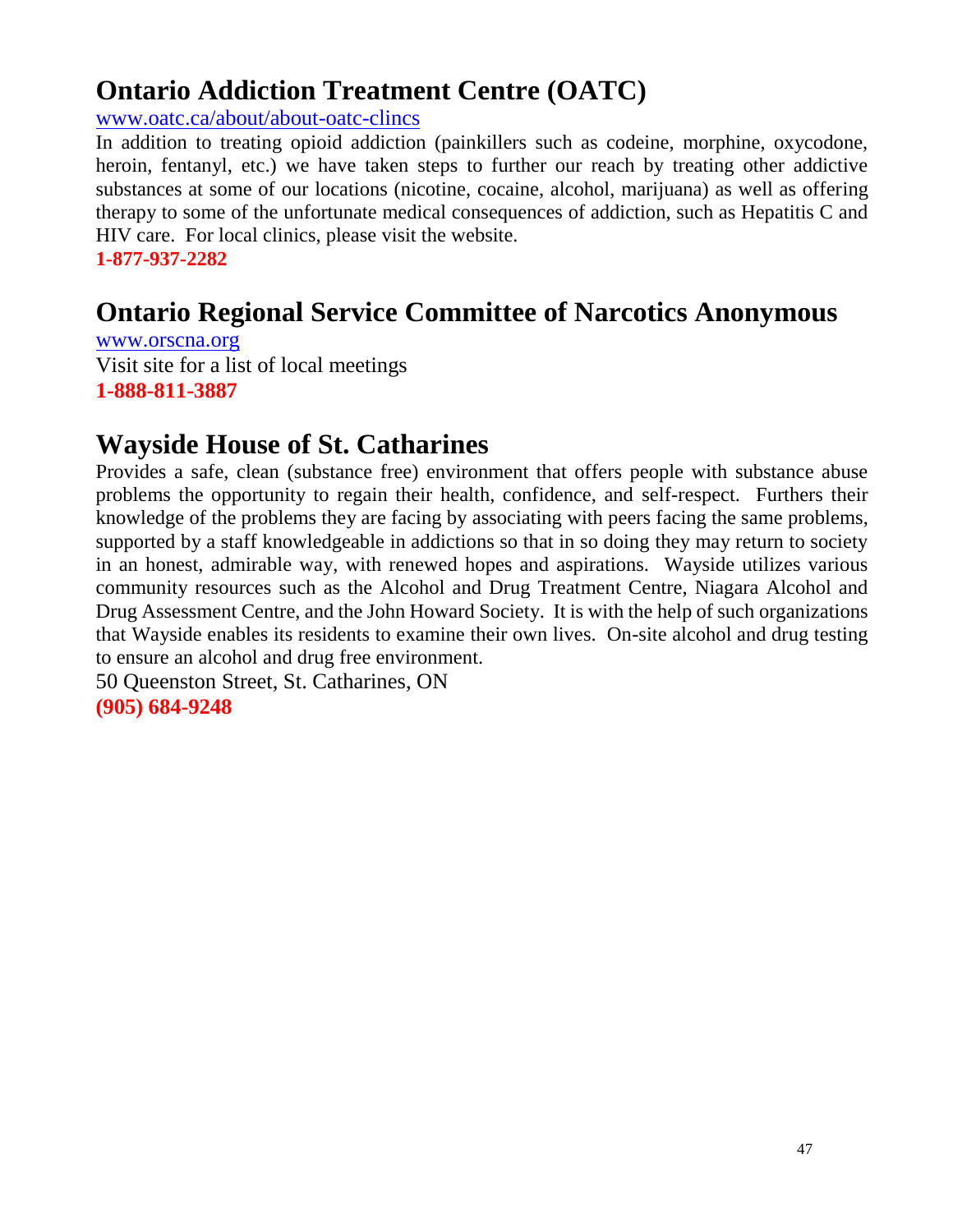# <span id="page-47-0"></span>**Wish Foundations**

### **Children's Wish Foundation of Canada (Ontario Chapter)**

[www.childrenswish.ca](http://www.childrenswish.ca/) Grants wishes of children, between the ages of  $3 - 17$ , suffering life threatening illnesses. **1-800-267-9474**

### **Dreams to Memories**

#### [www.dreams2memories.org](http://www.dreams2memories.org/)

A non-profit, charitable foundation serving residents of Ontario. Assisting terminally ill parents with children under the age of 15 years (and living in the same home) with an opportunity to have a family last wish experience. **(905) 994-9777**

## **Help a Child Smile**

#### [www.helpachildsmile.com](http://www.helpachildsmile.com/)

Helps families whose child is being treated for cancer at McMaster Children`s Hospital. Providing opportunities for these children to smile and have fun, even if only for a couple of hours, a day or a **week.**

**1-844-770-4227**

### **Make A Wish**

Toronto & Central Ontario [www.makeawishtco.ca](http://www.makeawishtco.ca/) Grants wishes of children with life threatening medical conditions. **1-888-822-9474**

### **Tender Wishes**

#### [www.tenderwishes.org](http://www.tenderwishes.org/)

A non-profit, no government grant foundation granting wishes to children who suffer from potential life-threatening illness, in the Niagara Region. **(905) 371-0300**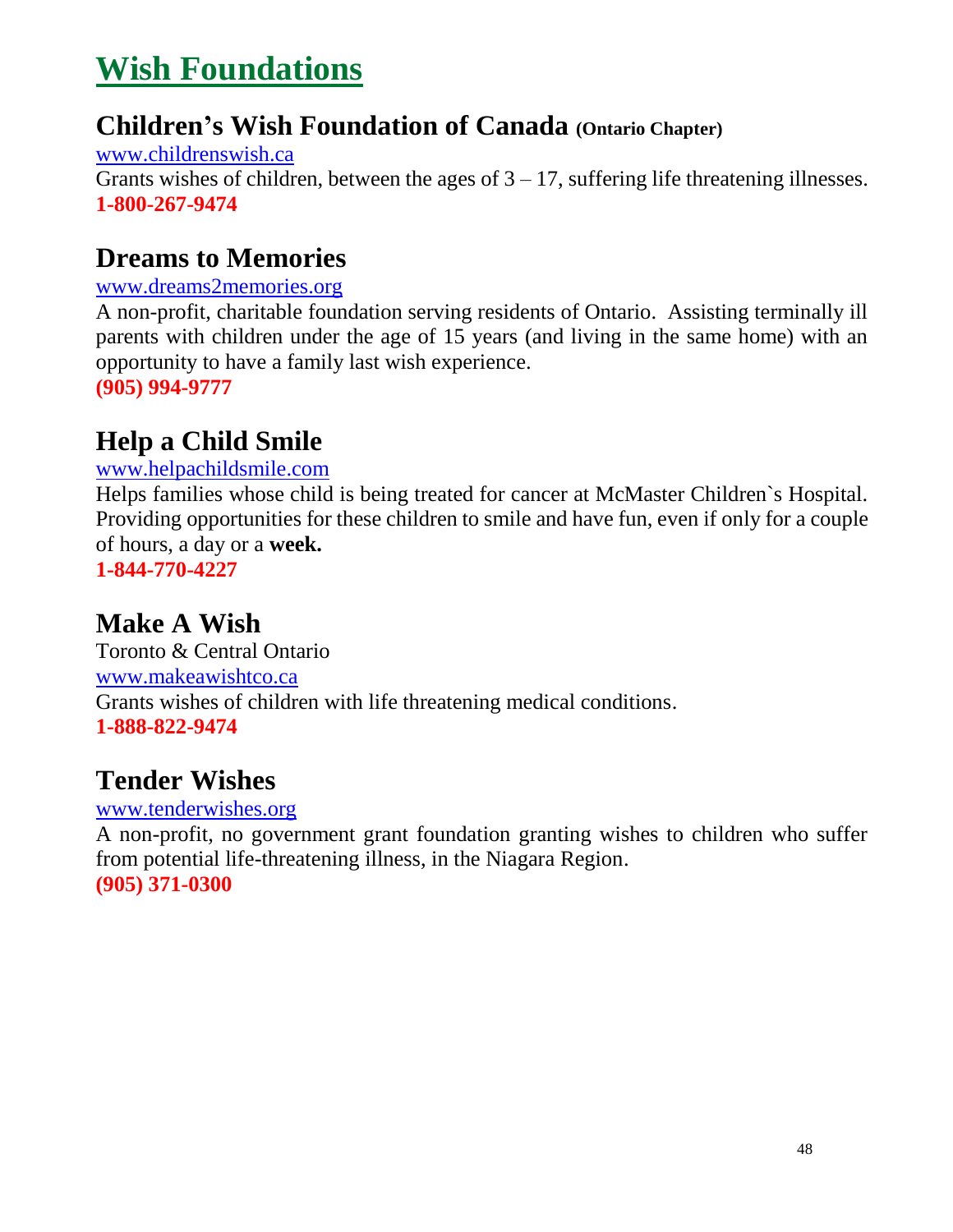# <span id="page-48-0"></span>**Young Adult Services**

#### **Camp Keaton (via Dr. Bob Kemp Hospice)**

www.kemphospice.org/services/camp-keaton/

Camp Erin is a free weekend bereavement camp for children and teens ages 6 through 17 who are grieving the death of someone close to them. Campers participate in fun, traditional camp activities combined with grief education and emotional support, led by expert bereavement professionals and trained volunteers.

### **Chasing Rainbows: Young Adults Living with Cancer (Movie)**

#### [www.chasingrainbowsproduction.com](http://www.chasingrainbowsproduction.com/)

An intimate portrait of six young people who are "living life while fighting for it." With passion and infectious laughter, the six participants provide a unique and refreshing perspective about what it is life to live with cancer when you are young.

#### **Darling Home for Kids**

#### [www.darlinghomeforkids.ca](http://www.darlinghomeforkids.ca/)

The Darling Home for Kids provides high quality respite and palliative care services for children who are medically fragile and technology dependent, many of whom suffer from progressive illness. Our vision is to be an oasis of comfort and joy for the children and families we serve. Comfort in knowing that our special children receive wonderful care in a beautiful, warm environment. Comfort in knowing that their parents are able to take a break from the hard work of being parents of special kids and that there is a continuum of care from respite through to palliation and end of life care, when needed.

5657 15<sup>th</sup> Side Road, Milton, ON **(905) 878-7673 1-877-406-7673**

### **Fertile Future**

#### [www.fertilefuture.ca](http://www.fertilefuture.ca/)

A Canadian non-profit organization that provides fertility preservation information and support services to cancer patients and oncology professionals. Telephone support line available. A power of hope cost reduction program is available to help offset the cost of fertility preservation in cancer patients.

**1-613-440-3302**

### **Juravinski Cancer Centre**

#### [www.hamiltonhealth.ca](http://www.hamiltonhealth.ca/) Books and audiovisuals available at the patient and family resource centre, for more information. **(905) 387-9495 ext. 63415**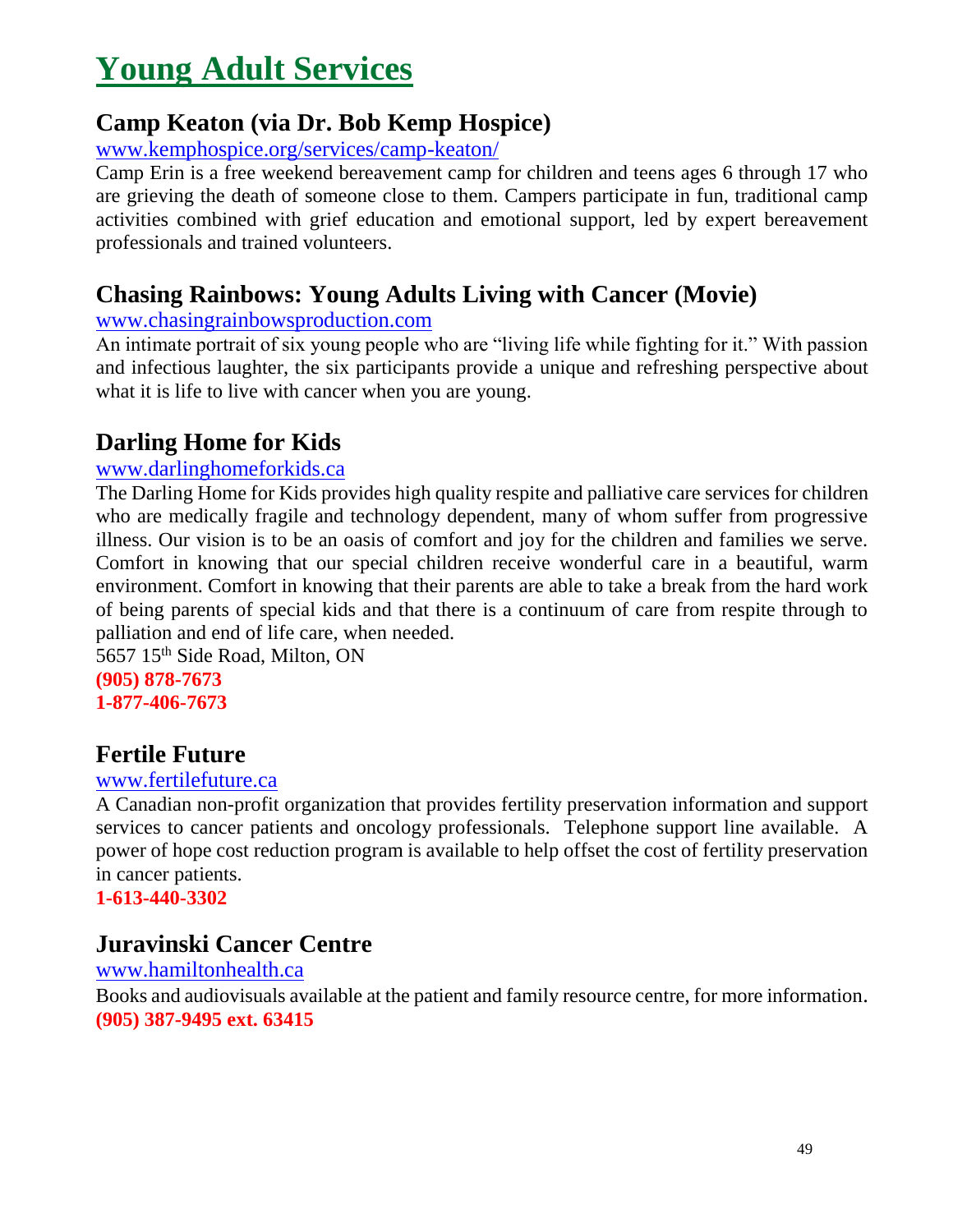#### **Pink Pearl Foundation**

[www.pinkpearlcanada.org](http://www.pinkpearlcanada.org/)

[programs@pinkpearlfoundation.org](mailto:programs@pinkpearlfoundation.org)

Pink Pearl Foundation is a community-oriented organization that provides support, facilitates connections and empowers young women (18-40) who are courageously overcoming the social and emotional challenges of being diagnosed with cancer of any type.

#### **Rethink Breast Cancer**

#### [www.rethinkbreastcancer.com](http://www.rethinkbreastcancer.com/)

Rethink Breast Cancer is the first-ever, Canadian breast cancer charity to bring bold, relevant awareness to the 40s and under crowd; foster a new generation of young and influential breast cancer supporters and respond to the unique women going through it.

50 Carrol Street, Toronto, ON

**(416) 220-0700**

### **Ronald McDonald House Charities**

*South Central Ontario*

[www.rmhcsco.ca](http://www.rmhcsco.ca/)

[info@rmhcsco.ca](mailto:info@rmhcsco.ca)

Ronald McDonald House Charities South Central Ontario (RMHCSCO) is part of a network of 15 Ronald McDonald Houses across Canada. We provide a home away from home for families of children who are seriously ill and being treated at nearby hospitals. RMHCSCO expanded from our original 15 bedroom home to a 41 bedroom house to serve more families in their time of need.

1510 Main Street West, Hamilton, ON **(905) 521-9983 ext. 2200**

### **Stupid Cancer**

#### [www.stupidcancer.com](http://www.stupidcancer.com/)

Ensures that no young adult goes unaware of the age appropriate resources they are entitled to so they can get busy living. This site offers newsletters, videos, conferences, and events.

## **Young Adult Cancer Canada (YACC)**

[www.youngadultcancer.ca](http://www.youngadultcancer.ca/)

#### [connect@youngadultcancer.ca](mailto:connect@youngadultcancer.ca)

YACC's mission is to support young adults as they move through and beyond cancer. To be the connection to peers, bridge out of isolation, and source of inspiration. Any cancer, any stage. YACC's got your back.

#### **1-877-571-7325**